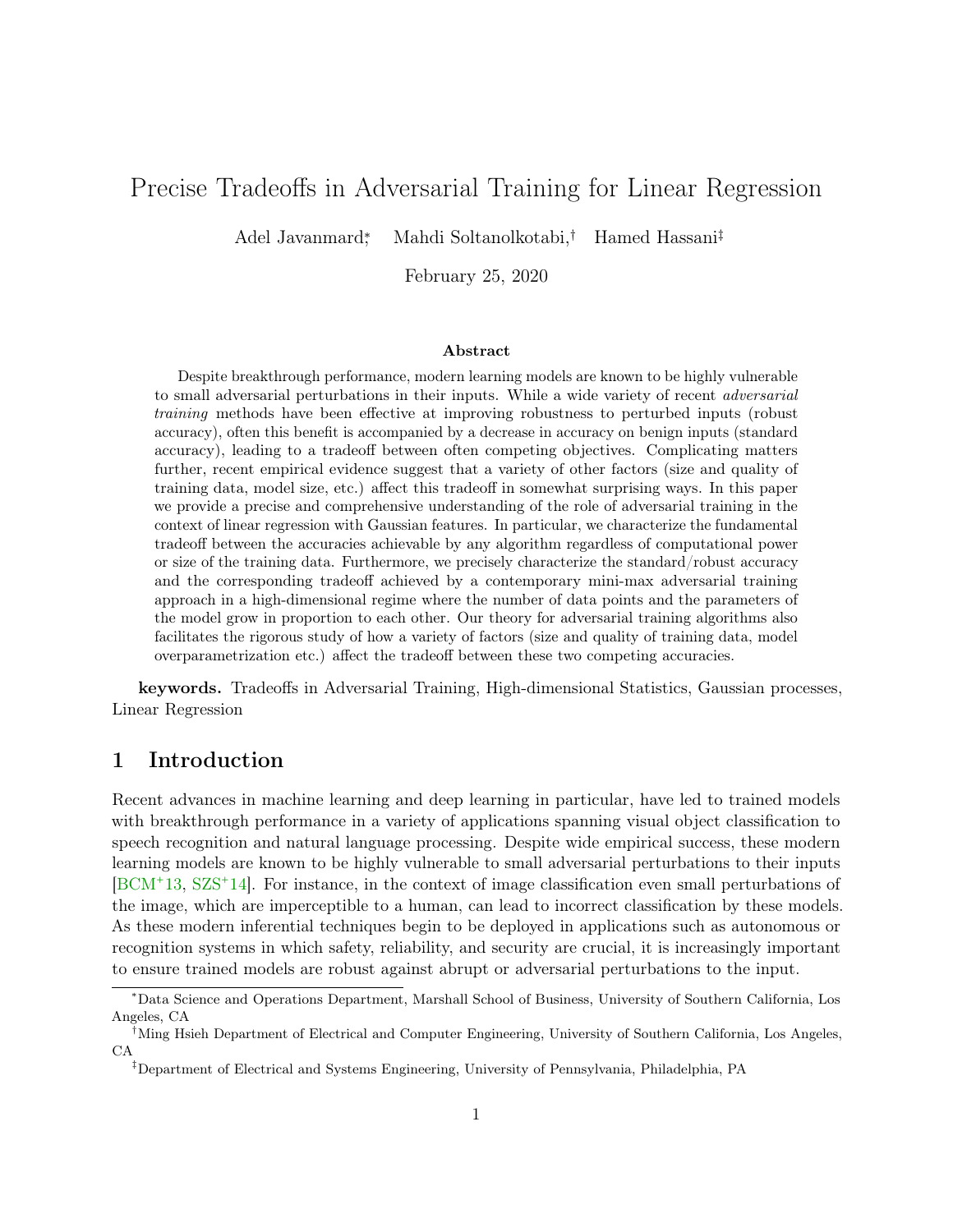<span id="page-1-0"></span>To mitigate the effect of adversarial perturbations, a wide variety of adversarial training methods have been developed [\[GSS15,](#page-29-0) [KGB16,](#page-29-1) [MMS](#page-30-0)<sup>+</sup>18, [RSL18,](#page-30-1) [WK18\]](#page-31-1) which often involve augmenting the training loss so as to become more robust to input perturbations. While adversarial training methods have been rather successful at improving the accuracy of the trained model on adversarially perturbed inputs (robust accuracy), often this benefit comes at the cost of decreasing accuracy on natural unperturbed inputs (*standard accuracy*) [\[MMS](#page-30-0)<sup>+</sup>18]. Therefore, it is crucial to understand the tradeoff between robust and standard accuracy with adversarial training. Complicating matters further, recent empirical evidence suggest that a variety of other factors affect this tradeoff in somewhat surprising ways. For instance, experiments in  $[TSE^+18]$  $[TSE^+18]$  demonstrate that while adversarial training typically has a negative effect on standard accuracy, it outperforms non-adverserial training methods when there are only a few training samples. Perhaps surprisingly, the recent paper by [\[RXY](#page-30-2)<sup>+</sup>19] suggests that in some cases the tradeoff between standard and robust accuracy can be mitigated with additional unlabeled data. Towards demystifying these empirical phenomena, in this paper we aim to precisely characterize the role of adversarial training by focusing on the following key questions:

What is the fundamental tradeoff between robust and standard accuracies in both finite and infinite data limits? How can we algorithmically achieve this tradeoff and what is the role of adversarial training? What is the effect of the size/quality of the data on this tradeoff? How does the model size (e.g. overparametrization) change this tradeoff?

A few recent papers have begun to answer some of these questions in specific settings [\[TSE](#page-31-2)+18, [ZYJ](#page-31-3)<sup>+</sup>19, [RXY](#page-30-2)<sup>+</sup>19]. See Section [4](#page-10-0) for a detailed discussion. Despite this interesting recent progress, a comprehensive understanding of the role of adversarial training and how it precisely affects the aforementioned tradeoffs remains largely mysterious. In this paper we aim to provide a precise characterization of the role of adversarial training by focusing on the simple yet foundational problem of linear regression.

Contributions. We formally introduce the linear regression problem with adversarially perturbed inputs in Section [2](#page-2-0) and address the questions above in this setting.

- We characterize the fundamental tradeoff between standard risk<sup>[1](#page-0-0)</sup> (SR) and adversarial risk (AR) achievable by any algorithm regardless of the computational power and the size of the available training data (see Section [3.1\)](#page-4-0). This is carried out by deriving the asymptotic expressions of standard and adversarial risks, and analysing the Pareto optimal points of a two dimensional region consisting of all the achievable (SR,AR) pairs. This analysis clearly demonstrates the existence of a non-trivial tradeoff between the two risks in linear regression as depicted in Figure [1.](#page-6-0)
- In Section [3.2,](#page-5-0) we turn our attention to modern adversarial training algorithms and provide a precise characterizition of the standard and adversarial risks achieved by them. This is carried out in a high-dimensional regime where the size of the training data  $n$  and the number of parameters p grow proportional to each other with their ratio  $n/p \to \delta$  for fixed  $\delta \in (0, +\infty)$ . A key ingredient of our analysis is a powerful extension of a classical Gaussian process inequality [\[Gor88\]](#page-29-2) known as the Convex Gaussian Minimax Theorem developed in [\[TOH15\]](#page-31-4) and further extended in [\[TAH18,](#page-31-5) [DKT19\]](#page-29-3).

<sup>&</sup>lt;sup>1</sup>Since we focus on a regression problem henceforth we focus on risk in lieu of accuracy.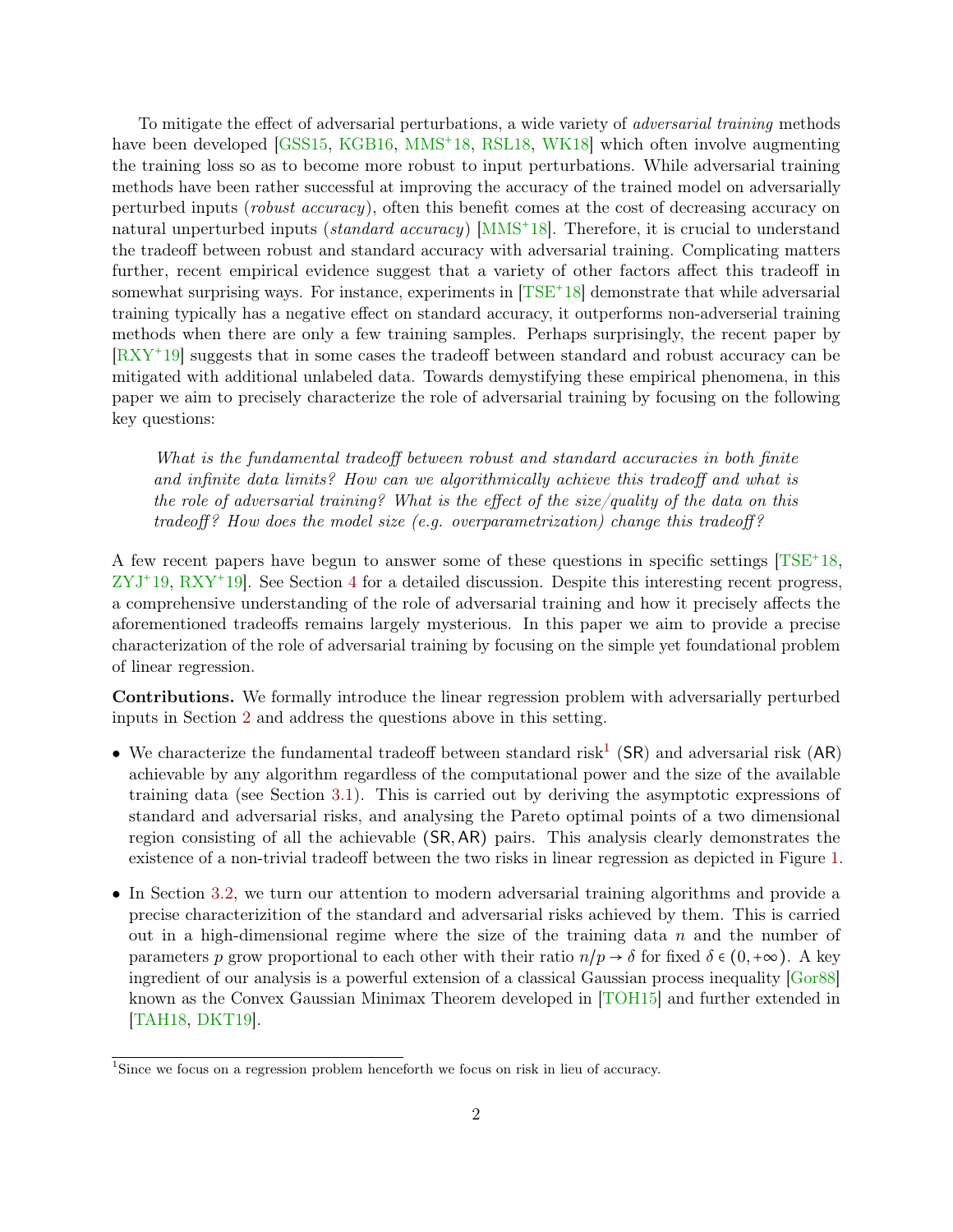<span id="page-2-2"></span>• Our precise characterization of the standard and robust risks for adversarial training algorithms allows us to rigorously study a variety of phenomena. First, we study the tradeoffs between standard and adversarial risks for a contemporary adversarial training algorithm and show that as the limiting ratio  $n/p \to \delta$  between the number of training data n and number of parameters p grows, the algorithmic tradeoff curve approaches the fundamental (Pareto-optimal) tradeoff curve. These findings are manifested empirically in Figure [1.](#page-6-0) We also characterize the effect of the size of the training data and model overparametrization (see Section [3.3\)](#page-8-0). We argue analytically and empirically that in the overparametrized regime (i.e. when  $\delta < 1$ ) adversarial training helps improve standard risk (compared to normal training). However, as the size of training data grows (i.e.  $\delta$ becomes large) adversarial training effectively hurts standard risk. In short, adversarial training improves generalization in the overparametrized regime, but effectively hurts generalization in the sufficiently underparametrized regime. Finally, in Section [3.4](#page-9-0) we demonstrate and prove the emergence of a phenomenon in adversarial training which is similar to the so-called double-descent phenomenon. When traditional training is used, the double-descent phenomena demonstrates that increasing the model complexity beyond a certain interpolation threshold always improves generalization. We show that the double-descent behavior continues to hold with adversarial training. However, for linear regression model considered in this paper, the global minimum of the risk is achieved under the interpolation threshold whose value changes with  $\varepsilon$ . Our theory also allows us to study how the adversarial training affects the interpolation threshold.

## <span id="page-2-0"></span>2 Problem formulation

In a typical supervised learning problem, we wish to fit a function  $f_{\theta}$ , parameterized by  $\theta \in \mathbb{R}^p$  to a training data set of n input-output pairs  $\{(\bm{x}_i, y_i)\}_{i=1}^n$  drawn i.i.d. from some common law  $\mathcal{P}$ . The fitting problem often consists of finding a parameter  $\hat{\theta}$  that minimizes the empirical risk

$$
\widehat{\boldsymbol{\theta}} \in \arg \min_{\boldsymbol{\theta} \in \mathbb{R}^p} \quad \frac{1}{n} \sum_{i=1}^n \ell(\boldsymbol{x}_i, y_i; \boldsymbol{\theta}) \coloneqq \frac{1}{n} \sum_{i=1}^n \widetilde{\ell}(f_{\boldsymbol{\theta}}(\boldsymbol{x}_i), y_i), \tag{2.1}
$$

over the space of all parameters  $\theta$ . The loss  $\tilde{\ell}(f_{\theta}(x), y)$  measures discrepancy between the output (or label) y and the prediction  $f_{\theta}(x)$ . The goal is of course to learn models that perform well on the yet unseen test data that is also generated from the same distribution  $P$ . In particular, the empirical risk above serves as a surrogate for the population risk (loss)  $\mathbb{E}_{(x,y)\sim\mathcal{P}}[\ell(x,y;\theta)].$ 

In practice, many models trained by following this paradigm are often highly vulnerable to adversarial perturbations with many well documented examples in deep learning. This observation has given rise to a surge of interest in both, finding such perturbations (a.k.a adversarial attacks) and also learning models that are robust against such perturbations (a.k.a. adversarial training). A line of recent work [\[TSE](#page-31-2)<sup>+</sup>18, [MMS](#page-30-3)<sup>+</sup>17] propose training approaches that demonstrate promising empirical performance against adversarial perturbations. Motivated by applications in image processing, these papers consider an adversarial attack model where for a predefined perturbation set  $S$ , the adversary has the power of perturbing each data point  $x$  by adding an element of S. Then an estimator  $\widehat{\theta}^{\mathcal{S}}$  is constructed by solving a saddle point problem that takes into account such manipulative power for the adversary:

<span id="page-2-1"></span>
$$
\widehat{\boldsymbol{\theta}}^{\mathcal{S}} \in \arg\min_{\boldsymbol{\theta} \in \mathbb{R}^p} \max_{\boldsymbol{\delta}_i \in \mathcal{S}} \quad \frac{1}{n} \sum_{i=1}^n \ell(\boldsymbol{x}_i + \boldsymbol{\delta}_i, y_i; \boldsymbol{\theta}) \; . \tag{2.2}
$$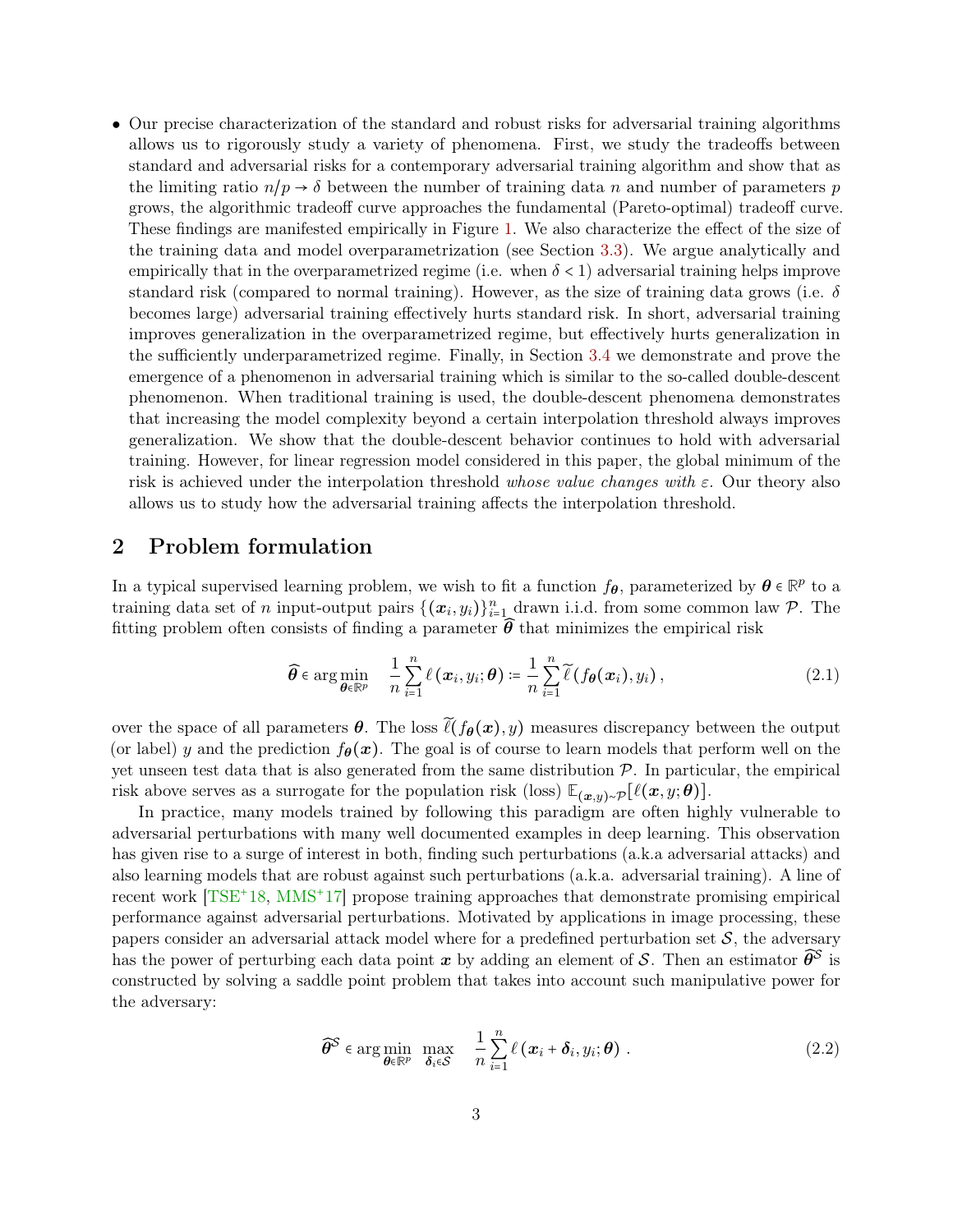To evaluate the performance of such an estimator, in this paper we consider two metrics of particular interest, standard risk and adversarial risk.

**Standard risk.** This is the expected prediction loss of an estimator  $\widehat{\theta}$  on an uncorrupted test data point that is generated from the same distribution as the training data. Namely,

<span id="page-3-1"></span><span id="page-3-0"></span>
$$
SR(\widehat{\boldsymbol{\theta}}) \coloneqq \frac{1}{p} \mathbb{E}\left[\ell\left(\boldsymbol{x}, y; \widehat{\boldsymbol{\theta}}\right)\right] \quad \text{where} \quad (\boldsymbol{x}, y) \sim \mathcal{P}. \tag{2.3}
$$

Adversarial risk. This is the expected prediction loss of an estimator  $\widehat{\theta}$  on an adversarially corrupted test data point according to the attack model [\(2.2\)](#page-2-1). Namely,

$$
AR(\widehat{\boldsymbol{\theta}}) \coloneqq \frac{1}{p} \mathbb{E} \Big[ \max_{\boldsymbol{\delta} \in \mathcal{S}} \ell\left(\boldsymbol{x} + \boldsymbol{\delta}, y; \widehat{\boldsymbol{\theta}}\right) \Big] \quad \text{where} \quad (\boldsymbol{x}, y) \sim \mathcal{P}. \tag{2.4}
$$

Stated differently, the adversarial risk measures how well the estimator  $\hat{\theta}$  performs in predicting the true label when it is fed with an adversarially corrupted test data point. We note that the factor  $1/p$  is the proper scaling so the risk has a finite limit under our asymptotic regime.

Focusing on linear regression, in this paper we aim to derive asymptotically exact characterizations of these two metrics and study the tradeoff achieved by the class of estimators  $\widehat{\theta}^{\mathcal{S}}$  of the form  $(2.2)$ . These characterizations will also enable us to study the effect of various quantities (e.g. size and quality of the training data, model size, etc.) on the trade-off between statistical and adversarial risk. Specifically, we consider the linear regression model below.

<span id="page-3-2"></span>Definition 2.1 (Linear Regression Setting). We consider standard Gaussian linear regression model with the training data consisting of n i.i.d pairs  $(x_i, y_i)$ , with  $x_i \sim \mathsf{N}(0, I_p)$  representing the features and  $y_i \in \mathbb{R}$  the corresponding label given by <sup>[2](#page-0-0)</sup>

<span id="page-3-5"></span>
$$
y_i = \langle \boldsymbol{x}_i, \boldsymbol{\theta}_0 \rangle + w_i \quad \text{where} \quad w_i \sim \mathsf{N}(0, \sigma_0^2). \tag{2.5}
$$

We also focus on training linear models of the form  $f_{\theta}(x) = \langle x, \theta \rangle$  via a quadratic loss  $\ell(x, y; \theta) =$ 1  $\frac{1}{2}(y-\langle \bm{x},\bm{\theta}\rangle)^2$  and consider perturbation sets of the form  $\mathcal{S}\coloneqq\{\bm{\delta}\in\mathbb{R}^p:\|\bm{\delta}\|_{\ell_2}\leq\epsilon\}$  where  $\varepsilon$  is a measure of the adversary's power. To make the dependence on  $\varepsilon$  explicit in our notation, we replace  $\widehat{\theta}^{\mathcal{S}}$  for this choice of S by  $\widehat{\theta}^{\varepsilon}$ . In this case [\(2.2\)](#page-2-1) takes the form

<span id="page-3-3"></span>
$$
\widehat{\boldsymbol{\theta}}^{\varepsilon} \in \arg\min_{\boldsymbol{\theta} \in \mathbb{R}^p} \max_{\|\boldsymbol{\delta}_i\|_{\ell_2} \leq \varepsilon} \frac{1}{2n} \sum_{i=1}^n (y_i - \langle \boldsymbol{x}_i + \boldsymbol{\delta}_i, \boldsymbol{\theta} \rangle)^2.
$$
 (2.6)

Next we formally introduce the asymptotic regime of interest in this paper.

**Asymptotic regime.** For a given sample size  $n$ , we define an *instance* of the standard Gaussian model by a tuple  $(\theta_0, p, \sigma_0)$ , with  $\theta_0 \in \mathbb{R}^p$ ,  $p \in \mathbb{N}$  and  $\sigma_0 \in \mathbb{R}_{\geq 0}$ . We consider sequence of instances of the Gaussian model indexed by the sample size  $n$ .

<span id="page-3-4"></span>**Definition 2.2.** The sequence of instances  $\{\theta_0(n), p(n), \sigma_0(n)\}\$ <sub>n</sub>∈N indexed by n is called a converging sequence if:

<sup>&</sup>lt;sup>2</sup>We note that our analysis in Section [6](#page-13-0) can be extended to general Gaussian linear regression where  $x_i \sim N(0, \Sigma)$ . This however requires more involved derivations that are not included in this version.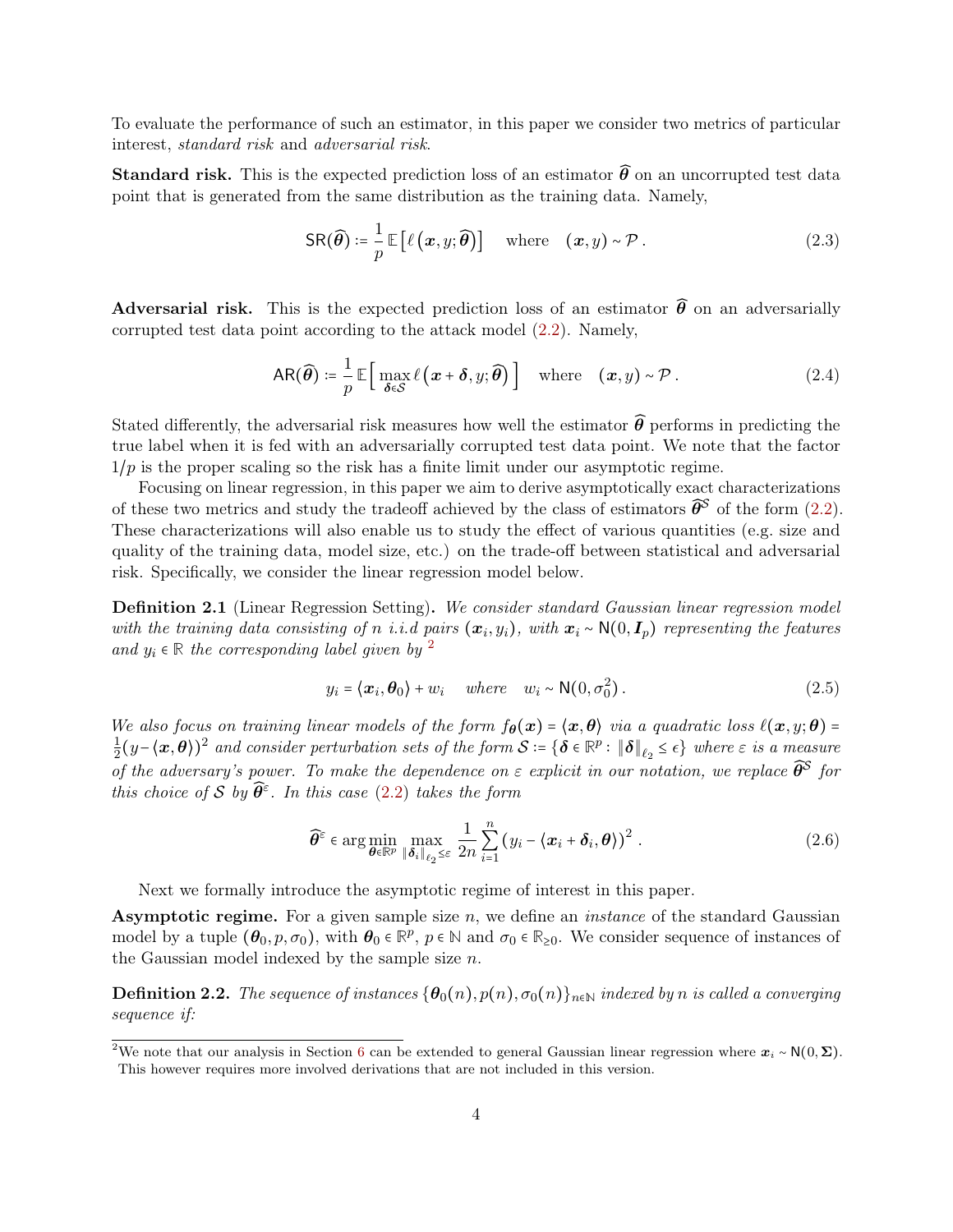- <span id="page-4-3"></span>• We have  $\frac{n}{p} \to \delta \in (0, \infty)$  and  $\frac{\sigma_0^2(n)}{p} \to \sigma^2$  as  $n \to \infty$ .
- Empirical second moment of the signal converges, i.e.,  $\frac{1}{p} \sum_{i=1}^{p}$  $_{i=1}^{p} \theta_{0,i}(n)^{2} \rightarrow V^{2} < \infty$ , as  $n \rightarrow \infty$ .

In summary, we have introduced the following notations and terms which will be used throughout the paper: the dimension p, number of training data points n, overparametrization parameter  $\delta = n/p$ , normalized noise power  $\sigma^2$ , normalized norm of the true model  $V^2$ , and the adversary's power  $\varepsilon$ .

# <span id="page-4-2"></span>3 Main Results

In this paper we wish to understand fundamental tradeoffs between standard and adversarial risks as well as what can be achieved by modern adversarial training approaches. In Section [3.1](#page-4-0) we characterize the fundamental tradeoff between standard and adversarial risk achievable by any algorithm regardless of the computational power and the size of the available training data. Then in Section [3.2](#page-5-0) we turn our attention to precisely characterizing the standard and adversarial accuracy tradeoffs achieved by modern adversarial training algorithms of the form [\(2.2\)](#page-2-1). This is carried out in a high-dimensional regime where the size of the training data  $n$  and the number of parameters p grow proportional to each other with their ratio  $n/p \to \delta$  for fixed  $\delta \in (0, +\infty)$ . Next, in Section [3.3](#page-8-0) we focus on studying the role of that the size of the training data plays and how it affects the standard accuracy. Finally, in Section [3.4](#page-9-0) we prove the emergence of a phenomena in adversarial training similar to the so-called double-descent phenomena without adversarial training.

### <span id="page-4-0"></span>3.1 Fundamental tradeoffs between standard and adversarial risk

Motivated by the conflict observed between standard and adversarial risk in modern adversarial training [\[MMS](#page-30-0)<sup>+</sup>18], we first wish to understand the fundamental tradeoffs that can be achieved between the two objectives. That is, the optimal tradeoff that can be achieved between standard and adversarial risk objectives for any estimator  $\widehat{\theta}$  even with access to infinite computational power and infinite training data. We discuss the tradeoffs achievable by specific algorithms with finite training data in the next section.

(SR,AR) Region and its Pareto Optimal Curve: As discussed previously in Section [2](#page-2-0) for an estimator  $\widehat{\theta}$  we use  $\text{SR}(\widehat{\theta})$  and  $\text{AR}(\widehat{\theta})$  to denote the standard and adversarial risks achieved by  $\widehat{\theta}$ . Thus, for any estimator  $\widehat{\theta}$  we obtain a point  $(SR(\widehat{\theta}), AR(\widehat{\theta}))$  in the 2-d plane. We refer to the set of all such points, for all  $\widehat{\theta} \in \mathbb{R}^p$ , as the (SR,AR) region. To obtain the optimal tradeoff between standard and adversarial risks we need to characterize the Pareto-optimal points of this region.<sup>[3](#page-0-0)</sup>

In the linear regression setting of this paper the expressions of standard accuracy [\(2.3\)](#page-3-0) and adversarial accuracy [\(2.4\)](#page-3-1) are convex functions of  $\theta$ . Therefore, using standard results in multiobjective optimization we can derive all the Pareto optimal points of the (SR,AR) region, by minimizing a weighted combination of these two accuracies for different weights  $\lambda$ .

<span id="page-4-1"></span>
$$
\boldsymbol{\theta}^{\lambda} = \arg \min_{\boldsymbol{\theta}} \ \lambda \ \widehat{\mathbb{E}\left\{\left(y - \langle \boldsymbol{x}, \boldsymbol{\theta} \rangle\right)^2\right\}} + \widehat{\mathbb{E}\left\{\max_{\|\boldsymbol{\delta}\|_{\ell_2} \leq \epsilon_{\text{test}}} \left(y - \langle \boldsymbol{x} + \boldsymbol{\delta}, \boldsymbol{\theta} \rangle\right)^2\right\}}. \tag{3.1}
$$

<sup>&</sup>lt;sup>3</sup>Given a region  $C \in \mathbb{R}^2$ , a point  $(x, y) \in C$  is Pareto optimal if there exists no other point  $(x', y') \in C$  s.t.  $x' \leq x$  and  $y' \leq y$ .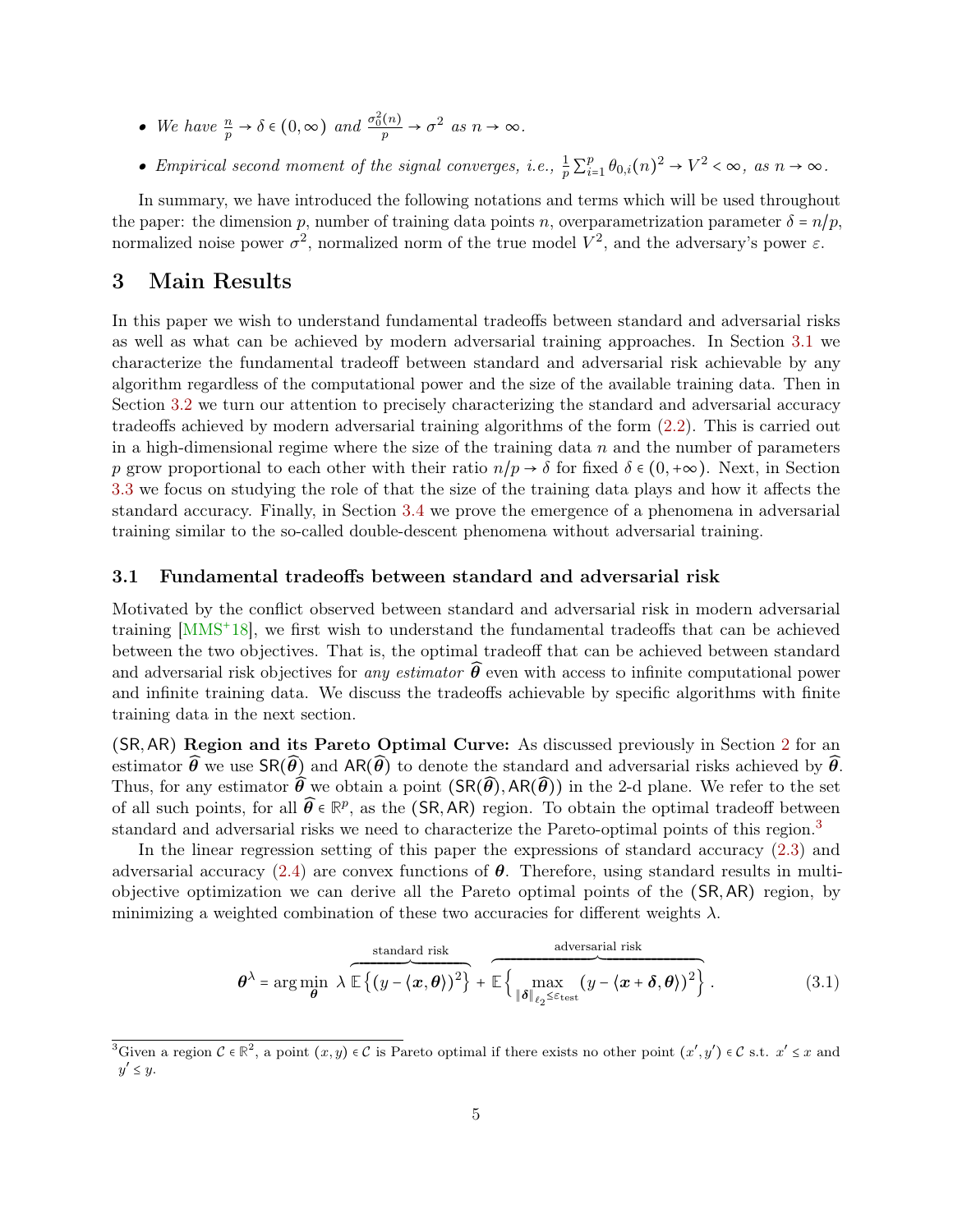The Pareto-optimal curve is then given by  $\{(\mathsf{SR}(\boldsymbol{\theta}^{\lambda}), \mathsf{AR}(\boldsymbol{\theta}^{\lambda}) : \lambda \geq 0\}.$ 

Analytical Expression of the Optimal Tradeoffs: Before we proceed to calculate  $\theta^{\lambda}$ , we derive the standard and adversarial risks  $(SR(\widehat{\theta})$  and  $AR(\widehat{\theta}))$  as a functions of  $\theta_0$  and  $\sigma_0^2$  in the Gaussian linear regression model. We defer the proof of this Lemma to Section [6.7.1.](#page-22-0)

<span id="page-5-1"></span>**Lemma 3.1.** Consider the linear regression setting of Definition [2.1.](#page-3-2) For a given estimator  $\widehat{\boldsymbol{\theta}}$  the standard risk [\(2.3\)](#page-3-0) is equal to

$$
\text{SR}(\widehat{\boldsymbol{\theta}}) \coloneqq \frac{1}{p} \mathbb{E}\left[ (y - \langle \boldsymbol{x}, \widehat{\boldsymbol{\theta}} \rangle)^2 \right] = \frac{\sigma_0^2}{p} + \frac{1}{p} \left\| \widehat{\boldsymbol{\theta}} - \boldsymbol{\theta}_0 \right\|_{\ell_2}^2
$$

,

.

Furthermore, the adversarial risk [\(2.4\)](#page-3-1) with a corruption level of  $\varepsilon_{\text{test}}$  is equal to

$$
\begin{split} \mathsf{AR}(\widehat{\boldsymbol{\theta}}) &:= \frac{1}{p} \mathbb{E} \left[ \max_{\|\boldsymbol{\delta}\|_{\ell_2} \leq \varepsilon_{\mathrm{test}}} (y - \langle \boldsymbol{x} + \boldsymbol{\delta}, \widehat{\boldsymbol{\theta}} \rangle)^2 \right] \\ &= \frac{1}{p} \left( \sigma_0^2 + \|\widehat{\boldsymbol{\theta}} - \boldsymbol{\theta}_0\|_{\ell_2}^2 + \varepsilon_{\mathrm{test}}^2 \|\widehat{\boldsymbol{\theta}}\|_{\ell_2}^2 \right) + 2 \sqrt{\frac{2}{\pi}} \frac{\varepsilon_{\mathrm{test}}}{\sqrt{p}} \|\widehat{\boldsymbol{\theta}}\|_{\ell_2} \left( \frac{\sigma_0^2}{p} + \frac{1}{p} \|\widehat{\boldsymbol{\theta}} - \boldsymbol{\theta}_0\|_{\ell_2}^2 \right)^{1/2} . \end{split}
$$

With a precise expression of the standard and adversarial risk in hand our next theorem characterizes the solution  $\theta^{\lambda}$  of the optimization problem [\(3.1\)](#page-4-1) which in conjunction with Lemma [3.1](#page-5-1) determines the Pareto-optimal tradeoff curve. We defer the proof of this result to Section [6.7.2.](#page-22-1)

<span id="page-5-2"></span>**Proposition 3.2.** Under the linear regression setting of Definition [2.1,](#page-3-2) the solution  $\theta^{\lambda}$  of the *optimization problem* [\(3.1\)](#page-4-1) *is given by*  $\boldsymbol{\theta}^{\lambda} = (1 + \gamma_0^{\lambda})^{-1} \boldsymbol{\theta}_0$ ,

with  $\gamma_0^{\lambda}$  the fixed point of the following two equations:<br> $\epsilon^2 + \sqrt{2} \epsilon_0 + 4\lambda$ 

$$
\gamma_0^{\lambda} = \frac{\varepsilon_{\text{test}}^2 + \sqrt{\frac{2}{\pi}} \varepsilon_{\text{test}} A^{\lambda}}{1 + \lambda + \sqrt{\frac{2}{\pi}} \frac{\varepsilon_{\text{test}} A^{\lambda}}{A^{\lambda}}} \quad \text{and} \quad A^{\lambda} = \frac{1}{\|\boldsymbol{\theta}_0\|_{\ell_2}} \left( (1 + \gamma_0^{\lambda})^2 \sigma_0^2 + (\gamma_0^{\lambda})^2 \|\boldsymbol{\theta}_0\|_{\ell_2}^2 \right)^{1/2}
$$

In Figure [1](#page-6-0) we plot the Pareto optimal curve in the (SR,AR) plane in black for an instance where  $\varepsilon_{\text{test}} = 0.5$  and the normalized norm of the true model and the noise power are both equal to one ( $\sigma = V = 1$ ). This curve serves as a fundamental limit on the performance of any algorithm even with access to infinite data and computational power. This figure also contains algorithmic tradeoffs which we discuss in further detail in the next section. In particular, in the next section we precisely characterize the SR-AR tradeoff achieved by a specific adversarial training algorithm.

#### <span id="page-5-0"></span>3.2 Algorithmic tradeoffs between standard and adversarial risks

Given the fundamental tradeoff of the previous section, the natural question that arises is whether it is possible to achieve this tradeoff algorithmically with only finite data and computational power? Specifically, what is the tradeoff achieved by common adversarial training algorithms? In this section we consider the class of estimators  $\widehat{\theta}^{\varepsilon}$  constructed through the saddle point problem [\(2.6\)](#page-3-3) for various values  $\varepsilon$  at training i.e.  $\{\hat{\theta}^{\varepsilon} : \varepsilon \geq 0\}$ . We wish to precisely derive the tradeoff curve between the standard and the adversarial risks achieved by this class of estimators. We refer to such curve as algorithmic tradeoff curve since it corresponds to the specific class of saddle point estimators as opposed to the Pareto optimal trade off curves studied in Section [3.1](#page-4-0) which serve as lowerbound for any estimator. To avoid any confusion about the tradeoffs discussed we would like to emphasize that: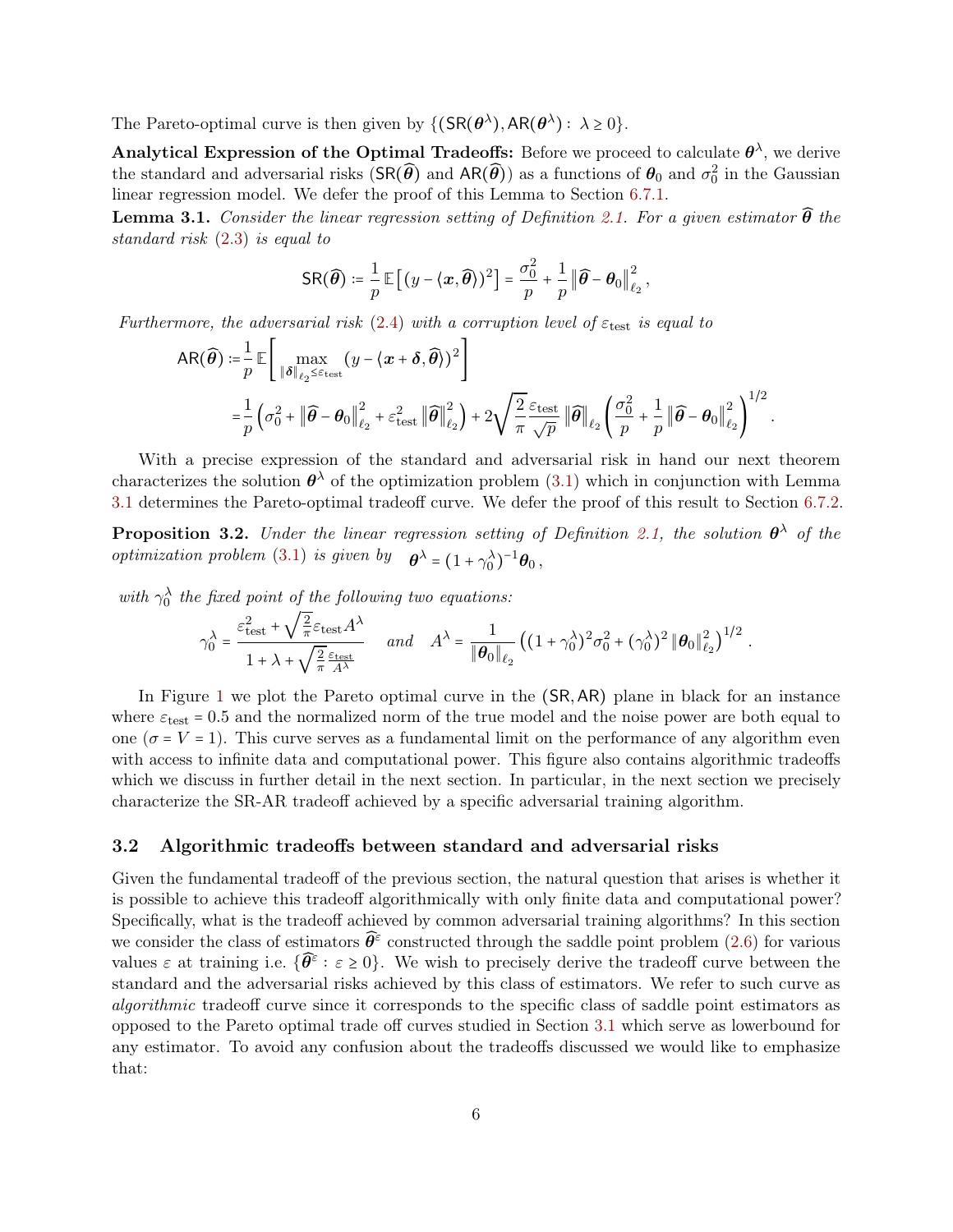<span id="page-6-0"></span>

Figure 1: Pareto optimal curve along with algorithmic curves for several values of  $\delta$ . As  $\delta$  grows the algorithmic tradeoff curves approach the fundamental Pareto optimal curve. The dots correspond to the empirical data obtained by solving for the optimal solution  $\widehat{\theta}^{\varepsilon}$  of [\(2.6\)](#page-3-3) using gradient descent and then computing  $(SR(\widehat{\theta}^{\varepsilon}), AR(\widehat{\theta}^{\varepsilon}))$  from Lemma [3.1](#page-5-1) with different values of  $\varepsilon$ . Here,  $\sigma = 1$ ,  $V = 1$ ,  $p = 1000$ , and  $\varepsilon$ <sub>test</sub> = 0.5.

- (i) In the training phase, we are varying the adversarial power  $\varepsilon$ , and accordingly, obtain a range of estimators  $\widehat{\theta}^{\varepsilon}$  by solving [\(2.6\)](#page-3-3).
- (ii) At test time, the adversarial power is fixed to a given value  $\varepsilon_{\text{test}}$  and we will measure the (expected) standard and adversarial risks of the trained estimators  $\hat{\theta}^{\varepsilon}$  with respect to the true adversarial power  $\varepsilon_{\text{test}}$ . By varying  $\varepsilon$  at training time, we expect to sweep a tradeoff between standard and adversarial risks, i.e. estimators  $\hat{\theta}^{\varepsilon}$  with large  $\varepsilon$  should have a smaller adversarial risk but higher standard risk, and estimators with smaller  $\varepsilon$  should behave the opposite.

Analytical Expression of the Algorithmic Tradeoffs. Our goal for the rest of this section is to analytically derive the algorithmic tradeoffs in terms of the overparametrization parameter  $n/p \to \delta \in (0,\infty)$  which represents the number of training data points per dimension. We focus on converging sequences of Gaussian model instances as described in Definition [2.2.](#page-3-4) Recall that By virtue of Lemma [3.1,](#page-5-1) in order to derive the asymptotic standard and adversarial risk of  $\widehat{\theta}^{\varepsilon}$ , it suffices to obtain an exact characterization of the asymptotic error  $\lim_{n\to\infty}\frac{1}{n}$  $\frac{1}{p}\left\|\widehat{\boldsymbol{\theta}^\varepsilon}-\boldsymbol{\theta}_0\right\|_{\ell^1}^2$  $\epsilon_2$  and the asymptotic estimator norm  $\lim_{n\to\infty}\frac{1}{n}$  $\frac{1}{p}\left\Vert \widehat{\boldsymbol{\theta}}^{\varepsilon}\right\Vert _{\ell_{\varepsilon}}^{2}$  $\tilde{e}_2$ . This is the subject of the next theorem formally proven in Section [6.8.1.](#page-23-0)

<span id="page-6-1"></span>**Theorem 3.3.** Let  $\{(\theta_0(n), p(n), \sigma_0(n))\}_{n\in\mathbb{N}}$  be a converging sequence of instances of the standard Gaussian design model. Consider the linear regression model [\(2.5\)](#page-3-5) and let  $\widehat{\theta}^{\varepsilon}$  be a solution of [\(2.6\)](#page-3-3). If  $\varepsilon$ ,  $\delta > 0$  or  $\varepsilon = 0$ ,  $\delta > 1$ , then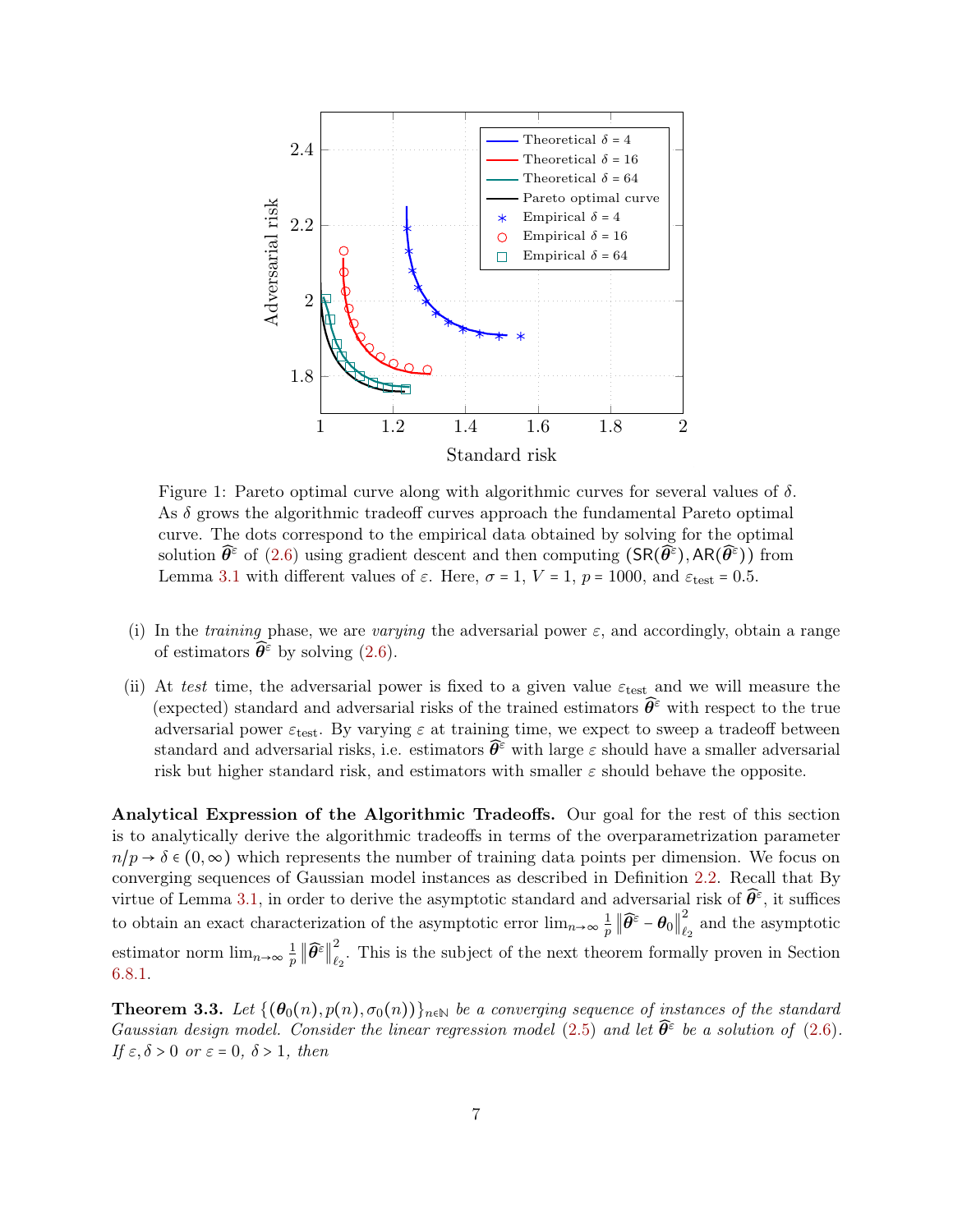## (a) The following convex-concave minimax scalar optimization has a unique solution  $(\alpha_*,\beta_*,\gamma_*,\tau_{h*},\tau_{q*})$ :

$$
\max_{0 \le \beta \le K_{\beta}} \sup_{\gamma, \tau_h \ge 0} \min_{0 \le \alpha \le K_{\alpha}} \min_{\tau_g \ge 0} D(\alpha, \beta, \gamma, \tau_h, \tau_g), \quad \text{where} \tag{3.2}
$$

$$
D(\alpha, \beta, \gamma, \tau_h, \tau_g) \coloneqq \frac{\delta \beta}{2(\tau_g + \beta)} (\alpha^2 + \sigma^2)
$$
  
+ 
$$
\delta \mathbb{1}_{\left\{\frac{\gamma(\tau_g + \beta)}{\delta \varepsilon \beta \sqrt{\alpha^2 + \sigma^2}} > \sqrt{\frac{2}{\pi}}\right\}} \frac{\beta^2(\alpha^2 + \sigma^2)}{2\tau_g(\tau_g + \beta)} \left( \text{erf}\left(\frac{\tau_*}{\sqrt{2}}\right) - \frac{\gamma(\tau_g + \beta)}{\delta \varepsilon \beta \sqrt{\alpha^2 + \sigma^2}} \tau_* \right)
$$
  
- 
$$
\frac{\alpha}{2\tau_h} (\gamma^2 + \beta^2) + \gamma \sqrt{\frac{\alpha^2 \beta^2}{\tau_h^2} + V^2} - \frac{\alpha \tau_h}{2} + \frac{\beta \tau_g}{2},
$$
(3.3)

and  $\tau_*$  is the unique solution to

$$
\frac{\gamma(\tau_g + \beta)}{\delta \varepsilon \beta \sqrt{\alpha^2 + \sigma^2}} - \frac{\beta}{\tau_g} \tau - \tau \cdot \text{erf}\left(\frac{\tau}{\sqrt{2}}\right) - \sqrt{\frac{2}{\pi}} e^{-\frac{\tau^2}{2}} = 0
$$

- (b) It holds in probability that  $\lim_{n\to\infty}\frac{1}{n}$  $\frac{1}{p}\left\|\widehat{\boldsymbol{\theta}^\varepsilon}-\boldsymbol{\theta}_0\right\|_{\ell^1}^2$  $\frac{2}{\ell_2} = \alpha_*^2$ .
- (c) It holds in probability that

$$
\lim_{n \to \infty} \frac{1}{\sqrt{p}} \left\| \widehat{\theta}^{\varepsilon} \right\|_{\ell_2} = \frac{\beta_* \tau_* \sqrt{\alpha_*^2 + \sigma^2}}{\varepsilon \tau_{g*}}.
$$
\n(3.4)

We note that the loss  $(2.6)$  and its optimal solution are a rather complicated and high-dimensional function of the features/label pairs  $\{(\bm{x}_i, y_i)\}_{i=1}^n$ . Nevertheless the Theorem above provides a precise characterization of its properties using a 5 dimensional convex-concave mini-max optimization problem! Such a precise characterization allows us to provide a precise understanding of the standard and adversarial accuracies. In particular, combining Theorem [3.3](#page-6-1) (parts  $(b)-(c)$ ) with Lemma [3.1](#page-5-1) we can obtain the asymptotic values of  $\text{SR}(\widehat{\theta}^{\varepsilon})$  and  $\text{AR}(\widehat{\theta}^{\varepsilon})$ , and derive the algorithmic tradeoff curve achieved by the class  $\{\widehat{\theta}^{\varepsilon} : \varepsilon \ge 0\}$  as  $\varepsilon$  varies (discussed in the next corollary proven in Section [6.8.2\)](#page-25-0).

<span id="page-7-0"></span>**Corollary 3.4.** Let  $\{(\theta_0(n), p(n), \sigma_0(n))\}_{n\in\mathbb{N}}$  be a converging sequence of instances of the standard Gaussian design model. Consider the linear regression model [\(2.5\)](#page-3-5) and let  $\widehat{\theta}^{\varepsilon}$  be a solution of [\(2.6\)](#page-3-3). Further assume that  $\varepsilon, \delta > 0$  or  $\varepsilon = 0, \delta > 1$ . Also denote  $(\alpha_*, \beta_*, \gamma_*, \tau_{h*}, \tau_{q*})$  as the optimal solutions of the minimax optimization  $(6.22)$ . Then, the following identities hold in probability:

$$
\lim_{n \to \infty} \text{SR}(\widehat{\theta}^{\varepsilon}) = \sigma^2 + \alpha_*^2, \tag{3.5}
$$

$$
\lim_{n \to \infty} AR(\widehat{\theta}^{\epsilon}) = \left(\sigma^{2} + \alpha_{*}^{2} + \varepsilon_{\text{test}}^{2}(\alpha_{*}^{2} + \sigma^{2})\left(\frac{\beta_{*}\tau_{*}}{\varepsilon\tau_{g*}}\right)^{2}\right) + 2\sqrt{\frac{2}{\pi}} \frac{\varepsilon_{\text{test}}\beta_{*}\tau_{*}}{\varepsilon\tau_{g*}}(\sigma^{2} + \alpha_{*}^{2}).
$$
\n(3.6)

The corollary above provides a precise characterization of the standard and adversarial accuracy achieved by the adversarial training algorithm consisting of running gradient descent on the saddle point problem [\(2.6\)](#page-3-3). In Figure [1,](#page-6-0) we plot the algorithmic tradeoff curve for several values of  $\delta$  as well as the empirical values obtained by running gradient descent. As we observe, our theoretical prediction and the empirical values are rather close match even for moderately large parameter values  $(p = 1000)$ . Such a precise characterization allows us to rigorously study a variety of phenomena. We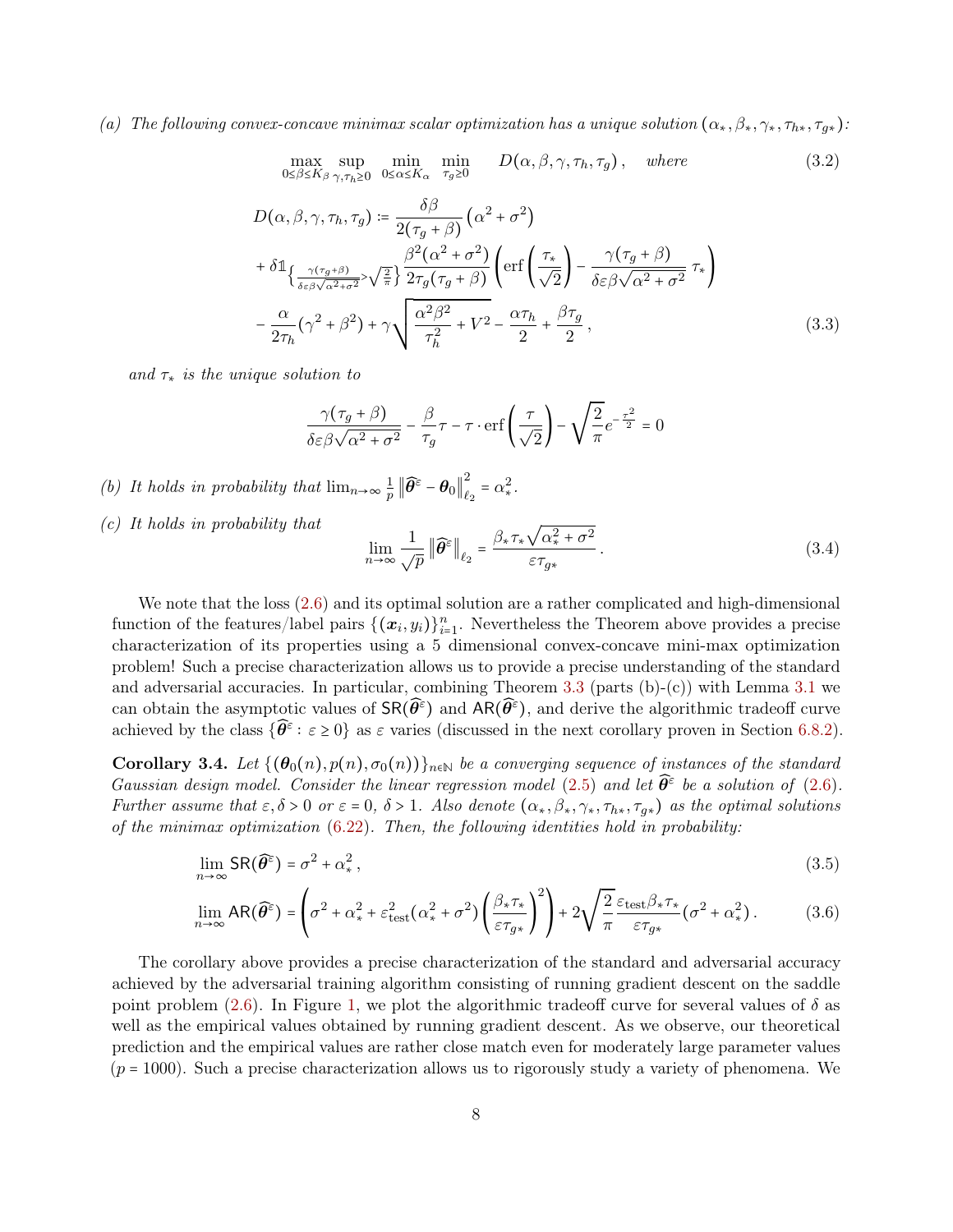<span id="page-8-1"></span>

Figure 2: Standard risk  $(SR(\hat{\theta}^{\varepsilon}))$  versus  $\varepsilon$  for several values of  $\delta < 1$ . Left panel corresponds to the theoretical curve obtained by Theorem [3.3](#page-6-1) (with  $\sigma = 1$  and  $V = 1$ ), and the right panel corresponds to the empirical results (with  $\sigma = 1$  and  $\theta_{0,i} \sim N(0,1)$ ). The empirical results are averaged over 100 different realizations of noise and features. As  $\delta$  grows to one, we observe a faster decay in the standard risk with respect to the adversarial power  $\varepsilon$ .

mention one such phenomena below and discuss others in the coming sections. The plots in Figure [1](#page-6-0) clearly show that when  $\delta$  grows the algorithmic tradeoff curve approaches the Pareto-optimal tradeoff curve. In other words, one can achieve optimal tradeoff of standard and adversarial risks by the specific class of estimators  $\widehat{\theta}^{\varepsilon}$  constructed by the saddle point problem [\(2.6\)](#page-3-3). This observation is formally stated in the next theorem with the proof deferred to Section [6.8.3.](#page-25-1)

<span id="page-8-2"></span>**Theorem 3.5.** Let  $\{(\theta_0(n), p(n), \sigma_0(n))\}_{n\in\mathbb{N}}$  be a converging sequence of instances of the standard Gaussian design model. Consider the linear regression model [\(2.5\)](#page-3-5), and let  $\widehat{\theta}^{\varepsilon}$  be a solution of [\(2.6\)](#page-3-3) and  $\theta^{\lambda}$  the solution of [\(3.1\)](#page-4-1). Then for any  $\lambda \geq 0$  there exists  $\varepsilon = \varepsilon(\sigma, V, \varepsilon_{\text{test}}, \lambda)$ , such that

$$
\lim_{\delta \to \infty} \lim_{n \to \infty} SR(\widehat{\theta}^{\varepsilon}) = \lim_{p \to \infty} SR(\theta^{\lambda}), \qquad \lim_{\delta \to \infty} \lim_{n \to \infty} AR(\widehat{\theta}^{\varepsilon}) = \lim_{p \to \infty} AR(\theta^{\lambda}). \tag{3.7}
$$

The theorem above formally proves that in the infinite data limit  $(\delta \rightarrow +\infty)$  one of the commonly used adversarial training algorithms achieves the optimal tradeoff between standard and robust accuracies.

#### <span id="page-8-0"></span>3.3 The role of the size of the training data and overparameterization

As discussed, our precise understanding of the optimal solution of adversarial training allows us to precisely characterize the effect of various phenomena. In particular in this section we focus on the role of the size of the training data. We begin by considering the common scenario in modern learning where trained models often consist of more parameters than the training data set. In Figure [2-](#page-8-1)(a) we plot the standard risk, using Theorem [3.3](#page-6-1) Part (b), versus  $\varepsilon$  for different values of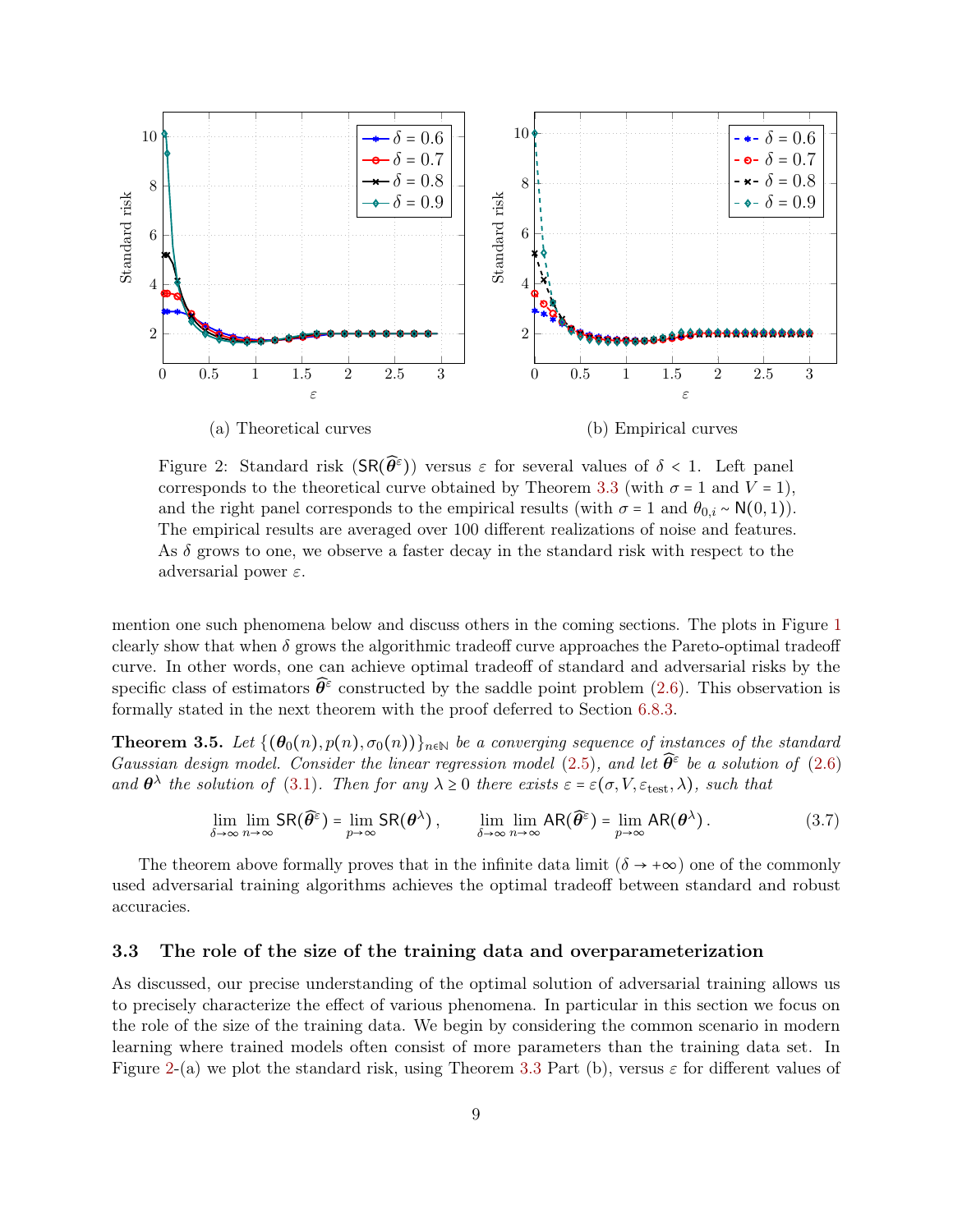<span id="page-9-2"></span><span id="page-9-1"></span>

Figure 3: Standard risk  $(SR(\hat{\theta}^{\varepsilon}))$  versus  $\varepsilon$  for several values of  $\delta > 1$ . Left panel corresponds to the theoretical curve obtained by Theorem [3.3](#page-6-1) (with  $\sigma = 1$  and  $V = 1$ ), and the right panel corresponds to the empirical results (with  $\sigma = 1$  and  $\theta_{0,i} \sim N(0,1)$ ). The empirical results are averaged over 100 different realizations of noise and features. As  $\delta$  grows, we observe a slower decay in the standard risk at small  $\varepsilon$  due to adversarial training. For  $\delta = 10$ , the standard risk has a small initial slope with respect to  $\varepsilon$  and then starts to increase rapidly. Put differently, with larger  $\delta$ , the negative effect of adversarial training on the standard risk starts at smaller  $\varepsilon$ .

δ < 1. As we observe for small to moderate values of ε, this curve is decreasing in ε, which implies that adversarial training helps with improving standard accuracy. The standard risk falls steeper as  $\delta$  becomes closer to one. In Figure [3-](#page-9-1)(a) we observe a similar trend for  $\delta > 1$ . However, as  $\delta$ grows larger than one, the positive effect of the adversarial training on the standard risk falters and we see a lower decline. When  $\delta = 10$ , the curve almost levels at  $\varepsilon = 0$  and then starts to becomes increasing with  $\varepsilon$ . In other words, for larger  $\delta$  we start to see that adversarial training has a negative effect on standard risk starting from smaller values of  $\varepsilon$ . Our theoretical prediction are in line with recent empirical observations of a similar flavor  $[TSE^+18]$  $[TSE^+18]$  observed in neural networks. Therefore, our theoretical results formally proves the emergence of such a behavior. We provide further insight into the emergence of this phenomena a long with some more rigorous theoretical guarantees in Appendix [A.](#page-31-6)

### <span id="page-9-0"></span>3.4 Double-descent in adversarial training

When  $\varepsilon = 0$ , the estimator  $\widehat{\theta}^{\varepsilon}$  given by [\(2.6\)](#page-3-3) reduces to the least-squares estimator. It is known that the plot of standard risk as a function of number of model complexity  $(1/\delta - p/n)$  exhibits a socalled 'double-descent' behavior [\[BMM18,](#page-29-4) [BHMM18,](#page-29-5) [HMRT19\]](#page-29-6). Namely, (1) up to the interpolation threshold  $\delta = 1$  (beyond which the estimator achieves zero training error and the model interpolates the training data) the risk curve follows a U-shape; the risk first decreases as  $p$  increases because the model becomes less biased but then starts to increase because of the inflated variance of the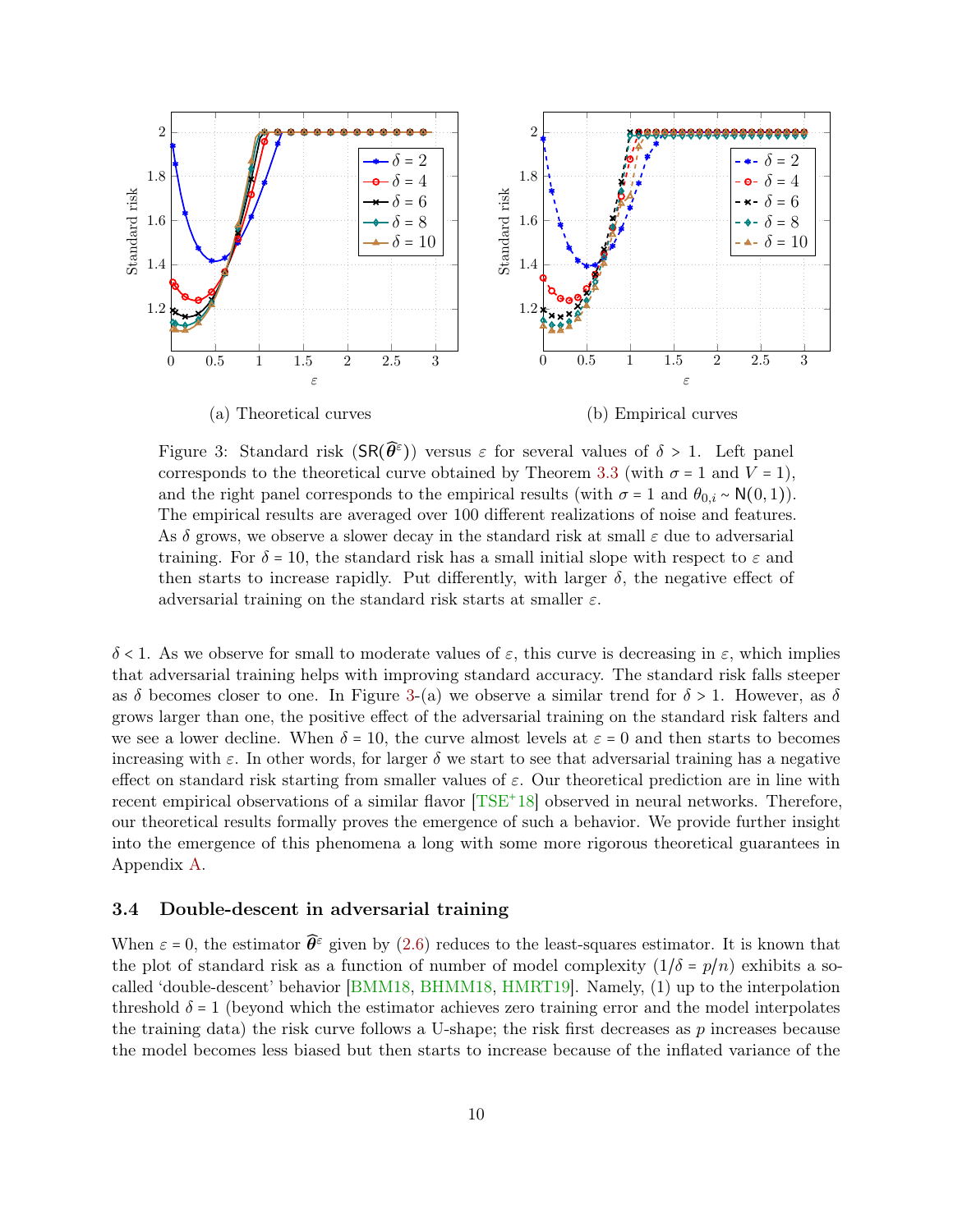<span id="page-10-2"></span><span id="page-10-1"></span>

Figure 4: Standard risk versus model complexity  $1/\delta = p/n$ . Left panel corresponds to the theoretical curve obtained by Theorem [3.3](#page-6-1) (with  $\sigma = 1$  and  $V = 1$ ), and the right panel corresponds to the empirical results (with  $\sigma = 1$  and  $\theta_{0,i} \sim N(0,1)$ ). Here, we recover the double-descent behavior where the interpolation threshold shifts with  $\varepsilon$ .

estimator. (2) After the peak at the interpolation threshold, the risk decreases and essentially attains its global minimum at 'infinite' model complexity (extremely overparametrized regime).

The double-descent phenomenon is not limited to neural networks and have been empirically observed in a variety of models including random features and random forest models. Recently, analytical derivation of this phenomenon has been developed for least square regression and random features model [\[TSE](#page-31-2)<sup>+</sup>18, [MM19\]](#page-30-4). For least square regression with Gaussian covariates, it is shown that the global minimum of the risk is achieved in the underparametrized setting  $\delta > 1$  (unless missspecified structures are assumed). Nonetheless, these work are focused on training with unperturbed features.

In Figure [4](#page-10-1) (a), we plot the standard risk (theoretical predictions from Theorem [3.3\)](#page-6-1) versus  $1/\delta = p/n$ , for several values of adversarial power  $\varepsilon$ . We also depict the empirical version of these curves in Figure Figure [4](#page-10-1) (b). These plots demonstrate that the double-descent phenomena continues to hold even with adversarial training. Interestingly however the interpolation threshold changes with  $\varepsilon$ . For small  $\varepsilon$ , we observe double-descent behavior with the interpolation threshold  $\delta \approx 1$ . However, as  $\varepsilon$  increases the location of the peak shifts to higher values of  $1/\delta$ .

## <span id="page-10-0"></span>4 Further Related Work

The trade-off between standard and adversarial accuracy has been studied recently in [\[MMS](#page-30-0)<sup>+</sup>18, [SST](#page-31-7)<sup>+</sup>18, [TSE](#page-31-2)<sup>+</sup>18, [RXY](#page-30-2)<sup>+</sup>19, [ZYJ](#page-31-3)<sup>+</sup>19, [PJ19\]](#page-30-5). An central question is whether standard and robust objectives are fundamentally at conflict? In other words, is there a predictor that can achieve both optimal standard accuracy and robust accuracy when the number of training data samples is sufficiently large? In this regard,  $[TSE^+18, ZYJ^+19]$  $[TSE^+18, ZYJ^+19]$  $[TSE^+18, ZYJ^+19]$  $[TSE^+18, ZYJ^+19]$  construct learning problems where the optimal robust accuracy is fundamentally at conflict with the standard accuracy, i.e. no predictor can achieve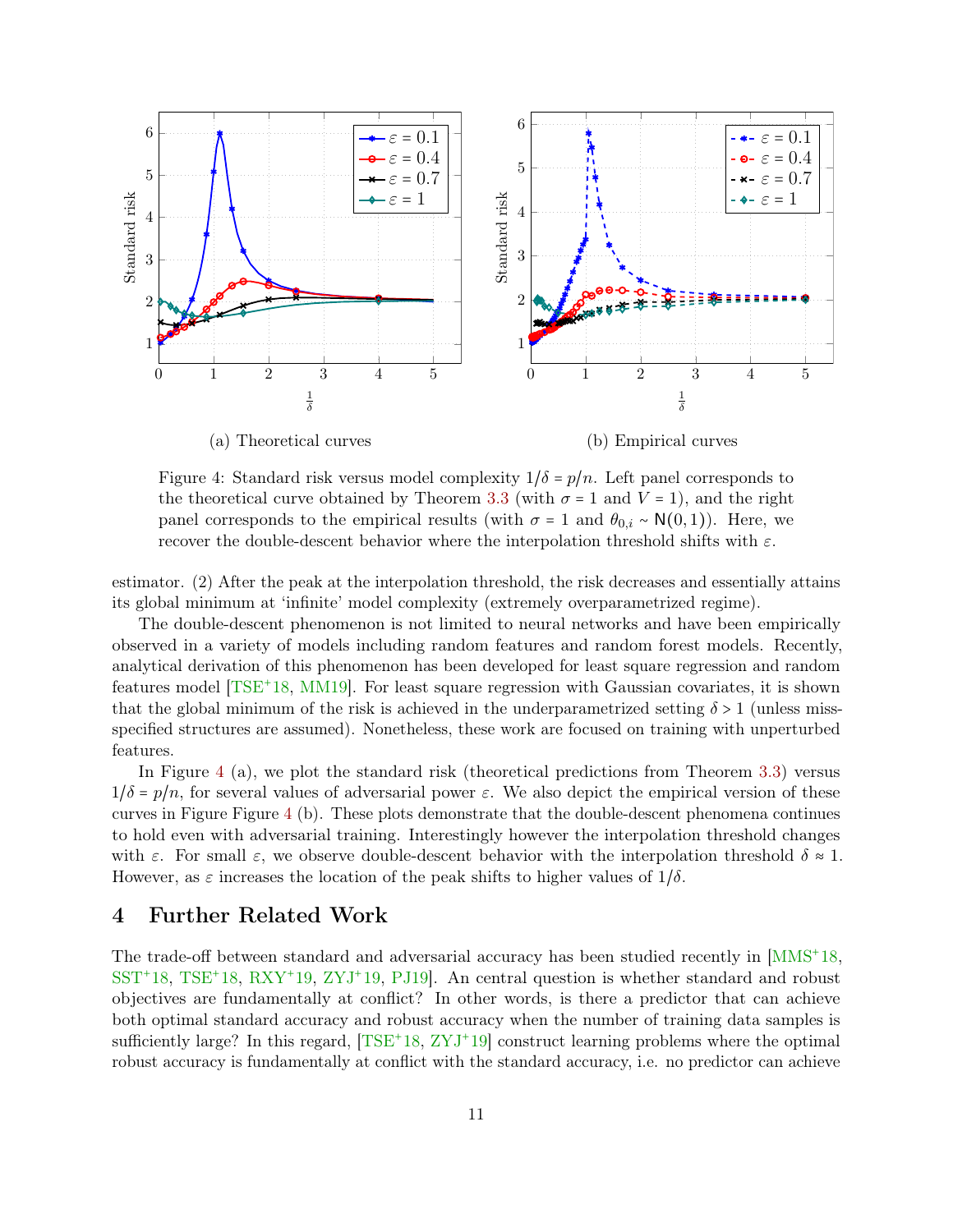<span id="page-11-1"></span>both optimal standard accuracy and robust accuracy even in the infinite data limit. However, there are clearly many natural learning problems in which a predictor with optimal standard and high robust accuracy exists (hence the two objectives are not at conflict). An instance of such cases has been studied in [\[RXY](#page-30-2)<sup>+</sup>19] suggesting that the inconsistency between adversarial accuracy and standard accuracy may be due to insufficient number of training samples. In contrast, in this paper we have shown that a fundamental tradeoff exists between the two accuracies in linear regression even with limited samples.

Another line of work considers the tradeoff between standard and robust accuracy when the capacity of the learning model varies [\[Nak19,](#page-30-6) [GCL](#page-29-7)<sup>+</sup>19]. In particular, [\[Nak19\]](#page-30-6) provides classification problems where simple classifiers with high standard accuracy exist; but having high robust accuracy is possible through more complex classifiers. The notions of capacity and complexity in the presence of adversarially perturbed inputs (a.k.a. adversarially robust learnability) have also been studied in a series of interesting papers [\[BLPR19,](#page-29-8) [CBM18,](#page-29-9) [KL18,](#page-29-10) [YRB19,](#page-31-8) [MHS19\]](#page-30-7). In particular [\[MHS19\]](#page-30-7) show that any hypothesis class with finite VC dimension is adversarially-robust PAC learnable in the  $\ell_{\infty}$  metric using modified (improper) learning rules. Finally, let us point out that under specific high-dimensional data distributions (e.g. isotropic Gaussian), any classifier becomes highly vulnerable to adversarial  $\ell_2$  perturbations [\[GMF](#page-29-11)<sup>+</sup>18, [MDM19,](#page-30-8) [SHS](#page-31-9)<sup>+</sup>19]. Thus the adversarial error approaches 1 as the dimension grows. This phenomenon does not occur in our regression setting as the regression loss is smoothly varying as opposed to the classification error.

# 5 Sketch and roadmap of the proof

To be able to provide a precise characterization of the various tradeoffs we need to develop a precise understanding of the adversarial training objective

<span id="page-11-0"></span>
$$
\min_{\boldsymbol{\theta}\in\mathbb{R}^p}\mathcal{L}(\boldsymbol{\theta})\coloneqq\min_{\boldsymbol{\theta}\in\mathbb{R}^p}\max_{\|\boldsymbol{\delta}_i\|_{\ell_2}\leq\varepsilon}\ \frac{1}{2n}\sum_{i=1}^n\left(y_i-\langle\boldsymbol{x}_i+\boldsymbol{\delta}_i,\boldsymbol{\theta}\rangle\right)^2,
$$

and its optimal solution  $\widehat{\theta}^{\varepsilon} \in \arg\min_{\theta \in \mathbb{R}^p} \mathcal{L}(\theta)$ . To achieve this we carry out the following steps.

Step I: Simplification of the loss (Section [6.2\)](#page-13-1). The maximization objective is equal to the optimal value of a maximization problem and hence characterizing its properties directly is challenging. In the first step of our proof we show that one can in-fact solve this maximization problem and derive an expression for the loss in closed form. Specifically, we show

$$
\mathcal{L}(\boldsymbol{\theta}) = \frac{1}{2n} \sum_{i=1}^{n} (|y_i - \langle \boldsymbol{x}_i, \boldsymbol{\theta} \rangle| + \varepsilon \|\boldsymbol{\theta}\|_{\ell_2})^2 = \frac{1}{2n} ||\boldsymbol{y} - \boldsymbol{X}\boldsymbol{\theta}| + \varepsilon \|\boldsymbol{\theta}\|_{\ell_2}||_{\ell_2}^2.
$$
 (5.1)

The main intuition behind this derivation is that one can think of the min-max optimization problem above as a game between a learner and an adversary where the learner first chooses a parameter  $\theta$ and then the adversary changes each feature  $x_i$  given the label  $y_i$  and the learner's choice of  $\theta$ . We show that the best choice for the adversary to maximize the error is to pick  $\delta_i$  in the direction of  $\theta$ with a magnitude of  $\varepsilon$  (maximum power of the adversary) and with the sign of the misfit on the i the training data point  $(\text{sgn}(\langle x_i, \theta \rangle - y_i))$ . We formally prove this result by connecting it to the well-known trust region subproblem in optimization.

#### Step II: Reduction to an Auxiliary Optimization (AO) problem (Section [6.3\)](#page-14-0).

The loss [\(5.1\)](#page-11-0), while significantly simplified, is still rather complicated and it is completely unclear how to precisely characterize its behavior and the quality of its optimal solution. In particular,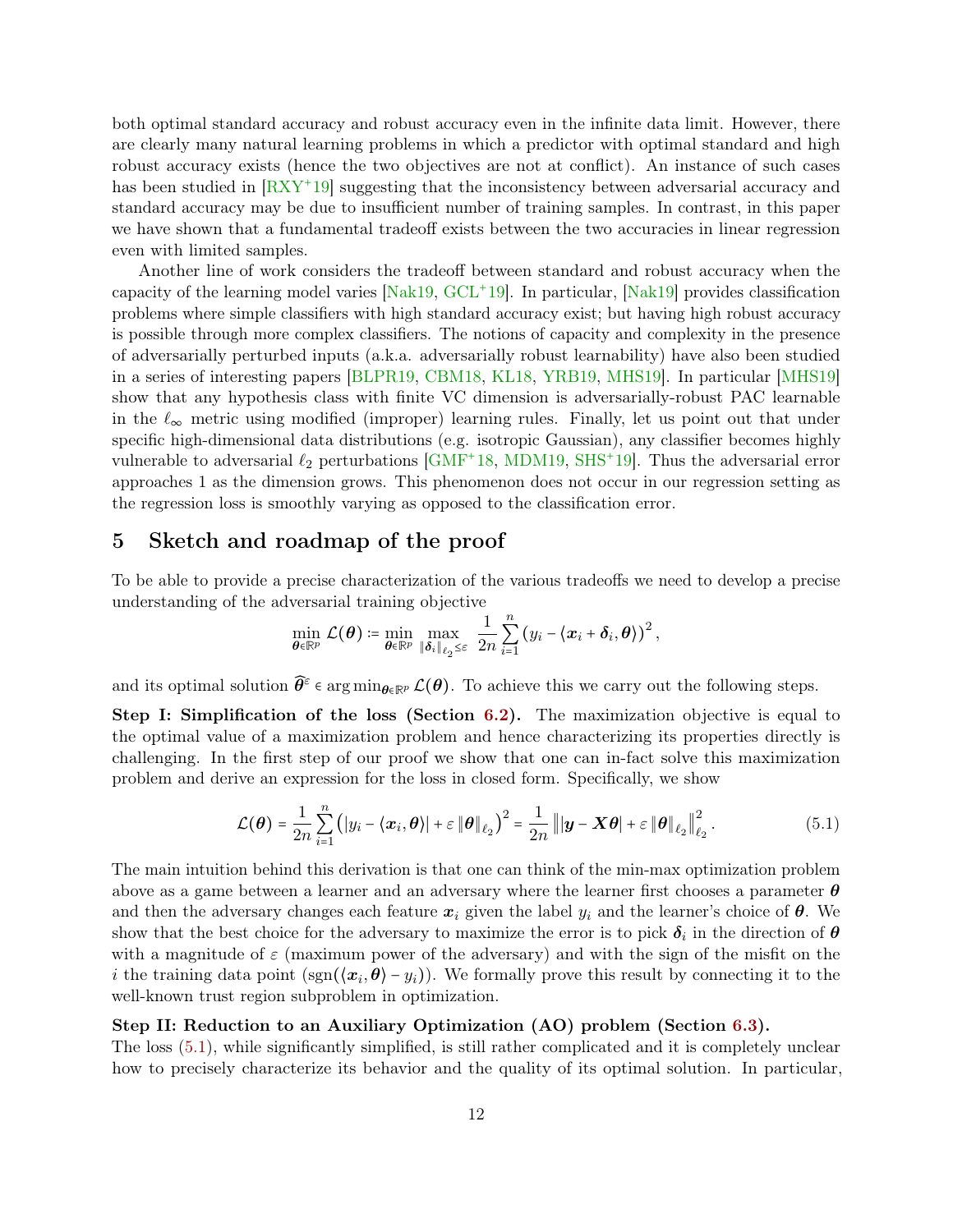<span id="page-12-3"></span>the dependence on the random data matrix  $\boldsymbol{X}$  is still rather complex hindering statistical analysis even in an asymptotic setting. To bring the optimization problem into a form more amenable to precise asymptotic analysis we carry out a series of reformulations of the optimization problem. First, we rescale the loss. Next we consider a change of variable of the form  $z = \frac{1}{\sqrt{2}}$  $_{\overline{p}}(\boldsymbol{\theta}-\boldsymbol{\theta}_0)$  and add new variables by adding equality constraints. Finally, we use duality to cast the problem into a mini-max form. Combining these steps we arrive at the following equivalent Primal Optimization (PO) problem

<span id="page-12-0"></span>
$$
\min_{\mathbf{z}\in\mathbb{R}^p,\mathbf{v}\in\mathbb{R}^n}\max_{\mathbf{u}\in\mathbb{R}^n}\frac{1}{\sqrt{p}}\mathbf{u}^T\mathbf{X}\mathbf{z}-\frac{1}{\sqrt{p}}\mathbf{u}^T\boldsymbol{\omega}+\frac{1}{\sqrt{p}}\mathbf{u}^T\mathbf{v}+\ell(\mathbf{v};\mathbf{z}),
$$
\n(5.2)

where  $\omega = \frac{w}{\sqrt{p}} \in \mathbb{R}^n$  is a Gaussian vector with i.i.d.  $\mathcal{N}(0, \sigma^2)$  entires and

$$
\ell(\boldsymbol{v};\boldsymbol{z})\coloneqq\frac{1}{2p}\left(\left\|\boldsymbol{v}\right\|_{\ell_2}^2+2\frac{\varepsilon}{\sqrt{p}}\left\|\boldsymbol{v}\right\|_{\ell_1}\left\|\boldsymbol{\theta}_0+\sqrt{p}\boldsymbol{z}\right\|_{\ell_2}+\frac{\varepsilon^2}{p}\left\|\boldsymbol{\theta}_0+\sqrt{p}\boldsymbol{z}\right\|_{\ell_2}^2\right).
$$

This equivalent form may be counter-intuitive as we started by simplifying a different mini-max optimization problem and we have now again introduced a new maximization! The main advantage of this new form is that it is in fact affine in the data matrix  $\boldsymbol{X}$ . This particular form allows us to use a powerful extension of a classical Gaussian process inequality due to [\[Gor88\]](#page-29-2) known as Convex Gaussian Minimax Theorem (CGMT) [\[TOH15\]](#page-31-4) which focuses on characterizing the asymptotic behavior of mini-max optimization problems that are affine in a Gaussian matrix  $\boldsymbol{X}$ . This result enables us to characterize the properties of [\(5.2\)](#page-12-0) by studying the asymptotic behavior of the following, arguable simpler, Auxiliary Optimization (AO) problem instead

<span id="page-12-1"></span>
$$
\min_{\boldsymbol{z}\in\mathbb{R}^p,\boldsymbol{v}}\max_{\boldsymbol{u}\in\mathbb{R}^n}\frac{1}{\sqrt{p}}\left(\|\boldsymbol{z}\|_{\ell_2}\boldsymbol{g}^T\boldsymbol{u}+\|\boldsymbol{u}\|_{\ell_2}\boldsymbol{h}^T\boldsymbol{z}-\boldsymbol{u}^T\boldsymbol{\omega}+\boldsymbol{u}^T\boldsymbol{v}\right)+\ell(\boldsymbol{v};\boldsymbol{z}).
$$
\n(5.3)

We emphasize that the relationship between the above AO problem [\(5.3\)](#page-12-1) and how it is exactly related to the PO problem [\(5.2\)](#page-12-0) is much more intricate and technical. See Section [6.3](#page-14-0) for details.

The CGMT framework has been recently used to derive precise characterization of the generalization error of the max-margin linear classifiers in overparametrized regime with separable data [\[DKT19,](#page-29-3) [MRSY19\]](#page-30-9). Also [\[LS20\]](#page-30-10) uses the CGMT framework to analyze max- $\ell_1$ -margin classifiers.

#### Step III: Scalarization of the Auxiliary Optimization (AO) problem (Section [6.4\)](#page-16-0).

In this step we further simplify the AO problem in [\(5.3\)](#page-12-1). In particular we show the asymptotic behavior of the AO can be characterized rather precisely via the following scalar optimization problem involving five variables:

<span id="page-12-2"></span>
$$
\max_{0 \le \beta \le K_{\beta}} \sup_{\gamma, \tau_h \ge 0} \min_{0 \le \alpha \le K_{\alpha}} \min_{\tau_g \ge 0} D(\alpha, \beta, \gamma, \tau_h, \tau_g) \quad \text{where} \tag{5.4}
$$

$$
D(\alpha, \beta, \gamma, \tau_h, \tau_g) := \frac{\delta \beta}{2(\tau_g + \beta)} \left( \alpha^2 + \sigma^2 \right)
$$
  
+  $\delta \mathbb{1}_{\left\{ \gamma(\tau_g + \beta) > \sqrt{\frac{2}{\pi}} \delta \varepsilon \beta \sqrt{\alpha^2 + \sigma^2} \right\}} \frac{\beta^2(\alpha^2 + \sigma^2)}{2\tau_g(\tau_g + \beta)} \left( \text{erf} \left( \frac{\tau_\star}{\sqrt{2}} \right) - \frac{\gamma(\tau_g + \beta)}{\delta \varepsilon \beta \sqrt{\alpha^2 + \sigma^2}} \tau_\star \right)$   
-  $\frac{\alpha}{2\tau_h} (\gamma^2 + \beta^2) + \gamma \sqrt{\frac{\alpha^2 \beta^2}{\tau_h^2} + V^2} - \frac{\alpha \tau_h}{2} + \frac{\beta \tau_g}{2}$  (5.5)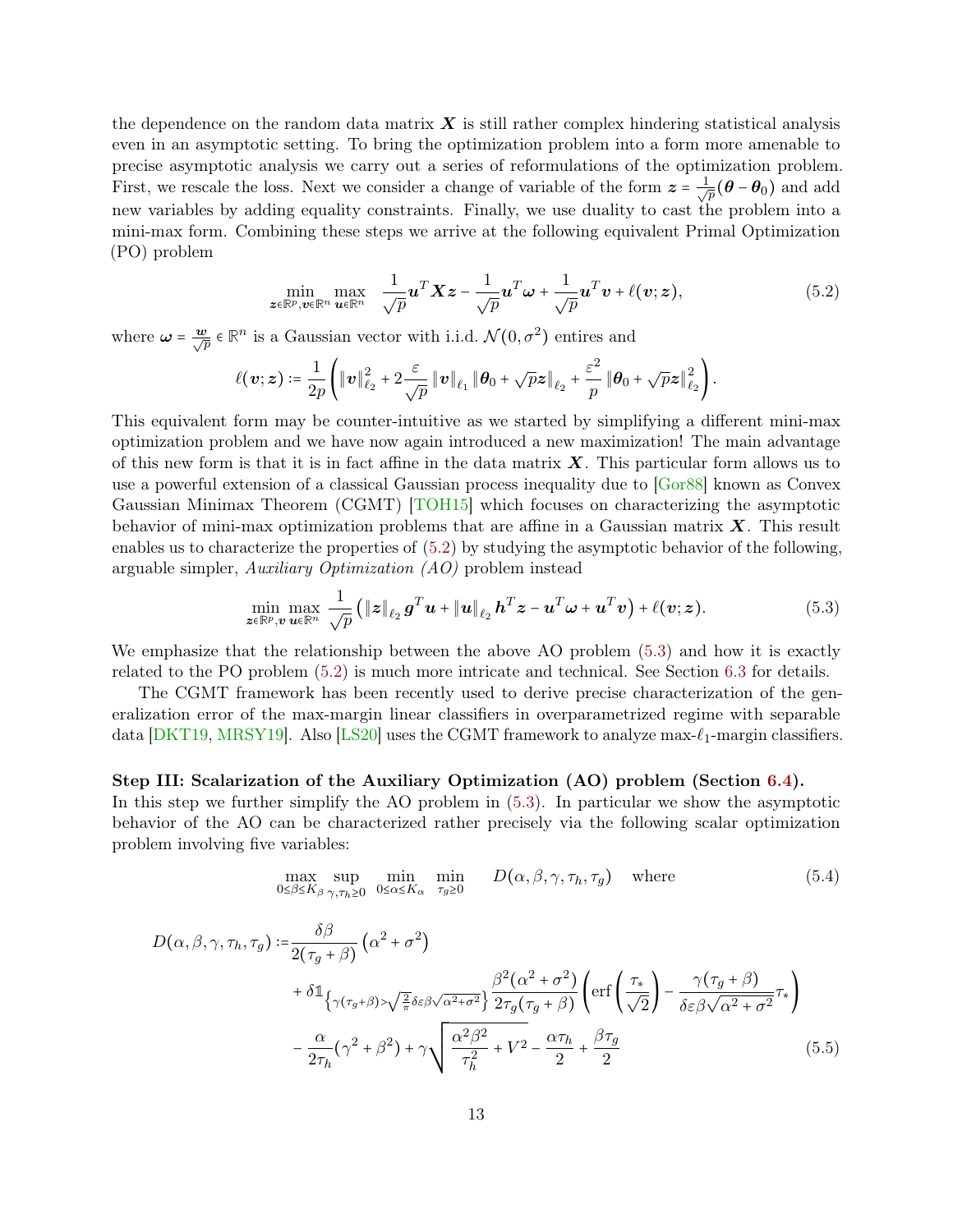In particular a variety of conclusions can be derived based on the optimal solutions of the above optimization problem as we discuss in the next step. We note that while the expressions may look complicated we prove that this optimization problem is in fact convex in the minimization parameters  $(\alpha, \tau_q)$  and concave in the maximization parameters  $(\beta, \gamma, \tau_h)$  so that its optimal solutions can be easily derived via a simple low-dimensional gradient descent rather quickly and accurately. We also note that this proof is quite intricate and involved, so it is not possible to give an intuitive sketch of the arguments here. We refer to Section [6.4](#page-16-0) for details.

#### Step IV: Completing the proof of the theorems (Sections [6.7](#page-21-1) and [6.8\)](#page-23-1).

Finally, we utilize the above scalar form to derive all of the different theorems and results stated in Section [3.](#page-4-2) This is done by relating the quantities of interest in each theorem to the optimal solutions of [\(5.4\)](#page-12-2). For instance, we show that  $\lim_{n\to\infty}\frac{1}{n}$  $\frac{1}{p}\left\|\widehat{\boldsymbol{\theta}^\varepsilon}-\boldsymbol{\theta}_0\right\|_{\ell_2}^2$  $\ell_2^2 = \alpha_*^2$  with  $\alpha_*$  the optimal solution over  $\alpha$ . These calculations/proofs are carried out in detail in Sections [6.7](#page-21-1) and [6.8.](#page-23-1) Since each argument is different we do not provide a summary here and refer to the corresponding sections.

## <span id="page-13-0"></span>6 Proofs

#### 6.1 Notations

We define the data matrix  $\boldsymbol{X} \in \mathbb{R}^{n \times p}$  with the rows consisting of the training data features  $x_1, x_2, \ldots, x_n$ . For a convex function  $f : \mathbb{R}^m \to \mathbb{R}$ , we denote its its Fenchel conjugate by  $f^*(y) =$  $\sup_{\bm{x}} \bm{y}^T \bm{x} - f(\bm{x})$ . We also define the Moreau envelope function of f at  $\bm{x}$  with parameter  $\tau$  as

<span id="page-13-2"></span>
$$
e_f(\boldsymbol{x};\tau) \equiv \min_{\boldsymbol{v}} \frac{1}{2\tau} \left\| \boldsymbol{x} - \boldsymbol{v} \right\|_{\ell_2}^2 + f(\boldsymbol{v}).
$$

#### <span id="page-13-1"></span>6.2 Simplification of the loss

As discussed earlier in this section we wish to derive a closed form for the loss

<span id="page-13-3"></span>
$$
\mathcal{L}(\boldsymbol{\theta}) \coloneqq \max_{\|\boldsymbol{\delta}_i\|_{\ell_2} \leq \varepsilon} \frac{1}{2n} \sum_{i=1}^n (y_i - \langle \boldsymbol{x}_i + \boldsymbol{\delta}_i, \boldsymbol{\theta} \rangle)^2 \tag{6.1}
$$

and in particular show that

$$
\mathcal{L}(\boldsymbol{\theta}) = \frac{1}{2n} \sum_{i=1}^{n} (|y_i - \langle \boldsymbol{x}_i, \boldsymbol{\theta} \rangle| + \varepsilon \|\boldsymbol{\theta}\|_{\ell_2})^2 = \frac{1}{2n} ||\boldsymbol{y} - \boldsymbol{X}\boldsymbol{\theta}| + \varepsilon \|\boldsymbol{\theta}\|_{\ell_2}||_{\ell_2}^2
$$
(6.2)

To this aim first note that the maximization in  $(6.1)$  decouples over i so that we can write

$$
\mathcal{L}(\boldsymbol{\theta}) \coloneqq \ \frac{1}{2n} \sum_{i=1}^n \max_{\|\boldsymbol{\delta}_i\|_{\ell_2} \leq \varepsilon} \left(y_i - \langle \boldsymbol{x}_i + \boldsymbol{\delta}_i, \boldsymbol{\theta}\rangle\right)^2
$$

To continue further define  $\widetilde{y}_i = y_i - \langle x_i, \theta \rangle$ . By expanding the square the optimization over  $\delta_i$  can be rewritten in the form

$$
\min_{\|\boldsymbol{\delta}_i\|_{\ell_2} \leq \varepsilon} \quad -\frac{1}{2} \widetilde{y}_i^2 + \widetilde{y}_i \langle \boldsymbol{\theta}, \boldsymbol{\delta}_i \rangle - \frac{1}{2} \langle \boldsymbol{\theta}, \boldsymbol{\delta}_i \rangle^2 \,.
$$

Note that this is trust-region subproblem and  $\delta_i$  is a solution if and only if  $\|\delta_i\|_{\ell_2} \leq \varepsilon$  and there exists  $\lambda_i \geq 0$  such that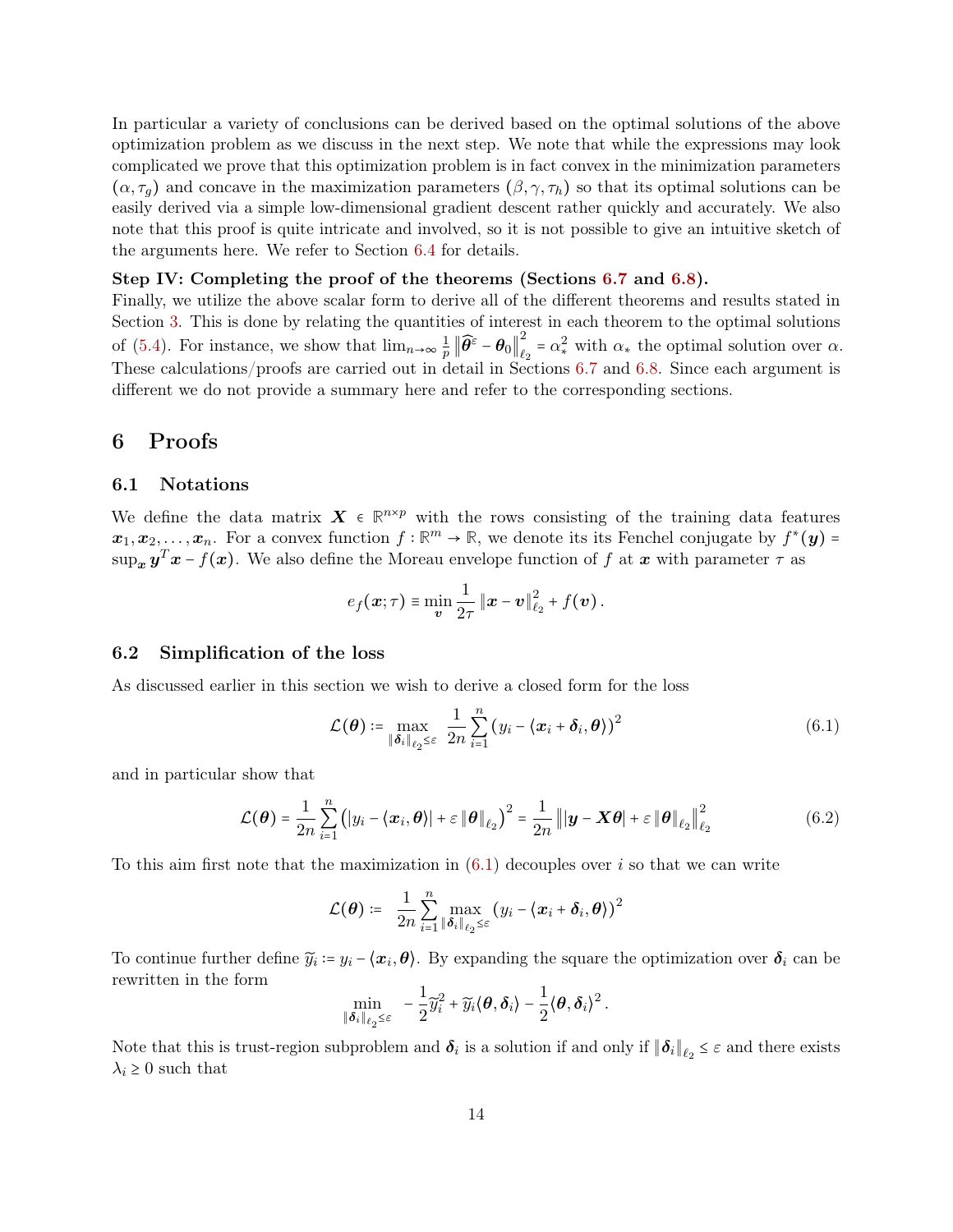- 1.  $(-\theta \theta^{\mathsf{T}} + \lambda_i \mathbf{I}) \delta_i = -\tilde{y}_i \theta$ .
- 2.  $-\theta \theta^{\mathsf{T}} + \lambda_i \mathbf{I} \geq 0$  (or equivalently  $\lambda_i \geq \|\theta\|_{\ell}^2$  $\begin{pmatrix} 2 \\ \ell_2 \end{pmatrix}$
- 3.  $\lambda_i(\varepsilon \|\boldsymbol{\delta}_i\|_{\ell_2}) = 0.$

Since by (2),  $\lambda_i > 0$ , condition (3) reduces to  $\|\boldsymbol{\delta}_i\|_{\ell_2} = \varepsilon$ . Also from (1), we have

<span id="page-14-1"></span>
$$
\delta_{i} = -\widetilde{y}_{i}(-\theta \theta^{\top} + \lambda_{i} \mathbf{I})^{-1} \theta
$$
\n
$$
= -\lambda_{i}^{-1} \widetilde{y}_{i} \left( \mathbf{I} + \frac{\theta \theta^{\top}}{\lambda_{i} - \|\theta\|_{\ell_{2}}^{2}} \right) \theta
$$
\n
$$
= -\lambda_{i}^{-1} \widetilde{y}_{i} \theta \frac{\lambda_{i}}{\lambda_{i} - \|\theta\|_{\ell_{2}}^{2}}
$$
\n
$$
= -\widetilde{y}_{i} \theta \frac{1}{\lambda_{i} - \|\theta\|_{\ell_{2}}^{2}}.
$$
\n(6.3)

Using the fact that  $\|\boldsymbol{\delta}_i\|_{\ell_2} = \varepsilon$  in the latter identity we thus conclude that  $\lambda_i = (1/\varepsilon) \|\boldsymbol{\theta}\|_{\ell_2} |\widetilde{y}_i| + \|\boldsymbol{\theta}\|_{\ell_2}^2$  $_{\ell_2}^{\prime}.$ Substituting for  $\lambda_i$  in [\(6.3\)](#page-14-1) we obtain

$$
\boldsymbol{\delta}_i = -\frac{\widetilde{y}_i}{|\widetilde{y}_i|} \frac{\boldsymbol{\theta}\varepsilon}{\|\boldsymbol{\theta}\|_{\ell_2}} = -\varepsilon \mathrm{sgn}(y_i - \langle \boldsymbol{x}_i, \boldsymbol{\theta} \rangle) \frac{\boldsymbol{\theta}}{\|\boldsymbol{\theta}\|_{\ell_2}}.
$$

<span id="page-14-0"></span>Substituting the latter into  $(6.1)$  we arrive at  $(6.2)$  to complete our simplification of the loss.

## 6.3 Reduction to an auxiliary optimization problem via CGMT

We are interested in characterizing the properties of the optimal paramter  $\widehat{\theta}^{\varepsilon}$  and thus it shall be convenient to work with a scaled version of the loss [\(6.2\)](#page-13-3). This scaling of course does not affect the optimal solution  $\widehat{\theta}^{\varepsilon}$ . Thus hence forth we focus on the following objective

$$
\widehat{\boldsymbol{\theta}}^{\varepsilon} = \arg\min_{\boldsymbol{\theta}\in\mathbb{R}^p} \frac{1}{2p^2} \sum_{i=1}^n \left( |y_i - \langle \boldsymbol{x}_i, \boldsymbol{\theta} \rangle| + \varepsilon \left\| \boldsymbol{\theta} \right\|_{\ell_2} \right)^2.
$$
 (6.4)

To continue further it is convenient to consider a change of variable of the form  $z = \frac{1}{\sqrt{2}}$  $_{\overline{\overline{p}}}(\pmb{\theta}-\pmb{\theta}_0)$  and note that

$$
y_i - \langle x_i, \boldsymbol{\theta} \rangle = w_i + \langle x_i, \boldsymbol{\theta}_0 - \boldsymbol{\theta} \rangle = w_i - \sqrt{p} \langle x_i, z \rangle.
$$

Define  $\ell(v; \theta) \coloneqq \frac{1}{2}$  $\frac{1}{2}(|v|+\varepsilon \|\theta\|_{\ell_2})^2$  and note that with this change of variable we have that  $\hat{z}^{\varepsilon}$  =  $\frac{1}{\sqrt{2}}$  $\frac{1}{\overline{p}}(\widehat{\theta}^\varepsilon - \theta_0)$  is given by

$$
\widehat{\boldsymbol{z}}^{\varepsilon} = \arg\min_{\boldsymbol{z}} \frac{1}{p^2} \sum_{i=1}^n \ell(w_i - \sqrt{p} \langle \boldsymbol{x}_i, \boldsymbol{z} \rangle; \boldsymbol{\theta}_0 + \sqrt{p} \boldsymbol{z}).
$$

Equivalently we can rewrite this optimization problem in the form

$$
\min_{\mathbf{z}\in\mathbb{R}^p,\mathbf{v}\in\mathbb{R}^n}\frac{1}{p^2}\sum_{i=1}^n\ell\left(\sqrt{p}v_i;\boldsymbol{\theta}_0+\sqrt{p}\mathbf{z}\right)\quad\text{subject to}\quad\sqrt{p}\mathbf{v}=\mathbf{w}-\sqrt{p}\mathbf{X}\mathbf{z}.\tag{6.5}
$$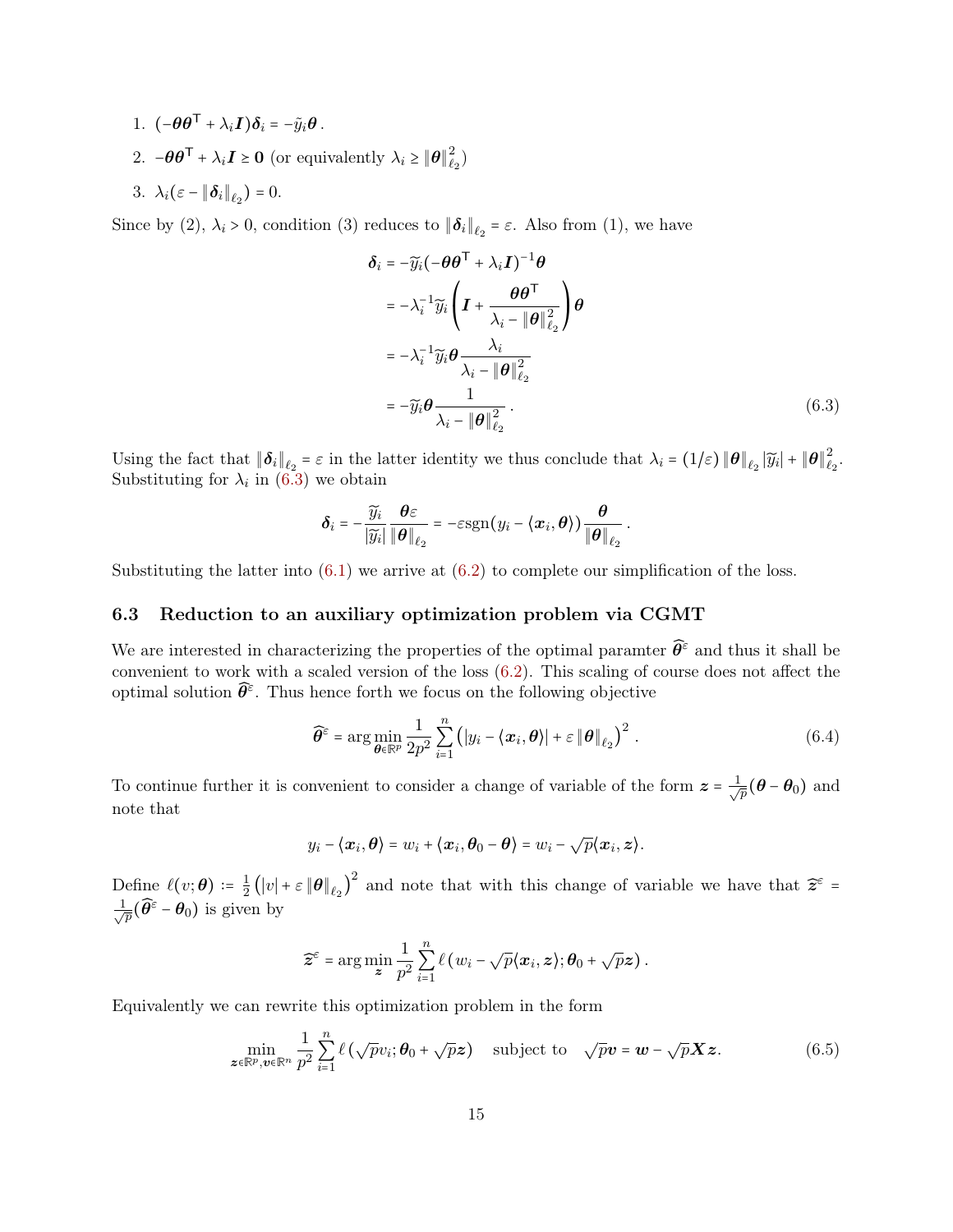<span id="page-15-3"></span>We note that the scaling of  $v$  is arbitrary but serves the purpose of simplifying the exposition later on. The loss above is still rather complicated and it is unclear how to study and characterize the properties of its optimal solution in an asymptotic regime where the size of the training data and the number of parameters grow in proportion with each other. To study this loss in an asymptotic fashion we first cast it as a different mini-max optimization using duality. In particular by associating a dual variable  $\frac{u}{p}$  with the equality constraint, we obtain

$$
\min_{\mathbf{z} \in \mathbb{R}^p, \mathbf{v} \in \mathbb{R}^n} \max_{\mathbf{u} \in \mathbb{R}^n} \frac{1}{p} \Big\{ \mathbf{u}^T (\sqrt{p} \mathbf{X}) \mathbf{z} - \mathbf{u}^T \mathbf{w} + \sqrt{p} \mathbf{u}^T \mathbf{v} \Big\} + \frac{1}{p^2} \sum_{i=1}^n \ell (\sqrt{p} v_i; \boldsymbol{\theta}_0 + \sqrt{p} \mathbf{z})
$$
\n
$$
= \min_{\mathbf{z} \in \mathbb{R}^p, \mathbf{v} \in \mathbb{R}^n} \max_{\mathbf{u} \in \mathbb{R}^n} \frac{1}{p} \Big\{ \mathbf{u}^T (\sqrt{p} \mathbf{X}) \mathbf{z} - \mathbf{u}^T \mathbf{w} + \sqrt{p} \mathbf{u}^T \mathbf{v} \Big\} + \ell(\mathbf{v}; \mathbf{z})
$$
\n(6.6)

where

$$
\ell(\boldsymbol{v};\boldsymbol{z})\coloneqq\frac{1}{p^2}\sum_{i=1}^n\ell\left(\sqrt{p}v_i;\boldsymbol{\theta}_0+\sqrt{p}\boldsymbol{z}\right)=\frac{1}{2p}\left(\left\|\boldsymbol{v}\right\|_{\ell_2}^2+2\frac{\varepsilon}{\sqrt{p}}\left\|\boldsymbol{v}\right\|_{\ell_1}\left\|\boldsymbol{\theta}_0+\sqrt{p}\boldsymbol{z}\right\|_{\ell_2}+\frac{\varepsilon^2}{p}\left\|\boldsymbol{\theta}_0+\sqrt{p}\boldsymbol{z}\right\|_{\ell_2}^2\right)
$$

At first this may be counter-intuitive as we started by simplifying a different mini-max optimization problem and now we are again introducing a new maximization! The main advantage of this new form is that [\(6.6\)](#page-15-0) is in fact affine in the matrix. This particular form allows us to use a powerful extension of a classical Gaussian process inequality due to Gordon [\[Gor88\]](#page-29-2) known as Convex Gaussian Minimax Theorem (CGMT) [\[TOH15\]](#page-31-4) which focuses on characterizing the asymptotic behavior of mini-max optimization problems that are affine in a Gaussian matrix  $\boldsymbol{X}$ . Formally, the CGMT framework shows that a problem of the form

<span id="page-15-2"></span><span id="page-15-1"></span><span id="page-15-0"></span>
$$
\min_{\mathbf{z}\in\mathcal{S}_{\mathbf{z}}}\max_{\mathbf{u}\in\mathcal{S}_{\mathbf{u}}}\mathbf{u}^T\mathbf{X}\mathbf{z}+\psi(\mathbf{z},\mathbf{u})
$$
\n(6.7)

with X a matrix with  $\mathcal{N}(0,1)$  entries can be replaced asymptotically with

$$
\min_{\mathbf{z}\in\mathcal{S}_{\mathbf{z}}}\max_{\mathbf{u}\in\mathcal{S}_{\mathbf{u}}}\|\mathbf{z}\|_{\ell_2}\boldsymbol{g}^T\boldsymbol{u}+\|\mathbf{u}\|_{\ell_2}\boldsymbol{h}^T\mathbf{z}+\psi(\mathbf{z},\mathbf{u})
$$
\n(6.8)

where g and h are independent Gaussian vectors with i.i.d.  $\mathcal{N}(0,1)$  entries and  $\psi(z,u)$  is convex in z and concave in u. In the above  $S_z$  and  $S_u$  are compact sets. We refer to [\[TOH15,](#page-31-4) Theorem 3] for precise statements. Following [\[TOH15\]](#page-31-4) we shall refer to problems of the form [\(6.7\)](#page-15-1) and [\(6.8\)](#page-15-2) as the Primal Problem (PO) and the Auxiliary Problem (AO).

As evident from the above to be able to apply CGMT, requires the minimization/maximization to be over compact sets. To avoid this technical issue one can introduce "artificial" boundedness constraint so that they do not change the optimal solution. More specifically, we can add constraints of the form  $\mathcal{S}_z = \{z \mid ||z||_{\ell_2} \le K_\alpha\}$  and  $\mathcal{S}_u = \{u : ||u||_{\ell_2} \le K_\beta\}$  for sufficiently large constants  $K_\alpha$  and  $K_{\beta}$  without changing the optimal solution of [\(6.6\)](#page-15-0) in a precise asymptotic sense. See Appendix [B](#page-36-0) for precise statements and proofs. This allows us to replace  $(6.6)$  with

$$
\min_{\boldsymbol{z}\in\mathcal{S}_{\boldsymbol{z}},\boldsymbol{v}\in\mathbb{R}^n}\max_{\boldsymbol{u}\in\mathcal{S}_{\boldsymbol{u}}}\ \frac{1}{\sqrt{p}}\boldsymbol{u}^T\boldsymbol{X}\boldsymbol{z}-\frac{1}{\sqrt{p}}\boldsymbol{u}^T\boldsymbol{\omega}+\frac{1}{\sqrt{p}}\boldsymbol{u}^T\boldsymbol{v}+\ell(\boldsymbol{v};\boldsymbol{z}),
$$
\n(6.9)

where  $\boldsymbol{\omega} = \frac{\boldsymbol{w}}{\sqrt{p}} \in \mathbb{R}^n$  is a Gaussian vector with i.i.d.  $\mathcal{N}(0, \sigma^2)$  entires.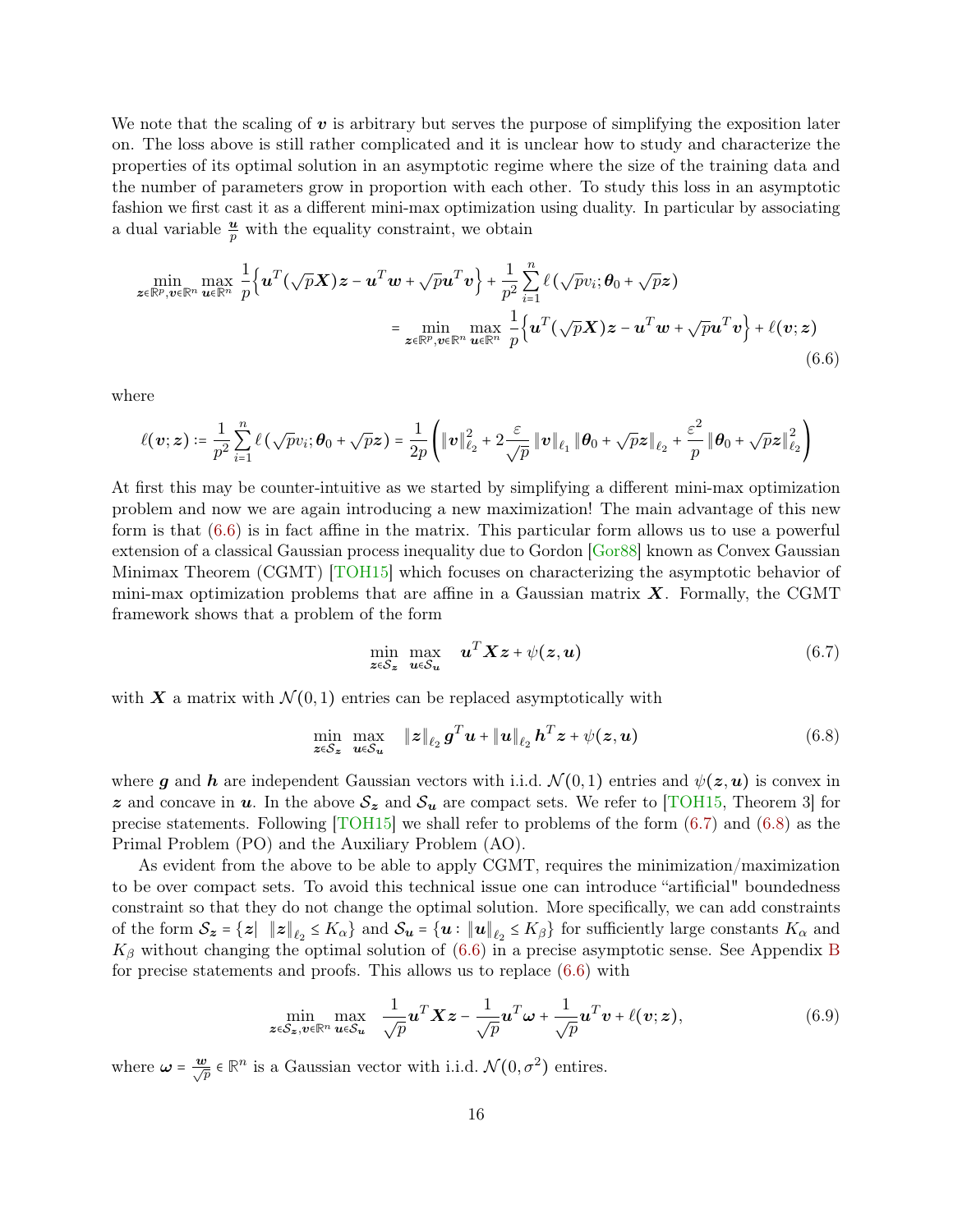With these compact constraints in place we can now apply the CGMT result. To this aim note that this optimization is in the desired form of a Primary Optimization (PO): it has a bilinear term  $\boldsymbol{u}^T \boldsymbol{X} \boldsymbol{z}$  plus a function

<span id="page-16-1"></span>
$$
\psi(\boldsymbol{z}, \boldsymbol{u}) = \min_{\boldsymbol{v} \in \mathbb{R}^n} \frac{1}{\sqrt{p}} \left( -\boldsymbol{u}^T \boldsymbol{\omega} + \boldsymbol{u}^T \boldsymbol{v} \right) + \ell(\boldsymbol{v}; \boldsymbol{z})
$$

which is convex in  $z^4$  $z^4$  and concave in  $u$ . The corresponding Auxiliary Optimization (AO) thus takes the form

$$
\min_{\mathbf{z}\in\mathcal{S}_{\mathbf{z}}}\max_{\mathbf{u}\in\mathcal{S}_{\mathbf{u}}}\frac{1}{\sqrt{p}}\left(\left\|\mathbf{z}\right\|_{\ell_{2}}\mathbf{g}^{T}\mathbf{u}+\left\|\mathbf{u}\right\|_{\ell_{2}}\mathbf{h}^{T}\mathbf{z}\right)+\min_{\mathbf{v}\in\mathbb{R}^{n}}\frac{1}{\sqrt{p}}\left(-\mathbf{u}^{T}\boldsymbol{\omega}+\mathbf{u}^{T}\mathbf{v}\right)+\ell(\mathbf{v};\mathbf{z})
$$
\n
$$
=\min_{\mathbf{z}\in\mathcal{S}_{\mathbf{z}},\mathbf{v}}\max_{\mathbf{u}\in\mathcal{S}_{\mathbf{u}}}\frac{1}{\sqrt{p}}\left(\left\|\mathbf{z}\right\|_{\ell_{2}}\mathbf{g}^{T}\mathbf{u}+\left\|\mathbf{u}\right\|_{\ell_{2}}\mathbf{h}^{T}\mathbf{z}-\mathbf{u}^{T}\boldsymbol{\omega}+\mathbf{u}^{T}\mathbf{v}\right)+\ell(\mathbf{v};\mathbf{z}).
$$
\n(6.10)

<span id="page-16-0"></span>This completes the derivation of the AO.

#### 6.4 Scalarization of the auxilary optimization problem

In this section we continue our proof by significantly simplifying the AO problem. In particular we show that the behavior of the AO and hence the PO can be completely characterized by [\(6.23\)](#page-21-2). This is arguably the most intricate part of our proofs.

We begin simplifying the AO by maximizing over  $u$ . To this aim we decompose the optimization problem over  $\mathcal{S}_u$  in terms of its direction and radius. Specifically,  $u = \beta \tilde{u}$  with  $\tilde{u} \in \mathbb{S}^{n-1}$  and  $0 \leq \beta \leq K_{\beta}$ . Using this decomposition we have

$$
\max_{\mathbf{u}\in\mathcal{S}_{\mathbf{u}}}\frac{1}{\sqrt{p}}\left(\|\mathbf{z}\|_{\ell_{2}}\mathbf{g}^{T}\mathbf{u}+\|\mathbf{u}\|_{\ell_{2}}\mathbf{h}^{T}\mathbf{z}-\mathbf{u}^{T}\mathbf{\omega}+\mathbf{u}^{T}\mathbf{v}\right) \n= \max_{0\leq\beta\leq K_{\beta}}\max_{\mathbf{u}\in\mathbb{S}^{n-1}}\frac{1}{\sqrt{p}}\left(\|\mathbf{z}\|_{\ell_{2}}\mathbf{g}^{T}\mathbf{u}+\|\mathbf{u}\|_{\ell_{2}}\mathbf{h}^{T}\mathbf{z}-\mathbf{u}^{T}\mathbf{\omega}+\mathbf{u}^{T}\mathbf{v}\right) \n= \max_{0\leq\beta\leq K_{\beta}}\max_{\mathbf{u}\in\mathbb{S}^{n-1}}\frac{1}{\sqrt{p}}\mathbf{u}^{T}\left(\|\mathbf{z}\|_{\ell_{2}}\mathbf{g}-\mathbf{\omega}+\mathbf{v}\right)+\frac{\beta}{\sqrt{p}}\mathbf{h}^{T}\mathbf{z} \n= \max_{0\leq\beta\leq K_{\beta}}\frac{1}{\sqrt{p}}\|\|\mathbf{z}\|_{\ell_{2}}\mathbf{g}-\mathbf{\omega}+\mathbf{v}\|_{\ell_{2}}+\frac{\beta}{\sqrt{p}}\mathbf{h}^{T}\mathbf{z}.
$$

Plugging the latter into [\(6.10\)](#page-16-1) the AO reduces to

$$
\min_{\boldsymbol{z}\in\mathcal{S}_{\boldsymbol{z}},\boldsymbol{v}}\max_{0\leq\beta\leq K_{\beta}}\frac{1}{\sqrt{p}}\left\|\|\boldsymbol{z}\|_{\ell_{2}}\,\boldsymbol{g}-\boldsymbol{\omega}+\boldsymbol{v}\right\|_{\ell_{2}}+\frac{\beta}{\sqrt{p}}\boldsymbol{h}^{T}\boldsymbol{z}+\ell(\boldsymbol{v};\boldsymbol{z}).
$$

We hope to eventually simplify the minimization over  $v$  and  $z$  also. For this minimization to become easier in our later calculation we proceed by writing  $\ell(v; z)$  in terms of its conjugate with respect to z. That is,

$$
\ell(\boldsymbol{v};\boldsymbol{z})=\sup_{\boldsymbol{q}}\boldsymbol{q}^T\boldsymbol{z}-\widetilde{\ell}(\boldsymbol{v};\boldsymbol{q})
$$

<sup>&</sup>lt;sup>4</sup>Note that the prior to the minimization over  $v$  the problem is trivially jointly convex in  $(z, v)$  and partial minimization preserves convexity.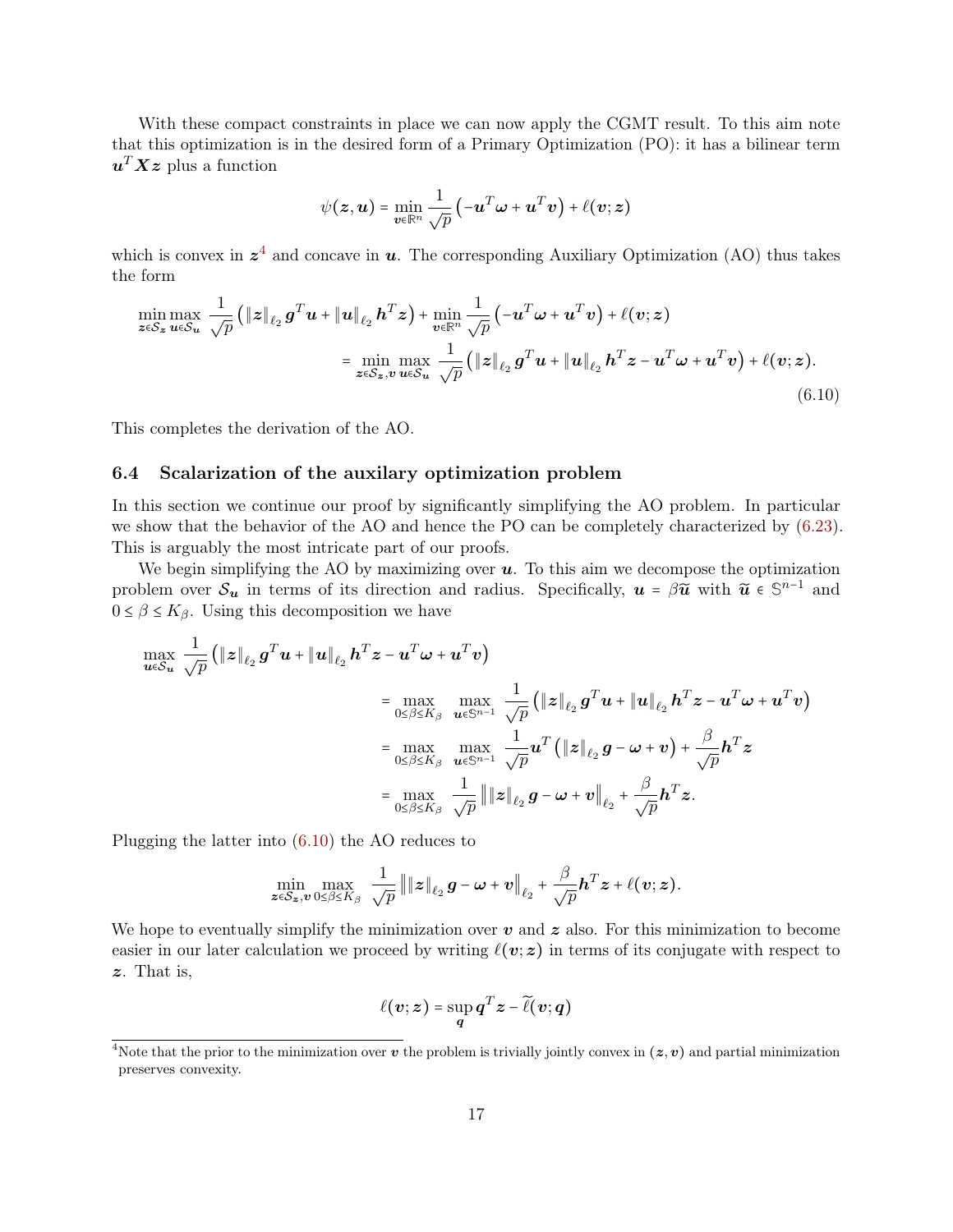<span id="page-17-2"></span>where  $\tilde{\ell}(v; q)$  is the conjugate of  $\ell$  with respect to z. The logic behind this is that AO with then simplify to

<span id="page-17-0"></span>
$$
\min_{\boldsymbol{z}\in\mathcal{S}_{\boldsymbol{z}},\boldsymbol{v}}\max_{0\leq\beta\leq K_{\beta},\boldsymbol{q}}\ \frac{\beta}{\sqrt{p}}\left\|\|\boldsymbol{z}\|_{\ell_2}\,\boldsymbol{g}-\boldsymbol{\omega}+\boldsymbol{v}\right\|_{\ell_2}+\frac{\beta}{\sqrt{p}}\boldsymbol{h}^T\boldsymbol{z}+\boldsymbol{q}^T\boldsymbol{z}-\widetilde{\ell}(\boldsymbol{v};\boldsymbol{q}).\tag{6.11}
$$

To proceed it would be convenient to flip the order of minimum and maximum in the above. However, for this to be allowed the mini-max problem typically has to be convex/concave in the min/max parameters (e.g. via the celebrated Sion's min-max Theorem [S<sup>+</sup>[58\]](#page-30-11)). It is not clear that the above objective has this form so that the flipping of the order of the min and max is justified. However, since the original PO problem is convex/concave in the min/max parameters one can justify such a flipping of the min and max in the AO based on the PO. We note that this is justified for asymptotic calculations and refer to [\[TAH15,](#page-31-10) Appendix A.2.4] for precise details on this derivation. Thus, we will instead consider the following problem as the (AO) which is asymptotically equivalent to  $(6.11)$ 

$$
\max_{0\leq\beta\leq K_{\beta},\boldsymbol{q}}\min_{\boldsymbol{z}\in\mathcal{S}_{\boldsymbol{z}},\boldsymbol{v}}\ \ \frac{\beta}{\sqrt{p}}\left\|\|\boldsymbol{z}\|_{\ell_2}\,\boldsymbol{g}-\boldsymbol{\omega}+\boldsymbol{v}\right\|_{\ell_2}+\frac{\beta}{\sqrt{p}}\boldsymbol{h}^T\boldsymbol{z}+\boldsymbol{q}^T\boldsymbol{z}-\widetilde{\ell}(\boldsymbol{v};\boldsymbol{q}).
$$

To simplify further we now optimize over the direction and norm of  $z \in ||z||_{\ell_2} = \alpha$  to arrive at

$$
\max_{0 \le \beta \le K_{\beta}, \mathbf{q}} \min_{0 \le \alpha \le K_{\alpha}, \mathbf{v}} \frac{\beta}{\sqrt{p}} \|\alpha \mathbf{g} - \mathbf{\omega} + \mathbf{v}\|_{\ell_2} - \alpha \left\| \frac{\beta}{\sqrt{p}} \mathbf{h} + \mathbf{q} \right\|_{\ell_2} - \widetilde{\ell}(\mathbf{v}; \mathbf{q}). \tag{6.12}
$$

Next note that  $-\tilde{\ell}(v; q)$  is convex in v. To see this first note that

<span id="page-17-1"></span>
$$
\widetilde{\ell}(\boldsymbol{v};\boldsymbol{q})=\sup_{\boldsymbol{z}}\boldsymbol{q}^T\boldsymbol{z}-\ell(\boldsymbol{v};\boldsymbol{z}).
$$

Also since  $\ell$  is jointly convex in  $(v, z)$ , then  $-\ell(v; z)$  is jointly concave in  $(v, z)$ . Also  $q^T z$  is jointly concave in  $(v, z)$ . Therefore,  $q^T z - \ell(v; z)$  is jointly concave in  $(v, z)$  and based on the partial maximization rule we can conclude that  $\tilde{\ell}(v; q)$  should be concave in v which in turn implies  $-\tilde{\ell}(v; q)$ is convex in v. The other terms are also trivially jointly convex in  $\alpha$ , v so that overall the objective is jointly convex in  $\alpha, \nu$ . The objective above is also trivially jointly concave in  $\beta, \mathbf{q}$ . Thus based on Sion's min-max Theorem  $[S^+58]$  $[S^+58]$  we could change the order of the mins and maxs as we please. This allows us to reorder max<sub>q</sub> and min<sub> $\alpha$ </sub>, to arrive at

$$
\max_{0 \le \beta \le K_{\beta}} \min_{0 \le \alpha \le K_{\alpha}, \boldsymbol{v}} \max_{\boldsymbol{q}} \frac{\beta}{\sqrt{p}} \|\alpha \boldsymbol{g} - \boldsymbol{\omega} + \boldsymbol{v}\|_{\ell_2} - \alpha \left\| \frac{\beta}{\sqrt{p}} \boldsymbol{h} + \boldsymbol{q} \right\|_{\ell_2} - \widetilde{\ell}(\boldsymbol{v}; \boldsymbol{q}) \tag{6.13}
$$

<span id="page-17-3"></span>To proceed, we first compute  $\tilde{\ell}(v; q)$  in the Lemma below with the proof deferred to Appendix [C.1.](#page-38-0) Lemma 6.1. The conjugate of

$$
\ell(\boldsymbol{v};\boldsymbol{z})\coloneqq\frac{1}{2p}\Bigg(\|\boldsymbol{v}\|_{\ell_2}^2+2\frac{\varepsilon}{\sqrt{p}}\|\boldsymbol{v}\|_{\ell_1}\|\boldsymbol{\theta}_0+\sqrt{p}\boldsymbol{z}\|_{\ell_2}+\frac{\varepsilon^2}{p}\|\boldsymbol{\theta}_0+\sqrt{p}\boldsymbol{z}\|_{\ell_2}^2\Bigg)
$$

with respect to the variable z is given by

$$
\widetilde{\ell}(\boldsymbol{v};\boldsymbol{q})\coloneqq \sup_{\boldsymbol{z}} \boldsymbol{q}^T\boldsymbol{z}-\ell(\boldsymbol{v};\boldsymbol{z})=-\frac{1}{\sqrt{p}}\boldsymbol{q}^T\boldsymbol{\theta}_0+\frac{1}{2\delta p^2}\left(\frac{p}{\varepsilon}\|\boldsymbol{q}\|_{\ell_2}-\|\boldsymbol{v}\|_{\ell_1}\right)_+^2-\frac{1}{2p}\|\boldsymbol{v}\|_{\ell_2}^2\,.
$$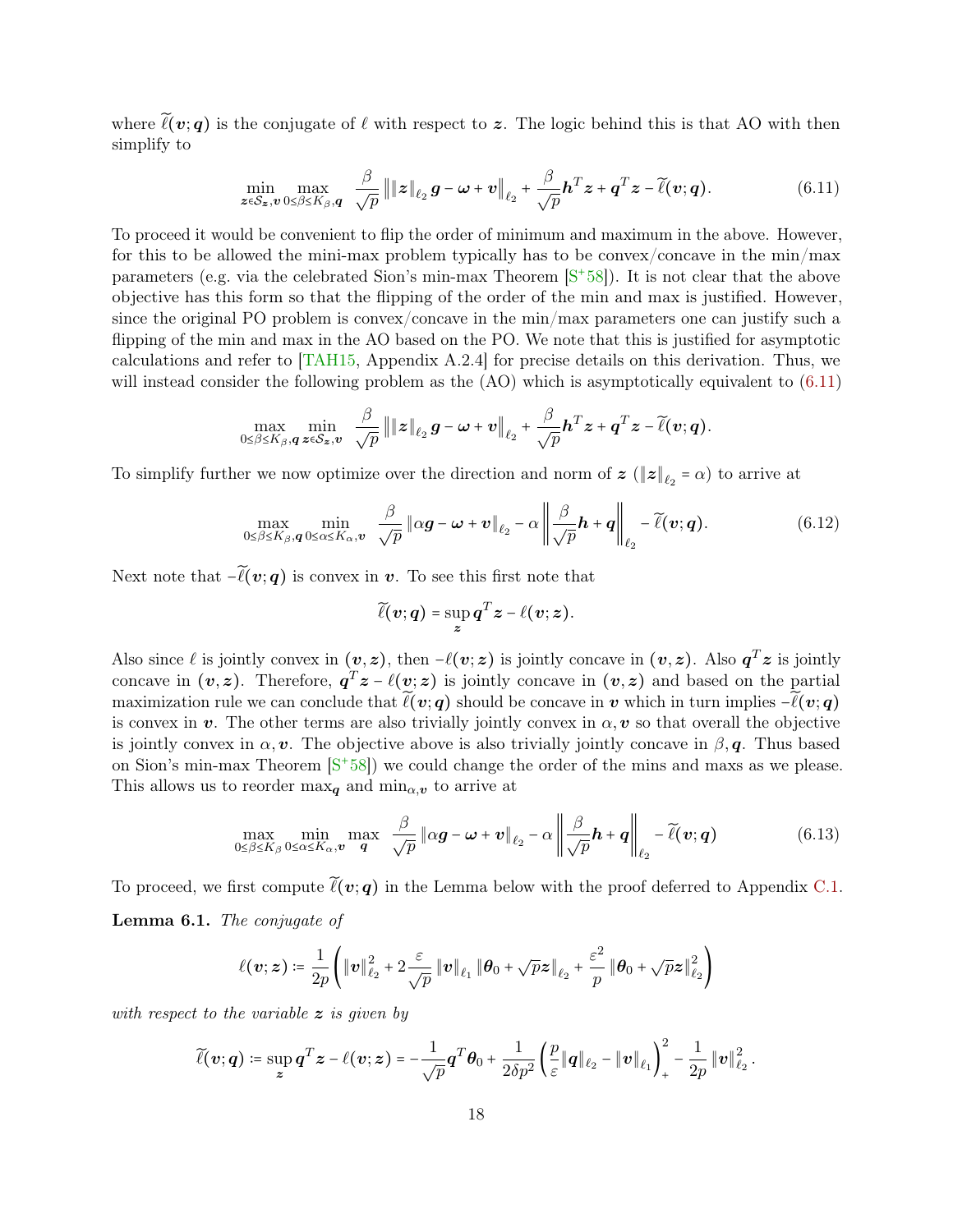Using this characterization of  $\tilde{\ell}(v; q)$  we arrive at the following representation of AO problem

<span id="page-18-0"></span>
$$
\min_{0 \le \alpha \le K_{\alpha}, v} \max_{0 \le \beta \le K_{\beta}} \max_{\mathbf{q}} \frac{\beta}{\sqrt{p}} \|\alpha \mathbf{g} - \boldsymbol{\omega} + \boldsymbol{v}\|_{\ell_2} - \alpha \left\| \frac{\beta}{\sqrt{p}} \mathbf{h} + \mathbf{q} \right\|_{\ell_2} + \frac{1}{\sqrt{p}} \mathbf{q}^T \boldsymbol{\theta}_0
$$
\n
$$
- \frac{1}{2\delta p^2} \left( \frac{p}{\varepsilon} \|\mathbf{q}\|_{\ell_2} - \|\mathbf{v}\|_{\ell_1} \right)_+^2 + \frac{1}{2p} \|\mathbf{v}\|_{\ell_2}^2 \tag{6.14}
$$

To simplify further we next focus on the maximization over  $q$  or equivalently the following minimization problem

$$
\begin{aligned}\n\min_{\mathbf{q}} \quad & \alpha \left\| \frac{\beta}{\sqrt{p}} \mathbf{h} + \mathbf{q} \right\|_{\ell_2} + \frac{1}{2\delta p^2} \left( \frac{p}{\varepsilon} \| \mathbf{q} \|_{\ell_2} - \| \mathbf{v} \|_{\ell_1} \right)_+^2 - \frac{1}{\sqrt{p}} \mathbf{q}^T \boldsymbol{\theta}_0 \\
\min_{\mathbf{q}} \quad & \min_{\tau_h \geq 0} \frac{\alpha}{2\tau_h} \left\| \frac{\beta}{\sqrt{p}} \mathbf{h} + \mathbf{q} \right\|_{\ell_2}^2 + \frac{\alpha \tau_h}{2} + \frac{1}{2\delta p^2} \left( \frac{p}{\varepsilon} \| \mathbf{q} \|_{\ell_2} - \| \mathbf{v} \|_{\ell_1} \right)_+^2 - \frac{1}{\sqrt{p}} \mathbf{q}^T \boldsymbol{\theta}_0 \\
\min_{\mathbf{q}} \quad & \min_{\tau_h \geq 0} \frac{\alpha}{2\tau_h} \| \mathbf{q} \|_{\ell_2}^2 + \frac{\alpha \beta^2}{2p\tau_h} \| \mathbf{h} \|_{\ell_2}^2 + \frac{\alpha \beta}{\tau_h \sqrt{p}} \mathbf{h}^T \mathbf{q} + \frac{\alpha \tau_h}{2} + \frac{1}{2\delta p^2} \left( \frac{p}{\varepsilon} \| \mathbf{q} \|_{\ell_2} - \| \mathbf{v} \|_{\ell_1} \right)_+^2 - \frac{1}{\sqrt{p}} \mathbf{q}^T \boldsymbol{\theta}_0\n\end{aligned}
$$

The above is a linear function of q plus a term depending on  $||q||_{\ell_2}$ . So fixing  $||q||_{\ell_2} = \gamma \ge 0$  the optimal  $q$  is given by  $q = -\gamma$  $\frac{\alpha\beta}{\tau_h}$ h– $\theta_0$  $\left\Vert \frac{\alpha\beta}{\tau_{h}}\boldsymbol{h}\text{--}\boldsymbol{\theta}_{\mathbf{0}}\right\Vert _{\ell_{2}}$ , which simplifies the above to

$$
\inf_{\tau_h,\gamma\geq 0} \quad \frac{\alpha}{2\tau_h} \gamma^2 + \frac{\alpha\beta^2}{2p\tau_h} \|\boldsymbol{h}\|_{\ell_2}^2 - \frac{\gamma}{\sqrt{p}} \left\| \frac{\alpha\beta}{\tau_h} \boldsymbol{h} - \boldsymbol{\theta_0} \right\|_{\ell_2} + \frac{\alpha\tau_h}{2} + \frac{1}{2\delta p^2} \left( \frac{p}{\varepsilon} \gamma - \|\boldsymbol{v}\|_{\ell_1} \right)_+^2
$$

Plugging the latter into [\(6.14\)](#page-18-0) the AO reduces to

$$
\min_{0 \le \alpha \le K_{\alpha}, v} \max_{0 \le \beta \le K_{\beta}} \sup_{\gamma, \tau_h \ge 0} \frac{\beta}{\sqrt{p}} \|\alpha \mathbf{g} - \boldsymbol{\omega} + \boldsymbol{v}\|_{\ell_2} + \frac{1}{2p} \|\boldsymbol{v}\|_{\ell_2}^2 \n- \frac{\alpha}{2\tau_h} \gamma^2 - \frac{\alpha \beta^2}{2p\tau_h} \|\mathbf{h}\|_{\ell_2}^2 + \frac{\gamma}{\sqrt{p}} \left\| \frac{\alpha \beta}{\tau_h} \mathbf{h} - \boldsymbol{\theta}_0 \right\|_{\ell_2} - \frac{\alpha \tau_h}{2} - \frac{1}{2\delta p^2} \left( \frac{p}{\varepsilon} \gamma - \|\boldsymbol{v}\|_{\ell_1} \right)_+^2 (6.15)
$$

To continue we state a lemma with the proof deferred to Appendix [C.2](#page-39-0)

<span id="page-18-2"></span>Lemma 6.2. The function

<span id="page-18-1"></span>
$$
f(\gamma, \beta, \tau_h) \coloneqq \gamma^2 + \frac{\beta^2}{p} \|\mathbf{h}\|_{\ell_2}^2 - 2\frac{\gamma}{\sqrt{p}} \left\|\beta\mathbf{h} - \frac{\boldsymbol{\theta_0}}{\alpha}\right\|_{\ell_2}
$$

is jointly convex in the parameters  $(\gamma, \beta, \tau_h)$ .

Using this lemma we can trivially conclude that the objective [\(6.15\)](#page-18-1) is jointly concave in  $(\gamma, \beta, \tau_h)$ . Also note that  $\tilde{\ell}$  is concave in v and hence  $-\tilde{\ell}$  is convex in v. This implies that the objective in [\(6.14\)](#page-18-0) is jointly convex in  $(\alpha, v)$ . Since maximization (with respect to the direction of q) preserves convexity therefore [\(6.15\)](#page-18-1) is trivially jointly convex in  $(\alpha, v)$ . Therefore, we can flip the order of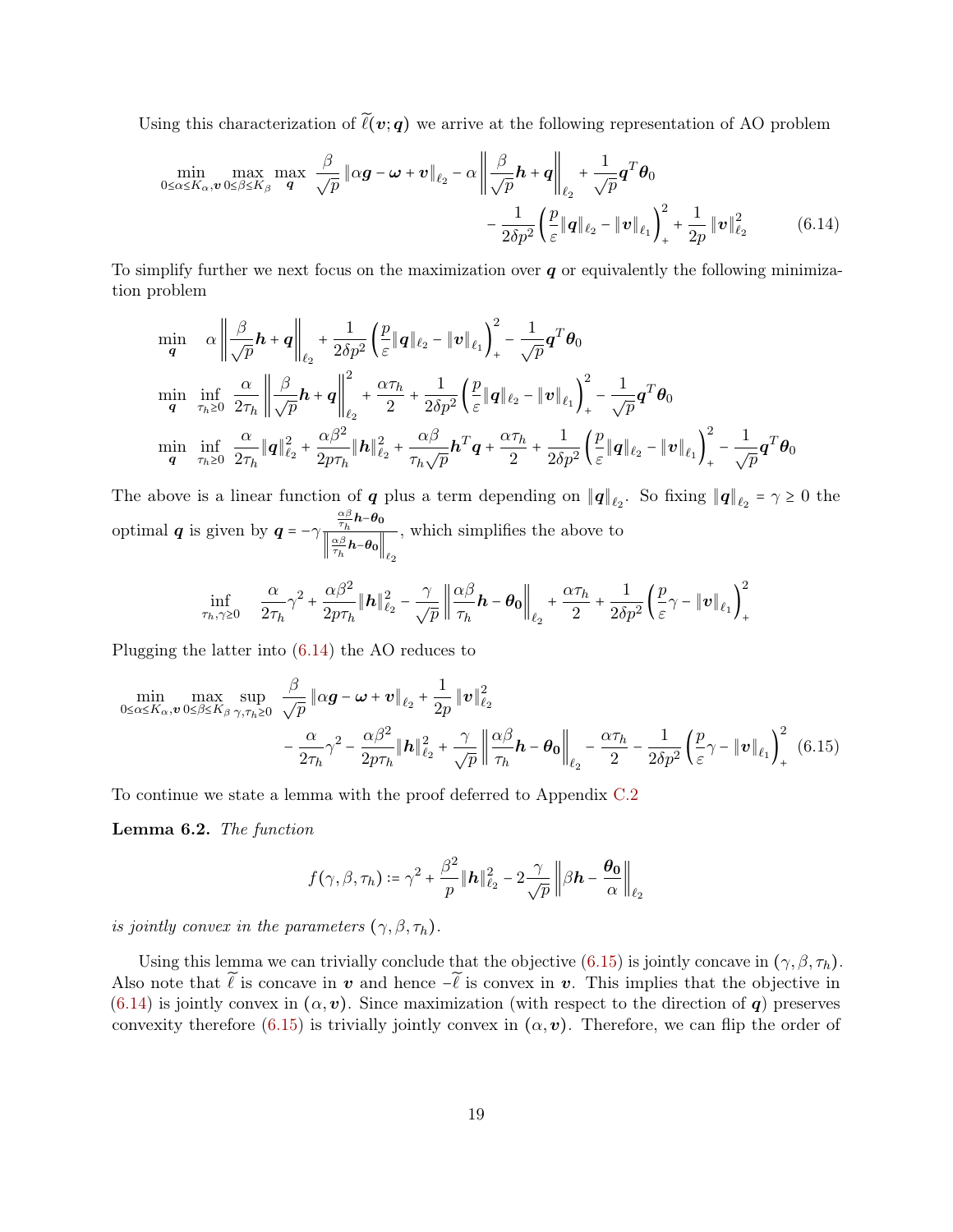min and max in [\(6.15\)](#page-18-1) (again using Sion's min-max Theorem) to arrive at

$$
\max_{0 \le \beta \le K_{\beta}} \sup_{\gamma, \tau_h \ge 0} \min_{0 \le \alpha \le K_{\alpha}} \min_{\mathbf{v}} \frac{\beta}{\sqrt{p}} \|\alpha \mathbf{g} - \boldsymbol{\omega} + \mathbf{v}\|_{\ell_2} + \frac{1}{2p} \|\mathbf{v}\|_{\ell_2}^2 \n- \frac{\alpha}{2\tau_h} \gamma^2 - \frac{\alpha \beta^2}{2p\tau_h} \|\mathbf{h}\|_{\ell_2}^2 + \frac{\gamma}{\sqrt{p}} \left\| \frac{\alpha \beta}{\tau_h} \mathbf{h} - \theta_0 \right\|_{\ell_2} - \frac{\alpha \tau_h}{2} - \frac{1}{2\delta p^2} \left( \frac{p}{\varepsilon} \gamma - \|\mathbf{v}\|_{\ell_1} \right)_+^2
$$
\n(6.16)

We now focus on minimization over  $v$ . To this aim note that

$$
\min_{\mathbf{v}} \frac{\beta}{\sqrt{p}} \|\alpha \mathbf{g} - \boldsymbol{\omega} + \boldsymbol{v}\|_{\ell_{2}} + \frac{1}{2p} \|\boldsymbol{v}\|_{\ell_{2}}^{2} - \frac{1}{2\delta p^{2}} \left(\frac{p}{\varepsilon} \gamma - \|\boldsymbol{v}\|_{\ell_{1}}\right)_{+}^{2}
$$
\n
$$
\min_{\tau_{g} \ge 0, \mathbf{v}} \frac{\beta}{2\tau_{g} p} \|\alpha \mathbf{g} - \boldsymbol{\omega} + \boldsymbol{v}\|_{\ell_{2}}^{2} + \frac{\beta \tau_{g}}{2} + \frac{1}{2p} \|\boldsymbol{v}\|_{\ell_{2}}^{2} - \frac{1}{2\delta p^{2}} \left(\frac{p}{\varepsilon} \gamma - \|\boldsymbol{v}\|_{\ell_{1}}\right)_{+}^{2}
$$
\n
$$
\min_{\tau_{g} \ge 0, \mathbf{v}} \frac{\beta}{2\tau_{g} p} \|\alpha \mathbf{g} - \boldsymbol{\omega} + \boldsymbol{v}\|_{\ell_{2}}^{2} + \frac{\beta \tau_{g}}{2} + \frac{1}{2p} \|\boldsymbol{v}\|_{\ell_{2}}^{2} - \frac{1}{2\delta p^{2}} \left(\frac{p}{\varepsilon} \gamma - \|\boldsymbol{v}\|_{\ell_{1}}\right)_{+}^{2}
$$
\n
$$
(6.17)
$$

Recall the definition of the Moreau envelope function of a function f at a point x with parameter  $\mu$ ,

<span id="page-19-3"></span><span id="page-19-0"></span>
$$
e_f(\boldsymbol{x}; \mu) \equiv \min_{\boldsymbol{v}} \frac{1}{2\mu} \left\| \boldsymbol{x} - \boldsymbol{v} \right\|_{\ell_2}^2 + f(\boldsymbol{v}).
$$

and define

$$
f(\mathbf{v}; \gamma) = \frac{1}{2} \|\mathbf{v}\|_{\ell_2}^2 - \frac{1}{2\delta p} (\frac{p}{\varepsilon} \gamma - \|\mathbf{v}\|_{\ell_1})^2_+, \tag{6.18}
$$

Note that  $f(v; \gamma)$  is convex in v (since  $-\tilde{\ell}(v; q)$  was convex in v). Thus, [\(6.17\)](#page-19-0) can be rewritten in the more compact form

<span id="page-19-1"></span>
$$
\min_{\tau_g \ge 0} \frac{1}{p} e_f \left( \boldsymbol{\omega} - \alpha \boldsymbol{g}; \frac{\tau_g}{\beta} \right) + \frac{\beta \tau_g}{2} \tag{6.19}
$$

In our next lemma we compute  $e_f$ . We defer the proof to Appendix [C.3.](#page-40-0)

<span id="page-19-2"></span>**Lemma 6.3.** Consider the function  $f$  given by  $(6.18)$ . Then,

$$
e_f(\boldsymbol{x}; \mu) = \frac{1}{2(\mu+1)} \left\| \boldsymbol{x} \right\|^2_{\ell_2} + \min_{\tau \geq 0} G(\boldsymbol{x}; \mu, \tau)
$$

where

$$
G(\boldsymbol{x}; \mu, \tau) = \frac{1}{2\mu(\mu+1)} ||\boldsymbol{x} - \mathsf{ST}(\boldsymbol{x}; \tau)||_{\ell_2}^2 - \frac{1}{2n} \left( \frac{p}{\varepsilon} \gamma - \frac{1}{1+\mu} ||\mathsf{ST}(\boldsymbol{x}; \tau)||_{\ell_1} \right)_+^2.
$$

Furthermore,  $e_f(\mathbf{x}; \tau)$  is strictly convex in  $\mathbf{x}$ .

Plugging Lemma [6.3](#page-19-2) into [\(A.13\)](#page-35-0) we have

$$
\frac{1}{p}e_f\left(\alpha \boldsymbol{g}-\boldsymbol{\omega};\frac{\tau_g}{\beta}\right)+\frac{\beta \tau_g}{2}=\frac{\beta}{2\big(\tau_g+\beta\big)}\frac{1}{p}\left\|\alpha \boldsymbol{g}-\boldsymbol{\omega}\right\|^{2}_{\ell_2}+\min\limits_{\tau\geq 0}\frac{1}{p}G\left(\alpha \boldsymbol{g}-\boldsymbol{\omega};\frac{\tau_g}{\beta},\tau\right)+\frac{\beta \tau_g}{2}
$$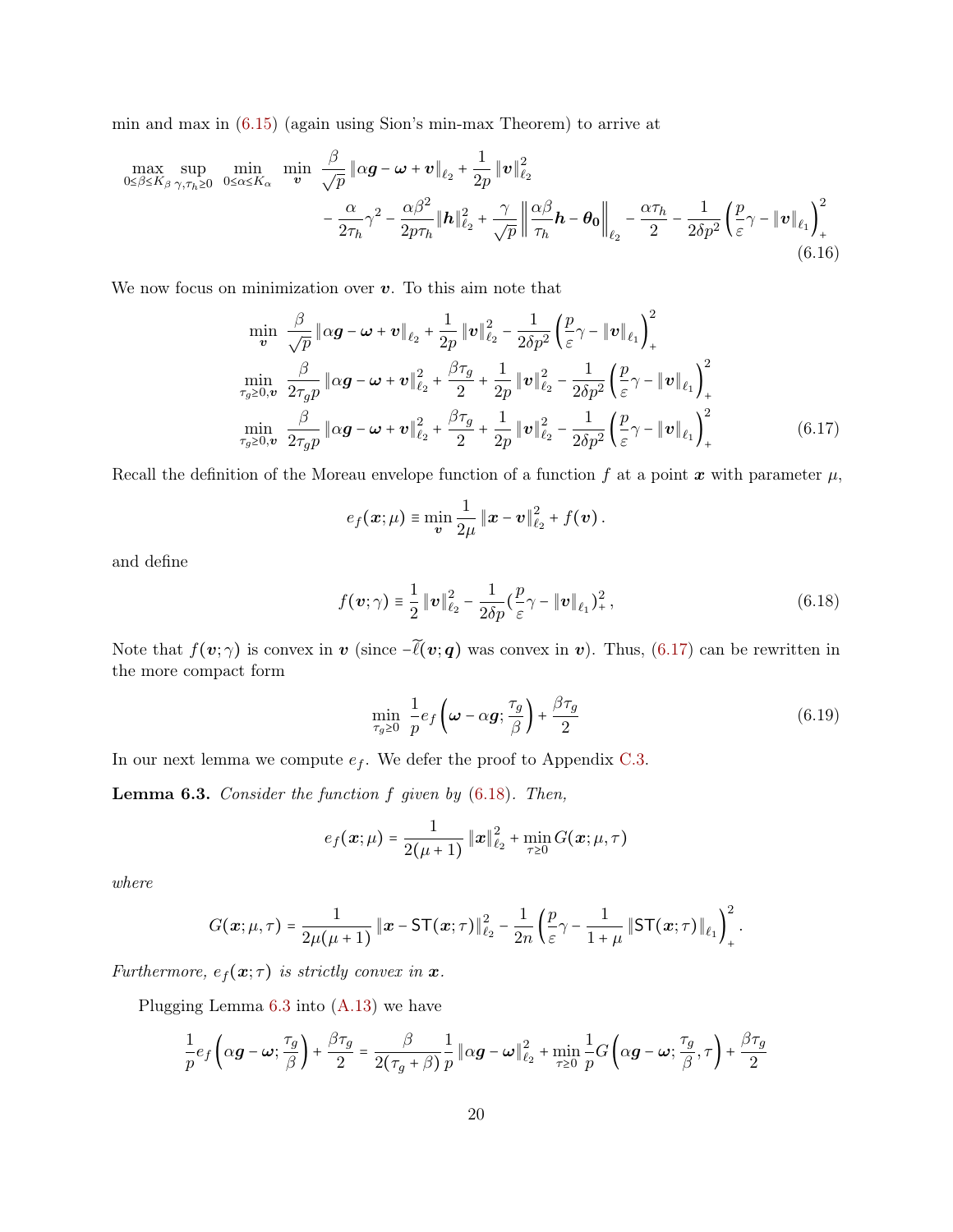Plugging this in [\(6.16\)](#page-19-3) the AO problem reduces to

$$
\max_{0 \le \beta \le K_{\beta}} \sup_{\gamma, \tau_h \ge 0} \min_{0 \le \alpha \le K_{\alpha}} \min_{\tau_g \ge 0} \min_{\tau \ge 0} \frac{\beta}{2(\tau_g + \beta)} \frac{1}{p} \|\alpha g - \omega\|_{\ell_2}^2 + \frac{1}{p} G\left(\alpha g - \omega; \frac{\tau_g}{\beta}, \tau\right) + \frac{\beta \tau_g}{2}
$$

$$
- \frac{\alpha}{2\tau_h} \gamma^2 - \frac{\alpha \beta^2}{2p\tau_h} \|\mathbf{h}\|_{\ell_2}^2 + \frac{\gamma}{\sqrt{p}} \left\| \frac{\alpha \beta}{\tau_h} \mathbf{h} - \theta_0 \right\|_{\ell_2} - \frac{\alpha \tau_h}{2} \tag{6.20}
$$

We note that since the problem [\(6.17\)](#page-19-0) was jointly convex in  $(v, \alpha, \tau_g)$  and [\(6.16\)](#page-19-3) jointly concave in  $(\beta, \gamma, \tau_h)$  and partial minimization preserves convexity we thus conclude that the objective is jointly convex in  $(\alpha, \tau_g)$  and jointly concave in  $(\beta, \gamma, \tau_h)$  (after the minimization over  $\tau \geq 0$  has been carried out). Note that trivially in an asymptotic regime

<span id="page-20-1"></span><span id="page-20-0"></span>
$$
\frac{\|\mathbf{h}\|_{\ell_2}^2}{p} \to 1 \quad \text{and} \quad \frac{\|\alpha \mathbf{g} - \boldsymbol{\omega}\|_{\ell_2}^2}{n} \to \left(\alpha^2 + \sigma^2\right)
$$

Also using concentration of Lipschitz functions of Gaussian we have

$$
\frac{1}{\sqrt{p}}\left\|\frac{\alpha\beta}{\tau_h}\mathbf{h}-\pmb{\theta_0}\right\|_{\ell_2}\rightarrow\frac{1}{\sqrt{p}}\sqrt{\mathbb{E}\left[\left\|\frac{\alpha\beta}{\tau_h}\mathbf{h}-\pmb{\theta_0}\right\|_{\ell_2}^2\right]}\rightarrow\sqrt{\frac{\alpha^2\beta^2}{\tau_h^2}+V^2}.
$$

Plugging all of the above in [\(6.20\)](#page-20-0) we arrive at

$$
\max_{0 \le \beta \le K_{\beta}} \sup_{\gamma, \tau_h \ge 0} \min_{0 \le \alpha \le K_{\alpha}} \min_{\tau_g \ge 0} \min_{\tau \ge 0} \frac{\delta \beta}{2(\tau_g + \beta)} \left( \alpha^2 + \sigma^2 \right) + \frac{1}{p} G \left( \alpha g - \omega; \frac{\tau_g}{\beta}, \tau \right) + \frac{\beta \tau_g}{2}
$$

$$
- \frac{\alpha}{2\tau_h} \gamma^2 - \frac{\alpha \beta^2}{2\tau_h} + \gamma \sqrt{\frac{\alpha^2 \beta^2}{\tau_h^2} + V^2 - \frac{\alpha \tau_h}{2}} \tag{6.21}
$$

To simplify further we also need an asymptotic characterization of  $\frac{1}{p}G(qg - \omega; \frac{\tau_g}{\beta})$  $(\frac{r_g}{\beta}, \tau)$ . To this aim we prove the following lemma with the proof deferred to Appendix [C.4.](#page-42-0)

<span id="page-20-2"></span>**Lemma 6.4.** Let  $w \in \mathbb{R}^n$  be a Gaussian random vector distributed as  $\mathcal{N}(\mathbf{0}, \omega^2 \mathbf{I}_n)$ . Also assume

$$
G(\boldsymbol{w}; \mu, \tau) \coloneqq \frac{1}{2\mu(\mu+1)} \left\| \boldsymbol{w} - \mathsf{ST}(\boldsymbol{w}; \tau) \right\|_{\ell_2}^2 - \frac{1}{2n} \left( \frac{p}{\varepsilon} \gamma - \frac{1}{1+\mu} \left\| \mathsf{ST}(\boldsymbol{w}; \tau) \right\|_{\ell_1} \right)_+^2.
$$

Then

$$
\lim_{n \to \infty} \frac{1}{n} G(\boldsymbol{w}; \mu, \tau) = \frac{\omega^2}{2\mu(\mu + 1)} \left( \left( 1 - \sqrt{\frac{2}{\pi}} \frac{\tau}{\omega} e^{-\frac{\tau^2}{2\omega^2}} \right) + \left( \frac{\tau^2}{\omega^2} - 1 \right) \text{erfc} \left( \frac{1}{\sqrt{2}} \frac{\tau}{\omega} \right) \right) - \frac{\omega^2}{2(\mu + 1)^2} \left( \frac{\gamma(\mu + 1)}{\delta \varepsilon \omega} + \frac{\tau}{\omega} \cdot \text{erfc} \left( \frac{1}{\sqrt{2}} \frac{\tau}{\omega} \right) - \sqrt{\frac{2}{\pi}} e^{-\frac{\tau^2}{2\omega^2}} \right)_+^2.
$$

Furthermore,

$$
\begin{aligned}\n\min_{\tau \geq 0} \lim_{n \to \infty} \frac{1}{n} G(\mathbf{w}; \mu, \tau) \\
= \begin{cases}\n0 & \text{if } \gamma(\mu + 1) \leq \sqrt{\frac{2}{\pi}} \delta \varepsilon \omega \\
\frac{\omega^2}{2\mu(\mu + 1)} \left( \text{erf}\left(\frac{\tau^* \left(\frac{\gamma(\mu + 1)}{\delta \varepsilon \omega}, \mu\right)}{\sqrt{2}}\right) - \frac{\gamma(\mu + 1)}{\delta \varepsilon \omega} \tau^* \left(\frac{\gamma(\mu + 1)}{\delta \varepsilon \omega}, \mu\right) \right) & \text{if } \gamma(\mu + 1) > \sqrt{\frac{2}{\pi}} \delta \varepsilon \omega\n\end{cases}\n\end{aligned}
$$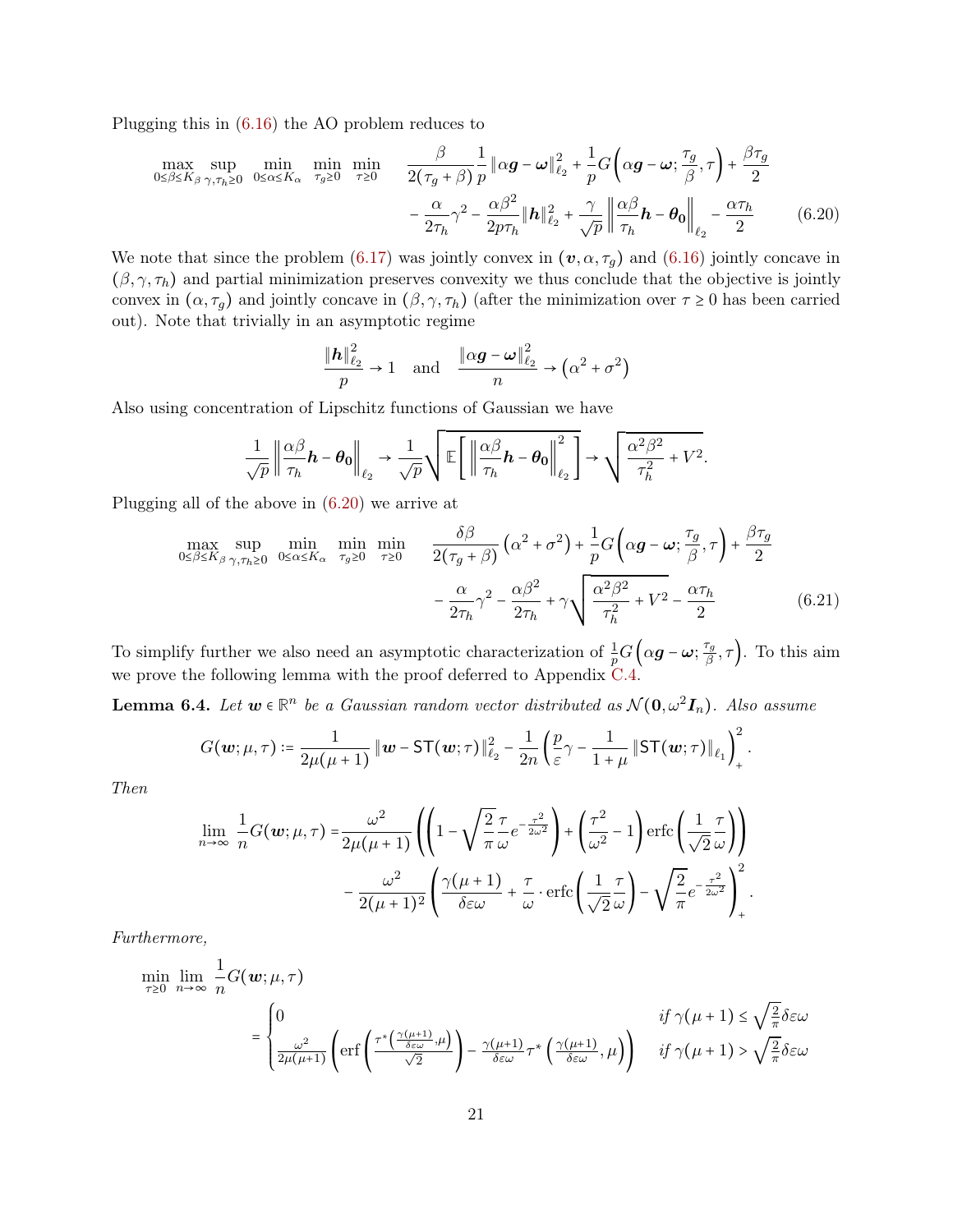<span id="page-21-4"></span>where  $\tau^*(a,\mu)$  is the unique solution to

<span id="page-21-0"></span>
$$
a - \frac{1}{\mu}\tau - \tau \cdot \text{erf}\left(\frac{\tau}{\sqrt{2}}\right) - \sqrt{\frac{2}{\pi}}e^{-\frac{\tau^2}{2}} = 0
$$

Plugging the above lemma in [\(6.21\)](#page-20-1) we arrive at

$$
\max_{0 \le \beta \le K_{\beta}} \sup_{\gamma, \tau_h \ge 0} \min_{0 \le \alpha \le K_{\alpha}} \min_{\tau_g \ge 0} D(\alpha, \beta, \gamma, \tau_h, \tau_g), \tag{6.22}
$$

where

$$
D(\alpha, \beta, \gamma, \tau_h, \tau_g) = \frac{\delta \beta}{2(\tau_g + \beta)} (\alpha^2 + \sigma^2)
$$
  
+  $\delta \mathbb{1}_{\{\gamma(\tau_g + \beta) > \sqrt{\frac{2}{\pi}} \delta \in \beta \sqrt{\alpha^2 + \sigma^2}\}} \frac{\beta^2(\alpha^2 + \sigma^2)}{2\tau_g(\tau_g + \beta)} \left( \text{erf}\left(\frac{\tau_*}{\sqrt{2}}\right) - \frac{\gamma(\tau_g + \beta)}{\delta \in \beta \sqrt{\alpha^2 + \sigma^2}} \tau_* \right)$   
-  $\frac{\alpha}{2\tau_h} (\gamma^2 + \beta^2) + \gamma \sqrt{\frac{\alpha^2 \beta^2}{\tau_h^2} + V^2} - \frac{\alpha \tau_h}{2} + \frac{\beta \tau_g}{2}$  (6.23)

and  $\tau_*$  is the unique solution to

<span id="page-21-3"></span><span id="page-21-2"></span>
$$
\frac{\gamma(\tau_g + \beta)}{\delta \varepsilon \beta \sqrt{\alpha^2 + \sigma^2}} - \frac{\beta}{\tau_g} \tau - \tau \cdot \text{erf}\left(\frac{\tau}{\sqrt{2}}\right) - \sqrt{\frac{2}{\pi}} e^{-\frac{\tau^2}{2}} = 0 \tag{6.24}
$$

This completes the scalarization of the AO.

Remarks 6.5. (Convergence analysis). In above we showed the point wise convergence of the objective function in  $(6.20)$  to function D given by  $(6.23)$ . However, what is required in this framework, is (local) uniform convergence so we get that the minimax solution of the objective function in [\(6.20\)](#page-20-0) also converges to the minimax solution of the AO problem [\(6.23\)](#page-21-2). This can be shown by following similar arguments as in  $[TAH18, Lemma A.5]$  $[TAH18, Lemma A.5]$  that is essentially based on a result known as "convexity" lemma" in the literature (see e.g. [\[LM08,](#page-30-12) Lemma 7.75]) by which point wise convergence of convex functions implies uniform convergence in compact subsets.

#### 6.6 Uniqueness of the solution of the AO problem

As we discussed after Equation [\(6.18\)](#page-19-1), the function  $f(\mathbf{v}; \gamma)$  is convex in v. Furthermore, we wrote [\(6.17\)](#page-19-0) (part of the objective that depends on v) in terms of the Moreau envelope  $\frac{1}{p}e_f(\omega-\alpha g;\frac{\tau_g}{\beta})$  $\frac{\sqrt{g}}{\beta}$ ) and as  $n \to \infty$ , its limit goes to the *expected Moreau envelope*. Now by using the result of [\[TAH18,](#page-31-5) Lemma 4.4] the expected Moreau envelope of a convex function is strictly convex ( without requiring any strong or strict convexity assumption on the function itself). Therefore, the convexity-concavity property discussed after [\(6.20\)](#page-20-0) is preserved after taking the limit and the AO objective  $D(\alpha, \beta, \gamma, \tau_h, \tau_g)$  is jointly strictly convex in  $(\alpha, \tau_g)$  and jointly concave in  $(\beta, \gamma, \tau_h)$ .

<span id="page-21-1"></span>We next note that  $\sup_{\beta,\gamma,\tau_h} D(\alpha,\beta,\gamma,\tau_h,\tau_g)$  is strictly convex in  $(\alpha,\tau_g)$ . This follows from the fact that if  $f(x, y)$  is strictly convex in x, then sup<sub>y</sub>  $f(x, y)$  is also strictly convex in x. We next use [\[TAH18,](#page-31-5) Lemma C.5] to conclude that  $\inf_{\tau_g} \sup_{\beta,\gamma,\tau_h} D(\alpha,\beta,\gamma,\tau_h,\tau_g)$  is strictly convex in  $\alpha > 0$ . Therefore, its minimizer over  $\alpha \geq 0$  is unique, which completes the proof.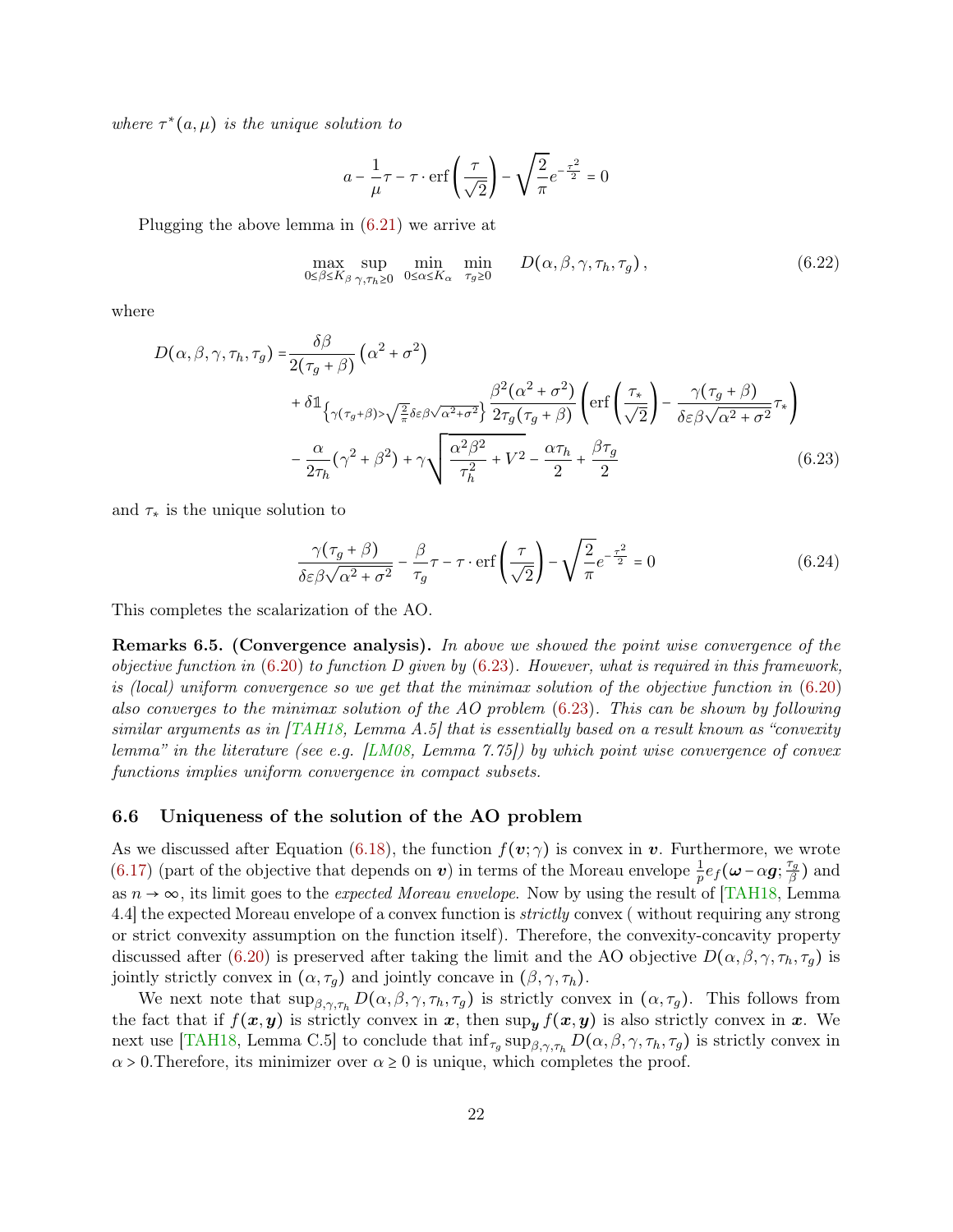## 6.7 Proofs for fundamental tradeoffs

#### <span id="page-22-0"></span>6.7.1 Proof of Lemma [3.1](#page-5-1)

We have

$$
\mathsf{SR}(\widehat{\boldsymbol{\theta}}) \coloneqq \frac{1}{p} \mathbb{E}\left[ (y - \langle \boldsymbol{x}, \widehat{\boldsymbol{\theta}} \rangle)^2 \right] = \frac{1}{p} \mathbb{E}\left[ (w - \langle \boldsymbol{x}, \widehat{\boldsymbol{\theta}} - \boldsymbol{\theta}_0 \rangle)^2 \right] = \frac{\sigma_0^2}{p} + \frac{1}{p} \left\| \widehat{\boldsymbol{\theta}} - \boldsymbol{\theta}_0 \right\|_{\ell_2}^2. \tag{6.25}
$$

To characterize  $AR(\widehat{\theta})$ , note that by following a similar argument as in Section [6.2,](#page-13-1) the solution of the problem

$$
\max_{\|\boldsymbol{\delta}\|_{\ell_2} \leq \varepsilon_{\mathrm{test}}} (y - \langle \boldsymbol{x} + \boldsymbol{\delta}, \widehat{\boldsymbol{\theta}} \rangle)^2
$$

is given by

$$
\boldsymbol{\delta}_i = -\varepsilon_{\mathrm{test}} \mathrm{sgn}(\boldsymbol{y} - \langle \boldsymbol{x}, \widehat{\boldsymbol{\theta}} \rangle) \frac{\widehat{\boldsymbol{\theta}}}{\|\widehat{\boldsymbol{\theta}}\|_{\ell_2}}.
$$

Therefore the adversarial risk can be written as

$$
AR(\widehat{\boldsymbol{\theta}}) = \frac{1}{p} \mathbb{E}\left[ \left( |y - \langle \boldsymbol{x}, \widehat{\boldsymbol{\theta}} \rangle| + \varepsilon_{\text{test}} \left\| \widehat{\boldsymbol{\theta}} \right\|_{\ell_2} \right)^2 \right] \tag{6.26}
$$

By substituting for  $y = \langle x, \theta_0 \rangle + w$  and expanding the terms, we get

$$
\mathbb{E}\left[\left(|y-\langle x,\widehat{\theta}\rangle|+\varepsilon_{\text{test}}\|\widehat{\theta}\|_{\ell_{2}}\right)^{2}\right]
$$
\n
$$
= \mathbb{E}[\langle x,\theta_{0}-\widehat{\theta}\rangle^{2}]+\mathbb{E}[w^{2}]+\varepsilon_{\text{test}}^{2}\|\widehat{\theta}\|_{\ell_{2}}^{2}+2\varepsilon_{\text{test}}\|\widehat{\theta}\|_{\ell_{2}}\mathbb{E}\left[\langle x,\widehat{\theta}-\theta_{0}\rangle+w\right]
$$
\n
$$
= \|\widehat{\theta}-\theta_{0}\|_{\ell_{2}}^{2}+\sigma_{0}^{2}+\varepsilon_{\text{test}}^{2}\|\widehat{\theta}\|_{\ell_{2}}^{2}+2\sqrt{\frac{2}{\pi}}\varepsilon_{\text{test}}\|\widehat{\theta}\|_{\ell_{2}}\left(\sigma_{0}^{2}+\|\theta_{0}-\widehat{\theta}\|_{\ell_{2}}^{2}\right)^{1/2},\tag{6.27}
$$

where in the first line we used the fact that  $\widehat{\theta}$  is independent of x and w (the test data and the corresponding response) and in the second line we used that  $\langle x, \widehat{\theta} - \theta_0 \rangle + w \sim N(0, \sigma^2 + ||\widehat{\theta} - \theta_0||^2)$  $_{\ell_2}^{-})$ since  $\mathbf{x} \sim \mathsf{N}(0, \mathbf{I}_p)$ . This completes the proof.

#### <span id="page-22-1"></span>6.7.2 Proof of Proposition [3.2](#page-5-2)

By definition,

$$
\boldsymbol{\theta}^{\lambda} = \arg\min_{\boldsymbol{\theta}} \ \lambda \mathsf{SR}(\boldsymbol{\theta}) + \mathsf{AR}(\boldsymbol{\theta})
$$

Substituting for  $\text{SR}(\theta)$  and  $\text{AR}(\theta)$  from Lemma [6.7.1](#page-22-0) and scaling the objective by a factor p, we get

$$
\boldsymbol{\theta}^{\lambda} = \arg\min_{\boldsymbol{\theta}} \left( 1 + \lambda \right) \left( \sigma_0^2 + \|\boldsymbol{\theta} - \boldsymbol{\theta}_0\|_{\ell_2}^2 \right) + \varepsilon_{\mathrm{test}}^2 \|\boldsymbol{\theta}\|_{\ell_2}^2 + 2 \sqrt{\frac{2}{\pi}} \varepsilon_{\mathrm{test}} \|\boldsymbol{\theta}\|_{\ell_2} \left( \sigma_0^2 + \|\boldsymbol{\theta}_0 - \boldsymbol{\theta}\|_{\ell_2}^2 \right)^{1/2}
$$

Now by setting the derivative to zero we arrive at the following identity for  $\theta^{\lambda}$ :

$$
(1+\lambda)(\theta^{\lambda} - \theta_0) + \varepsilon_{\text{test}}^2 \theta^{\lambda} + \sqrt{\frac{2}{\pi}} \varepsilon_{\text{test}} \left( \frac{\theta^{\lambda}}{\|\theta^{\lambda}\|} \left( \sigma_0^2 + \|\theta_0 - \theta\|_{\ell_2}^2 \right)^{1/2} + \frac{\|\theta^{\lambda}\|}{\left( \sigma_0^2 + \|\theta_0 - \theta\|_{\ell_2}^2 \right)^{1/2}} (\theta^{\lambda} - \theta_0) \right) = 0. \tag{6.28}
$$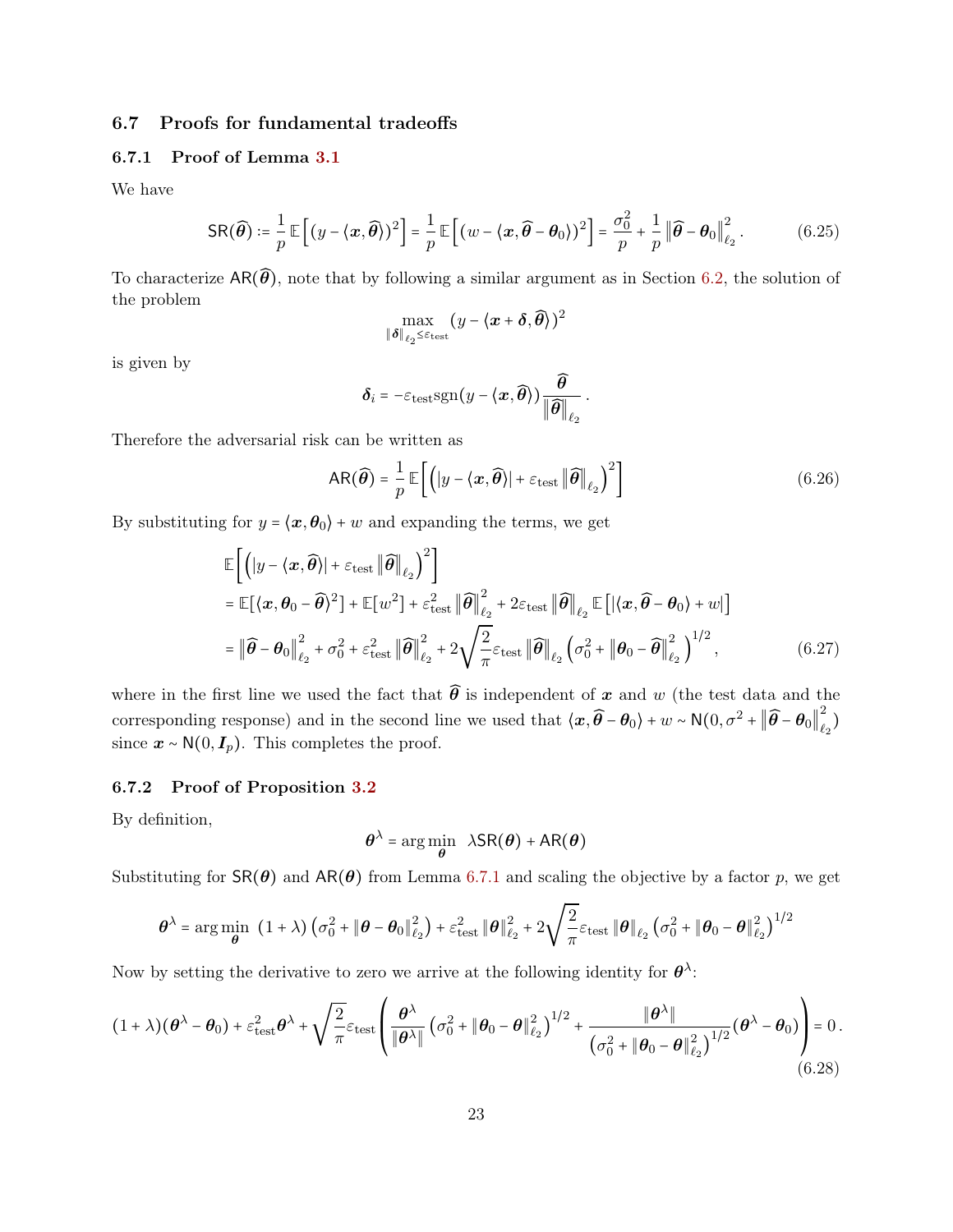Adopting the shorthand

$$
A^{\lambda} \coloneqq \frac{1}{\|\boldsymbol{\theta}^{\lambda}\|} \left(\sigma_0^2 + \|\boldsymbol{\theta}_0 - \boldsymbol{\theta}^{\lambda}\|_{\ell_2}^2\right)^{1/2}
$$

and rearranging the terms term we get

$$
\left[\left(1+\lambda+\sqrt{\frac{2}{\pi}}\frac{\varepsilon_\mathrm{test}}{A^\lambda}\right)+\left(\varepsilon_\mathrm{test}^2+\sqrt{\frac{2}{\pi}}\varepsilon_\mathrm{test}A^\lambda\right)I\right]\theta^\lambda=\left(1+\lambda+\sqrt{\frac{2}{\pi}}\frac{\varepsilon_\mathrm{test}}{A}\right)\theta_0\,.
$$

The above equation can be written as

$$
\boldsymbol{\theta}^{\lambda} = (1 + \gamma_0^{\lambda})^{-1} \boldsymbol{\theta}_0 ,
$$

with

$$
\gamma_0 \coloneqq \frac{\varepsilon_{\rm test}^2 + \sqrt{\frac{2}{\pi}} \varepsilon_{\rm test} A^\lambda}{1 + \lambda + \sqrt{\frac{2}{\pi}} \frac{\varepsilon_{\rm test} A}{A}}\,,
$$

which is the desired claim. The proof is complete by noting that

$$
A^{\lambda} \coloneqq \frac{1}{\|\boldsymbol{\theta}^{\lambda}\|_{\ell_2}} \left(\sigma_0^2 + \|\boldsymbol{\theta}_0 - \boldsymbol{\theta}\|_{\ell_2}^2\right)^{1/2} = \frac{1}{\|\boldsymbol{\theta}_0\|_{\ell_2}} \left((1 + \gamma_0^{\lambda})^2 \sigma_0^2 + (\gamma_0^{\lambda})^2 \|\boldsymbol{\theta}_0\|_{\ell_2}^2\right)^{1/2}.
$$

### <span id="page-23-1"></span>6.8 Proofs for algorithmic tradeoffs

#### <span id="page-23-0"></span>6.8.1 Proof of Theorem [3.3](#page-6-1)

We have already prove part (a) in the previous sections. Part (b) is also trivial from  $(6.23)$  as

$$
\lim_{n\to\infty}\frac{1}{p}\left\|\widehat{\theta}^{\varepsilon}-\theta_0\right\|_{\ell_2}^2=\lim_{n\to\infty}\left\|\widehat{z}^{\varepsilon}\right\|_{\ell_2}^2=\alpha_*^2.
$$

We thus turn our attention to part (c) and discuss how to calculate  $\frac{\|\widehat{\theta}^{\varepsilon}\|_{\ell_2}}{\sqrt{p}}$  asymptotically. As discussed earlier using a change of variable of the form  $\theta = \theta_0 + \sqrt{pz}$  the optimization problem can be written in the form

$$
\min_{\boldsymbol{z}\in\mathcal{S}_{\boldsymbol{z}},\boldsymbol{v}}\max_{\boldsymbol{u}\in\mathcal{S}_{\boldsymbol{u}}}\frac{1}{\sqrt{p}}\big(\boldsymbol{u}^T\boldsymbol{X}\boldsymbol{z}-\boldsymbol{u}^T\boldsymbol{\omega}+\boldsymbol{u}^T\boldsymbol{v}\big)+\ell(\boldsymbol{v};\boldsymbol{z})
$$

where

$$
\ell(\boldsymbol{v};\boldsymbol{z})\coloneqq\frac{1}{2p}\Big(\|\boldsymbol{v}\|_{\ell_2}^2+2\frac{\varepsilon}{\sqrt{p}}\|\boldsymbol{v}\|_{\ell_1}\|\boldsymbol{\theta}_0+\sqrt{p}\boldsymbol{z}\|_{\ell_2}+\frac{\varepsilon^2}{p}\|\boldsymbol{\theta}_0+\sqrt{p}\boldsymbol{z}\|_{\ell_2}^2\Big)
$$

As in the previous argument on calculating  $\|\widehat{\theta}^{\varepsilon} - \theta_0\|_{\ell_2}$  asymptotically via the AO we proceed by writing  $\ell(v; z)$  in terms of its conjugate with respect to z. That is,

$$
\ell(\boldsymbol{v};\boldsymbol{z}) = \sup_{\boldsymbol{q}} \boldsymbol{q}^T \boldsymbol{z} - \widetilde{\ell}(\boldsymbol{v};\boldsymbol{q})
$$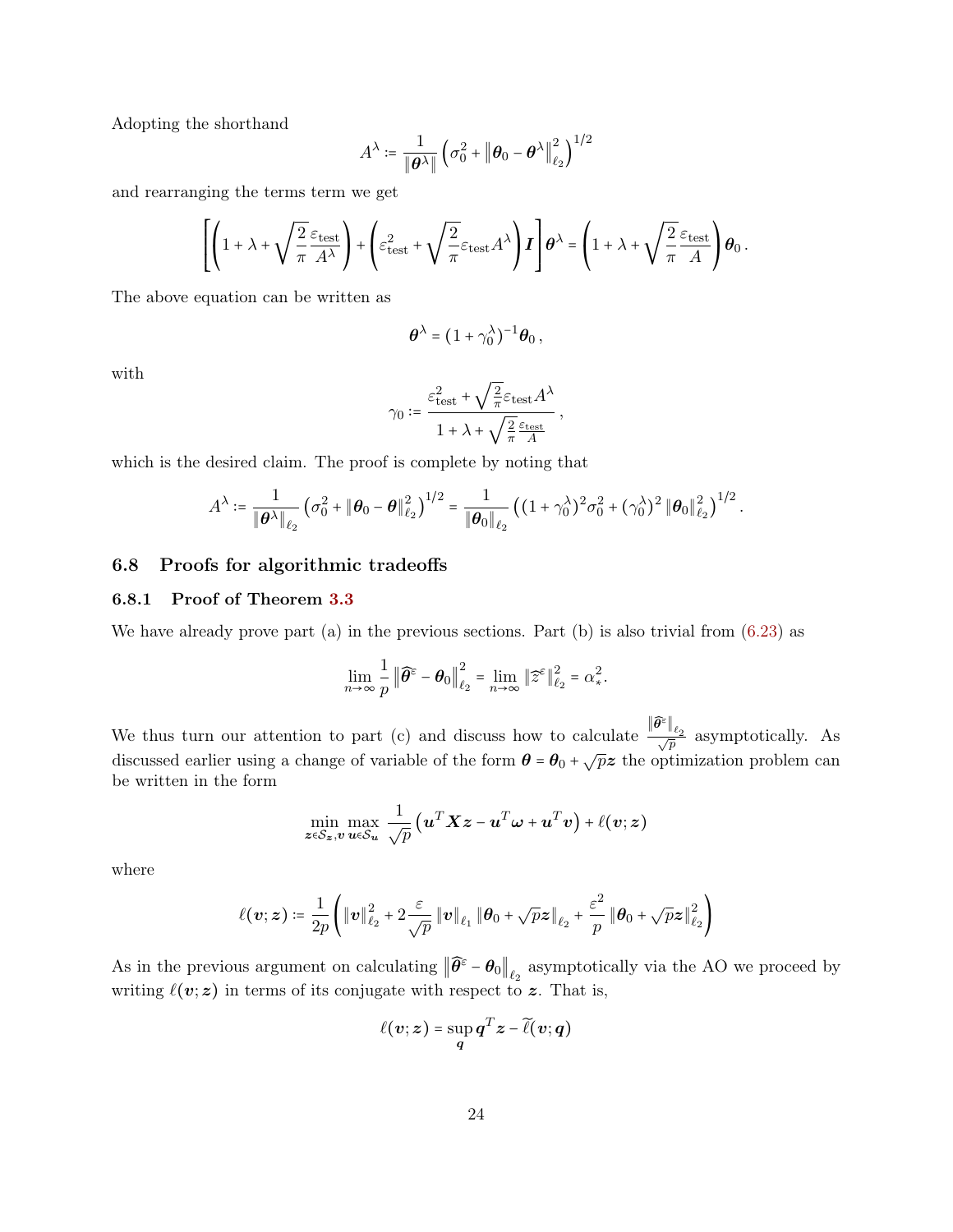As discussed in Section [6.3](#page-14-0) the conjugate function takes the form

$$
\widetilde{\ell}(\boldsymbol{v};\boldsymbol{q})=-\frac{1}{\sqrt{p}}\boldsymbol{q}^T\boldsymbol{\theta}_0+\frac{1}{2\delta p^2}\left(\frac{p}{\varepsilon}\left\|\boldsymbol{q}\right\|_{\ell_2}-\left\|\boldsymbol{v}\right\|_{\ell_1}\right)_+^2-\frac{1}{2p}\left\|\boldsymbol{v}\right\|_{\ell_2}^2
$$

and the AO problem can therefore be written as (same as [\(6.12\)](#page-17-1))

$$
\min_{0 \leq \alpha \leq K_{\alpha}, v} \max_{0 \leq \beta \leq K_{\beta}} \max_{\mathbf{q}} \frac{\beta}{\sqrt{p}} \|\alpha \mathbf{g} - \boldsymbol{\omega} + \boldsymbol{v}\|_{\ell_2} - \alpha \left\| \frac{\beta}{\sqrt{p}} \mathbf{h} + \mathbf{q} \right\|_{\ell_2} - \widetilde{\ell}(\mathbf{v}; \mathbf{q})
$$

Our key observation is that the same AO can be used to calculate  $\frac{\|\widehat{\theta}^{\varepsilon}\|_{\ell_2}}{\sqrt{p}}$ . To make this precise we show how to write  $\|\widehat{\theta^{\varepsilon}}\|_{\ell_2}$  in terms of functions of the  $q$  and  $v$  that maximizes the AO. To this aim note that  $\widehat{z} = \frac{1}{\sqrt{2}}$  $_{\overline{\overline{p}}}$   $\big(\widehat{\theta^\varepsilon} - \theta_0\big)$  obeys

$$
\hat{z} = \arg \max_{z} q^{T} z - \ell(v; z)
$$
\n
$$
= \arg \max_{z} q^{T} z - \frac{1}{2p} \sum_{i=1}^{n} \left( |v_{i}| + \frac{\varepsilon}{\sqrt{p}} \left\| \theta_{0} + \sqrt{p} z \right\|_{\ell_{2}} \right)^{2}
$$
\n
$$
= \arg \max_{z} q^{T} z - \frac{1}{2p} \left( \|v\|_{\ell_{2}}^{2} + \frac{2\varepsilon}{\sqrt{p}} \|v\|_{\ell_{1}} \left\| \theta_{0} + \sqrt{p} z \right\|_{\ell_{2}} + \delta \varepsilon^{2} \left\| \theta_{0} + \sqrt{p} z \right\|_{\ell_{2}}^{2} \right)
$$

Setting derivative w.r.t z to zero we arrive at

$$
\mathbf{q} - \frac{\varepsilon}{p^{3/2}} \left\| \mathbf{v} \right\|_{\ell_1} \frac{\theta_0 + \sqrt{p} \widehat{\mathbf{z}}}{\left\| \theta_0 + \sqrt{p} \widehat{\mathbf{z}} \right\|_{\ell_2}} \sqrt{p} - \frac{\delta \varepsilon^2}{p} (\theta_0 + \sqrt{p} \widehat{\mathbf{z}}) \sqrt{p} = 0 \tag{6.29}
$$

Therefore

<span id="page-24-0"></span>
$$
\boldsymbol{\theta}_0 + \sqrt{p}\widehat{\boldsymbol{z}} = \left(\frac{\varepsilon \left\|\boldsymbol{v}\right\|_{\ell_1}}{p\left\|\boldsymbol{\theta}_0 + \sqrt{p}\widehat{\boldsymbol{z}}\right\|_{\ell_2}} + \frac{\delta \varepsilon^2}{\sqrt{p}}\right)^{-1} \boldsymbol{q}.
$$

Thus taking Euclidean norm of both sides of the identity we have

$$
\begin{aligned}\n\|\boldsymbol{\theta}_0 + \sqrt{p}\widehat{\boldsymbol{z}}\|_{\ell_2} \left( \frac{\varepsilon \left\|\boldsymbol{v}\right\|_{\ell_1}}{p\left\|\boldsymbol{\theta}_0 + \sqrt{p}\widehat{\boldsymbol{z}}\right\|_{\ell_2}} + \frac{\delta \varepsilon^2}{\sqrt{p}} \right) &= \|\boldsymbol{q}\|_{\ell_2} \Rightarrow \\
\|\boldsymbol{\theta}_0 + \sqrt{p}\widehat{\boldsymbol{z}}\|_{\ell_2} &= \frac{\|\boldsymbol{q}\|_{\ell_2} - \frac{\varepsilon \left\|\boldsymbol{v}\right\|_{\ell_1}}{p}}{\frac{\delta \varepsilon^2}{\sqrt{p}}} = \frac{\sqrt{p}}{\delta \varepsilon^2} \left\|\boldsymbol{q}\right\|_{\ell_2} - \frac{1}{\delta \varepsilon \sqrt{p}} \left\|\boldsymbol{v}\right\|_{\ell_1}.\n\end{aligned}
$$

The latter holds as long as  $\frac{\sqrt{p}}{\delta \epsilon^2}$  $\frac{\sqrt{p}}{\delta \varepsilon^2} \|q\|_{\ell_2} \geq \frac{1}{\delta \varepsilon \sqrt{p}} \|v\|_{\ell_1}$ . When  $\frac{\sqrt{p}}{\delta \varepsilon^2}$  $\frac{\sqrt{p}}{\delta \varepsilon^2} \|q\|_{\ell_2} < \frac{1}{\delta \varepsilon \sqrt{p}} \|v\|_{\ell_1}$  it is easy to verify that that the objective value is smaller than or equal to  $-\frac{q^T \theta_0}{\sqrt{p}}$  $\frac{\bm\theta_0}{\overline{p}}$  –  $\frac{1}{2p}$  $\frac{1}{2p}\|\bm{v}\|_{\ell}^2$  $\sum_{\ell_2}^2$  and therefore  $\widehat{z} = -\theta_0/\sqrt{p}$ which in turn implies that  $\left\|\widehat{\theta}^{\varepsilon}\right\|_{\ell_2} = \left\|\theta_0 + \sqrt{p}\widehat{\boldsymbol{z}}\right\|_{\ell_2} = 0$ . We thus have

$$
\frac{1}{\sqrt{p}} \left\| \widehat{\boldsymbol{\theta}}^{\varepsilon} \right\|_{\ell_2} = \frac{1}{\sqrt{p}} \left\| \sqrt{p} \widehat{\boldsymbol{z}} + \boldsymbol{\theta}_0 \right\|_{\ell_2} = \frac{1}{\sqrt{p}} \left( \frac{\sqrt{p}}{\delta \varepsilon^2} \left\| \boldsymbol{q} \right\|_{\ell_2} - \frac{1}{\delta \varepsilon \sqrt{p}} \left\| \boldsymbol{v} \right\|_{\ell_1} \right)_+ = \frac{1}{\delta \varepsilon p} \left( \frac{p}{\varepsilon} \left\| \boldsymbol{q} \right\|_{\ell_2} - \left\| \boldsymbol{v} \right\|_{\ell_1} \right)_+ . \tag{6.30}
$$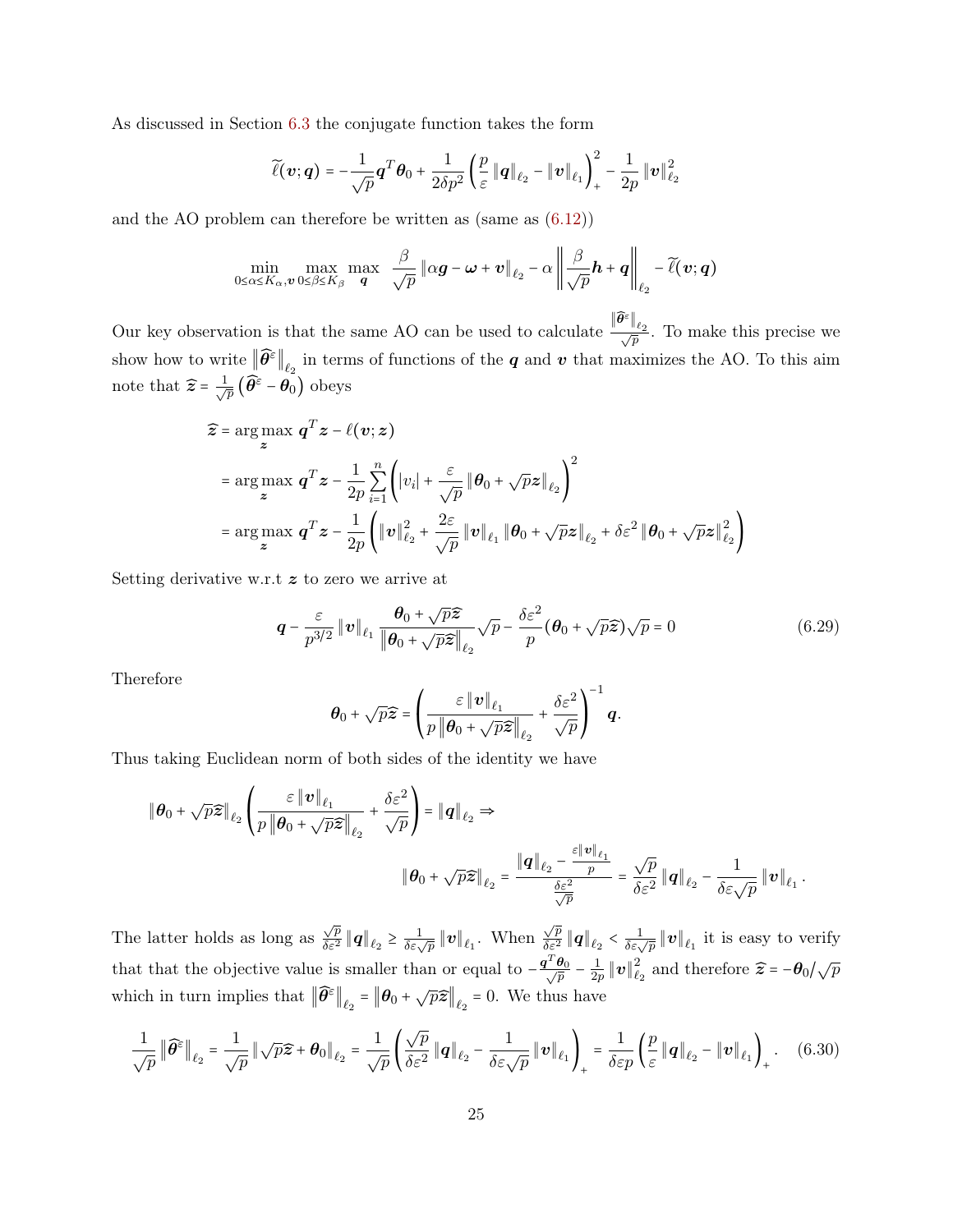So to get the asymptotic value of  $\frac{1}{4}$  $\frac{1}{\bar{p}}\|\widehat{\theta}^{\varepsilon}\|_{\ell_2}$  we can simply look at  $\frac{1}{\delta \varepsilon p}(\frac{p}{\varepsilon})$  $\frac{p}{\varepsilon} \gamma - \left\| \bm{v} \right\|_{\ell_1} \big)_{+}$  with  $\bm{v}$  and  $\gamma = ||\mathbf{q}||_{\ell_2}$  the optimal solutions of the AO. Note that based on the argument in Lemma [6.4](#page-20-2) for this optimal solution of  $v$  we have

$$
\lim_{n \to +\infty} \frac{1}{n^2} \left(\frac{p}{\varepsilon}\gamma - \|\mathbf{v}\|_{\ell_1}\right)^2 = \frac{\omega^2}{(\mu+1)^2} \left(\frac{\gamma(\mu+1)}{\delta\varepsilon\omega} + \tau^* \cdot \text{erfc}\left(\frac{1}{\sqrt{2}}\tau^*\right) - \sqrt{\frac{2}{\pi}}e^{-\frac{(\tau^*)^2}{2}}\right)_+^2\tag{6.31}
$$

with  $\omega =$  $\sqrt{\alpha^2 + \sigma^2}, \mu = \frac{\tau_g}{\beta}$  $\frac{\sigma_g}{\beta}$ ,  $\tau^* := \tau^* \left( \frac{\gamma(\mu+1)}{\delta \varepsilon \omega}, \mu \right)$  and  $\tau^*(a, \mu)$  is the unique solution to

<span id="page-25-2"></span>
$$
a - \frac{\mu + 1}{\mu}\tau + \tau \cdot \text{erfc}\left(\frac{\tau}{\sqrt{2}}\right) - \sqrt{\frac{2}{\pi}}e^{-\frac{\tau^2}{2}} = 0\tag{6.32}
$$

Therefore, squaring [\(6.30\)](#page-24-0) and plugging in [\(6.31\)](#page-25-2) we conclude that

$$
\lim_{p \to \infty} \frac{1}{p} \|\widehat{\theta}^{\varepsilon}\|_{\ell_2}^2 = \lim_{p \to \infty} \frac{1}{\delta^2 \varepsilon^2 p^2} \left(\frac{p}{\varepsilon} \gamma - \|v\|_{\ell_1}\right)_+^2
$$
\n
$$
= \frac{1}{\varepsilon^2} \cdot \lim_{n \to \infty} \frac{1}{n^2} \left(\frac{p}{\varepsilon} \gamma - \|v\|_{\ell_1}\right)_+^2
$$
\n
$$
= \frac{\omega^2}{\varepsilon^2 (\mu + 1)^2} \left(\frac{\gamma (\mu + 1)}{\delta \varepsilon \omega} + \tau^* \cdot \text{erfc}\left(\frac{1}{\sqrt{2}} \tau^*\right) - \sqrt{\frac{2}{\pi}} e^{-\frac{(\tau^*)^2}{2}}\right)_+^2
$$
\n
$$
= \frac{\omega^2}{\varepsilon^2 (\mu + 1)^2} \left(\frac{\gamma (\mu + 1)}{\delta \varepsilon \omega} + \frac{\mu + 1}{\mu} \tau^* - \frac{\gamma (\mu + 1)}{\delta \varepsilon \omega}\right)_+^2
$$
\n
$$
= \frac{\omega^2}{\varepsilon^2 (\mu + 1)^2} \left(\frac{\mu + 1}{\mu} \tau^*\right)_+^2
$$
\n
$$
= \frac{\omega^2 \tau_*^2}{\varepsilon^2 \mu^2}
$$
\n
$$
= \frac{(\alpha_*^2 + \sigma^2) \tau_*^2}{\varepsilon^2 \mu^2}.
$$

#### <span id="page-25-0"></span>6.8.2 Proof of Corollary [3.4](#page-7-0)

<span id="page-25-1"></span>The result follows readily from Lemma [3.1](#page-5-1) along with Theorem [3.3](#page-6-1) (Parts (b) and (c)).

#### 6.8.3 Proof of Theorem [3.5](#page-8-2)

We start by analyzing  $\lim_{p\to\infty} \mathsf{SR}(\theta^{\lambda})$  and  $\lim_{p\to\infty} \mathsf{AR}(\theta^{\lambda})$ . Using Lemma [3.1,](#page-5-1) we have

<span id="page-25-3"></span>
$$
\lim_{p \to \infty} \text{SR}(\boldsymbol{\theta}^{\lambda}) = \sigma^2 + \lim_{p \to \infty} \frac{1}{p} \left\| \boldsymbol{\theta}^{\lambda} - \boldsymbol{\theta}_0 \right\|_{\ell_2}^2
$$

$$
= \sigma^2 + \lim_{p \to \infty} \frac{1}{p} \left\| \boldsymbol{\theta}_0 \right\|_{\ell_2}^2 \left( \frac{\gamma_0^{\lambda}}{1 + \gamma_0^{\lambda}} \right)^2
$$

$$
= \sigma^2 + \left( \frac{\gamma_0^{\lambda} V}{1 + \gamma_0^{\lambda}} \right)^2. \tag{6.33}
$$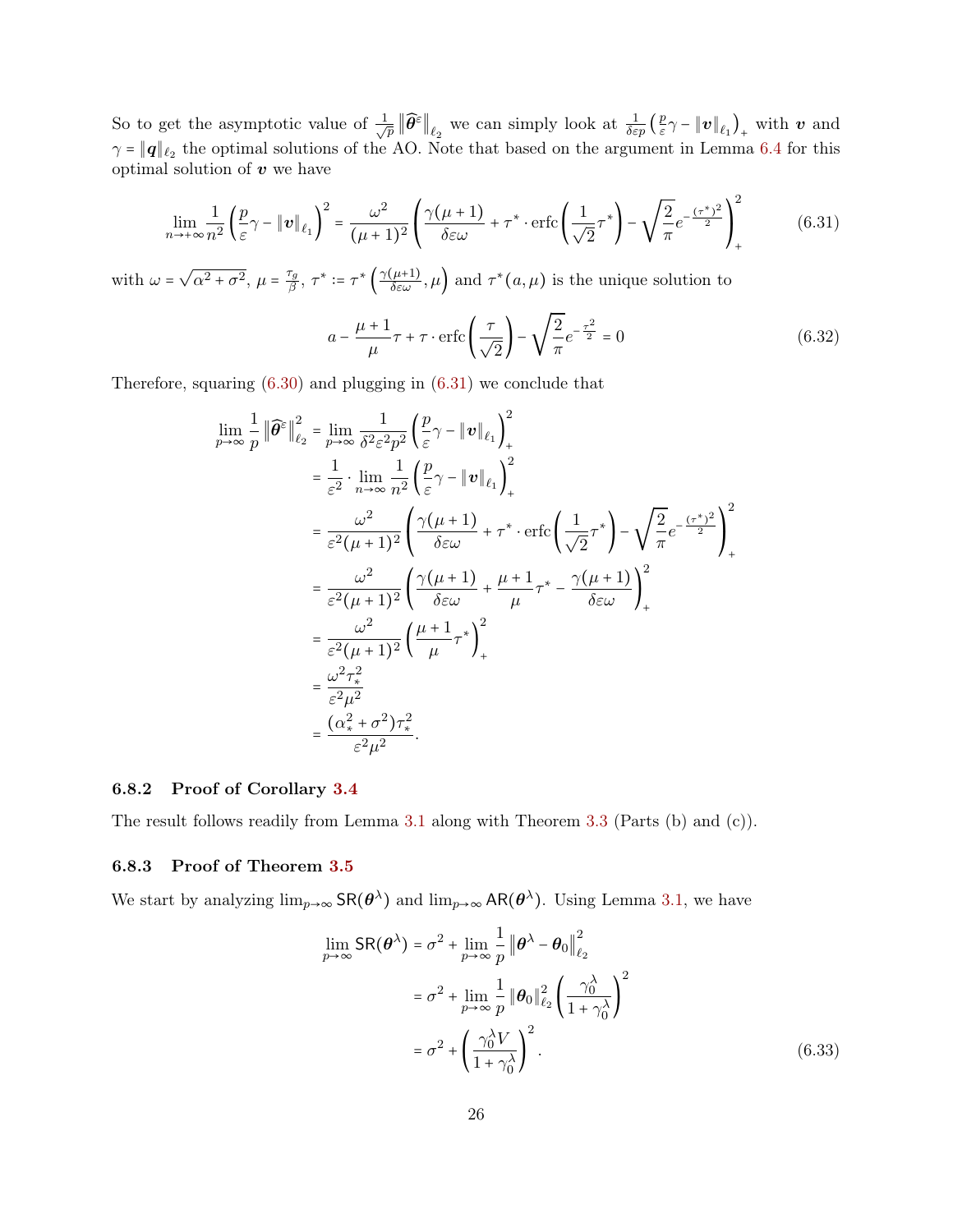Likewise,

$$
\lim_{p \to \infty} AR(\theta^{\lambda}) = \sigma^2 + V^2 \left(\frac{\gamma_0^{\lambda}}{1 + \gamma_0^{\lambda}}\right)^2 + \varepsilon_{\text{test}}^2 \frac{V^2}{(1 + \gamma_0^{\lambda})^2} + 2\sqrt{\frac{2}{\pi}} \frac{\varepsilon_{\text{test}} V}{1 + \gamma_0^{\lambda}} \left(\sigma^2 + \left(\frac{\gamma_0^{\lambda} V}{1 + \gamma_0^{\lambda}}\right)^2\right)^{1/2},\tag{6.34}
$$

with  $\gamma_0^{\lambda}$  the fixed point of the following two equations:

<span id="page-26-5"></span><span id="page-26-4"></span><span id="page-26-3"></span>
$$
\gamma_0^{\lambda} = \frac{\varepsilon_{\text{test}}^2 + \sqrt{\frac{2}{\pi}} \varepsilon_{\text{test}} A^{\lambda}}{1 + \lambda + \sqrt{\frac{2}{\pi}} \frac{\varepsilon_{\text{test}} A^{\lambda}}{A^{\lambda}}} \,, \quad A^{\lambda} = \frac{1}{V} \left( (1 + \gamma_0^{\lambda})^2 \sigma^2 + (\gamma_0^{\lambda})^2 V^2 \right)^{1/2} \,. \tag{6.35}
$$

We next analyze  $\lim_{\delta\to\infty} \lim_{n\to\infty} \text{SR}(\widehat{\theta}^{\varepsilon})$  and  $\lim_{\delta\to\infty} \lim_{n\to\infty} \text{AR}(\widehat{\theta}^{\varepsilon})$ . By using Corollary [3.4,](#page-7-0) we have

$$
\lim_{\delta \to \infty} \lim_{n \to \infty} \text{SR}(\widehat{\theta}^{\varepsilon}) = \lim_{\delta \to \infty} \left( \sigma^2 + \alpha_*^2 \right),\tag{6.36}
$$

$$
\lim_{\delta \to \infty} \lim_{n \to \infty} AR(\widehat{\theta^{\varepsilon}}) = \lim_{\delta \to \infty} \left\{ \sigma^2 + \alpha_*^2 + \varepsilon_{\text{test}}^2 (\alpha_*^2 + \sigma^2) \left( \frac{\beta_* \tau_*}{\varepsilon \tau_{g*}} \right)^2 + 2 \sqrt{\frac{2}{\pi}} \frac{\varepsilon_{\text{test}} \beta_* \tau_*}{\varepsilon \tau_{g*}} (\sigma^2 + \alpha_*^2) \right\}.
$$
 (6.37)

Therefore, we need to study the solution of the convex-concave minimax optimization [\(6.23\)](#page-21-2) at the limits  $\delta \to \infty$ . It is straightforward to see that as  $\delta \to \infty$ , the indicator in [\(6.23\)](#page-21-2) is active and hence it reduces to

$$
D(\alpha, \beta, \gamma, \tau_h, \tau_g) = \frac{\delta \beta}{2(\tau_g + \beta)} \left( \alpha^2 + \sigma^2 \right) + \frac{\delta \beta^2 (\alpha^2 + \sigma^2)}{2\tau_g(\tau_g + \beta)} \text{erf} \left( \frac{\tau_*}{\sqrt{2}} \right)
$$

$$
- \frac{\alpha}{2\tau_h} \gamma^2 + \gamma \left( \sqrt{\frac{\alpha^2 \beta^2}{\tau_h^2}} + V^2 - \frac{\beta \tau_* \sqrt{\alpha^2 + \sigma^2}}{\varepsilon \tau_g} \right)
$$

$$
- \frac{\alpha}{2\tau_h} \beta^2 - \frac{\alpha \tau_h}{2} + \frac{\beta \tau_g}{2} . \tag{6.38}
$$

Solving for  $\gamma$ , we obtain

<span id="page-26-6"></span>
$$
\gamma_* = \frac{\tau_h}{\alpha} \left( \sqrt{\frac{\alpha^2 \beta^2}{\tau_h^2} + V^2} - \frac{\beta \tau_* \sqrt{\alpha^2 + \sigma^2}}{\varepsilon \tau_g} \right).
$$

Since  $\gamma(\tau_g + \beta) > \sqrt{\frac{2}{\pi}}$  $\frac{2}{\pi} \delta \varepsilon \beta \sqrt{\alpha^2 + \sigma^2}$ , we have  $\gamma \to \infty$  as  $\delta \to \infty$ , and by the above equation for  $\gamma_*$ , we obtain that  $\tau_h \to \infty$ . Therefore,

<span id="page-26-2"></span><span id="page-26-1"></span><span id="page-26-0"></span>
$$
\gamma_* \to \frac{\tau_h}{\alpha} \left( V - \frac{\beta \tau_* \sqrt{\alpha^2 + \sigma^2}}{\varepsilon \tau_g} \right). \tag{6.39}
$$

In addition,  $\tau_* \to 0$  as  $\delta \to \infty$ . Writing the Taylor expansion of the characteristic equation of  $\tau_*$  as per  $(6.24)$ , we get

$$
\frac{\gamma(\tau_g + \beta)}{\beta \delta \varepsilon \sqrt{\alpha^2 + \sigma^2}} = \sqrt{\frac{2}{\pi}} + \frac{\beta \tau_*}{\tau_g} + O(\tau_*^2). \tag{6.40}
$$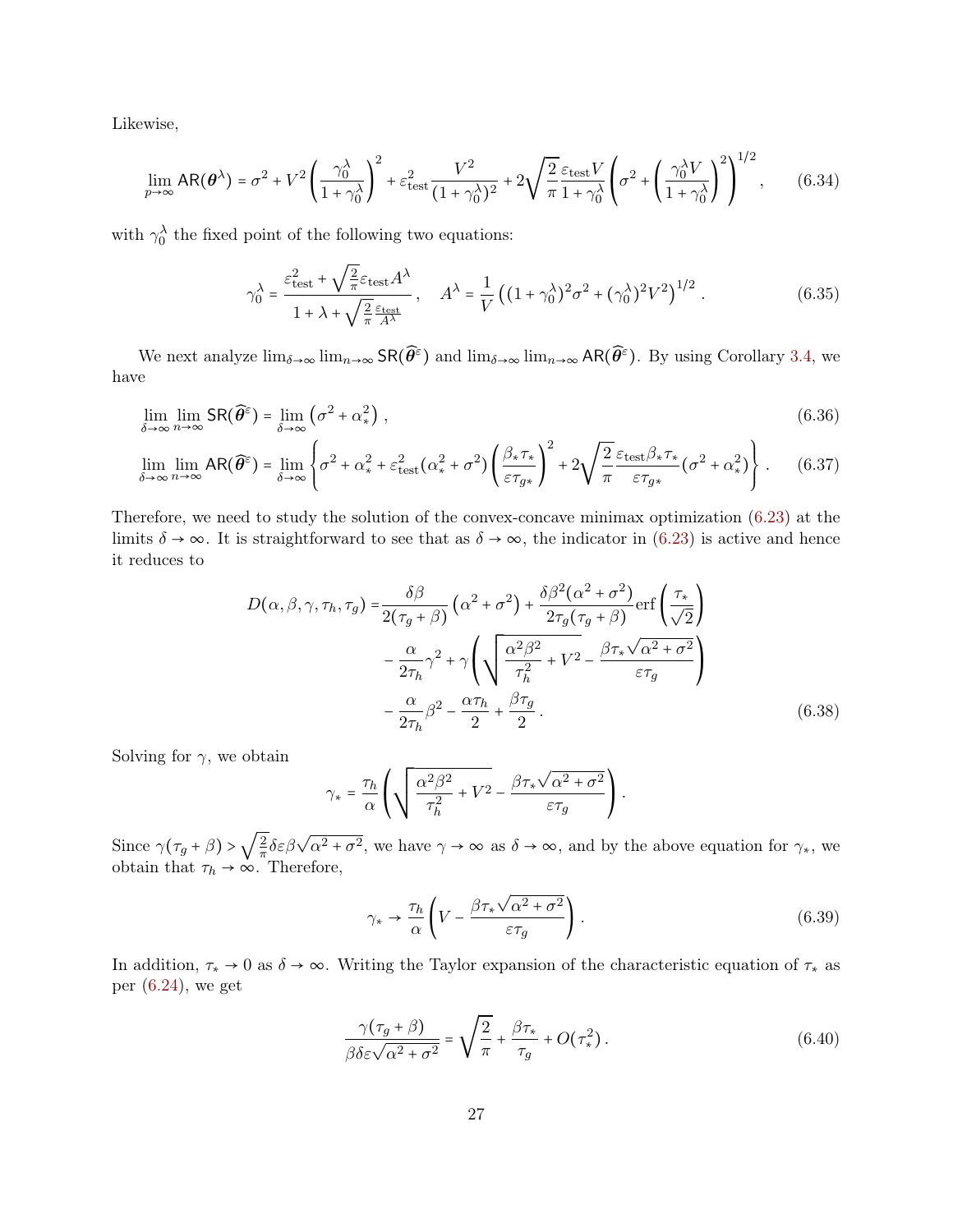We adopt the shorthands  $\omega :=$  $\sqrt{\alpha^2 + \sigma^2}$  and  $\mu \coloneqq \frac{\tau_g}{\beta}$  $\frac{F_g}{\beta}$ . Combining [\(6.40\)](#page-26-0) with [\(6.39\)](#page-26-1) yields

$$
\frac{\tau_h(\mu+1)}{\alpha\delta\varepsilon\omega}\left(V-\frac{\tau_*\omega}{\varepsilon\mu}\right)=\sqrt{\frac{2}{\pi}}+\frac{\tau_*}{\mu}+O(\tau_*^2).
$$

Writing the objective D given by [\(6.38\)](#page-26-2) in terms of  $\omega$ ,  $\mu$ ,  $\eta$  and after substituting for  $\gamma_*$  we arrive at

$$
D = \frac{\delta\omega^2}{2(\mu+1)} + \frac{\delta\omega^2}{2\mu(\mu+1)} \text{erf}\left(\frac{\tau_*}{\sqrt{2}}\right) + \frac{\tau_h}{2\alpha} \left(V - \frac{\tau_*\omega}{\varepsilon\mu}\right)^2 - \frac{\alpha}{2\tau_h} \beta^2 - \frac{\alpha\tau_h}{2} + \frac{\beta^2\mu}{2}.
$$
 (6.41)

Since  $\delta, \tau_h \rightarrow \infty,$  keeping only the dominant terms results in

$$
D = \frac{\delta\omega^2}{2(\mu+1)} + \frac{\delta\omega^2}{2\mu(\mu+1)} \text{erf}\left(\frac{\tau_*}{\sqrt{2}}\right) + \frac{\tau_h}{2\alpha} \left(V - \frac{\tau_*\omega}{\varepsilon\mu}\right)^2 - \frac{\alpha\tau_h}{2},\tag{6.42}
$$

and by keeping only terms of  $O(\tau^2_*)$  we have

$$
D = \frac{\delta\omega^2}{2(\mu+1)} \left( 1 + \sqrt{\frac{2}{\pi}} \frac{\tau_*}{\mu} \right) + \frac{\tau_h}{2\alpha} \left( V - \frac{\tau_*\omega}{\varepsilon\mu} \right)^2 - \frac{\alpha\tau_h}{2} \,. \tag{6.43}
$$

Setting the derivative of D, with respect to  $\tau_h$ , to zero, we get

<span id="page-27-1"></span><span id="page-27-0"></span>
$$
\alpha = V - \frac{\tau_* \omega}{\varepsilon \mu} \,. \tag{6.44}
$$

We next set the derivative of D, with respect to  $\alpha$ , to zero, which implies

$$
\frac{\delta\alpha}{\mu+1}\left(1+\sqrt{\frac{2}{\pi}}\frac{\tau_\ast}{\mu}\right)-\frac{\tau_h}{2\alpha^2}\left(V-\frac{\tau_\ast\omega}{\varepsilon\mu}\right)^2-\frac{\tau_h}{\alpha}\left(V-\frac{\tau_\ast\omega}{\varepsilon\mu}\right)\frac{\tau_\ast}{\varepsilon\mu}\frac{\alpha}{\omega}-\frac{\tau_h}{2}=0\,.
$$

Plugging in for  $\alpha$  from [\(6.44\)](#page-27-0) we obtain

<span id="page-27-3"></span><span id="page-27-2"></span>
$$
\alpha = \varepsilon \omega \frac{\sqrt{\frac{2}{\pi}} + \frac{\tau_*}{\mu}}{1 + \sqrt{\frac{2}{\pi}} \frac{\tau_*}{\mu}} \left( 1 + \frac{\tau_* \alpha}{\varepsilon \mu \omega} \right). \tag{6.45}
$$

Defining  $A^{\varepsilon} \coloneqq \frac{\varepsilon \mu}{\tau_c}$  $\frac{\varepsilon\mu}{\tau_*}$  and  $\gamma_0^{\varepsilon} \coloneqq \frac{\varepsilon\mu V}{\tau_* \omega}$  $\frac{\varepsilon \mu V}{\tau_{\star} \omega}$  – 1, the above two equations [\(6.44\)](#page-27-0), [\(6.45\)](#page-27-1) imply that

$$
\alpha = V - \frac{\omega}{A^{\varepsilon}} = \frac{\gamma_0^{\varepsilon} V}{1 + \gamma_0^{\varepsilon}},\tag{6.46}
$$

$$
\frac{\alpha \varepsilon}{\omega} = \varepsilon^2 \frac{1 + \sqrt{\frac{2}{\pi}} \frac{\mu}{\tau_*}}{\frac{\mu}{\tau_*} + \sqrt{\frac{2}{\pi}}} \left( 1 + \frac{\tau_* \alpha}{\varepsilon \mu \omega} \right) = \frac{\varepsilon^2 + \sqrt{\frac{2}{\pi}} \varepsilon A^{\varepsilon}}{\frac{A^{\varepsilon}}{\varepsilon} + \sqrt{\frac{2}{\pi}}} \left( 1 + \frac{\tau_* \alpha}{\varepsilon \mu \omega} \right). \tag{6.47}
$$

From [\(6.46\)](#page-27-2) we obtain

<span id="page-27-4"></span>
$$
\frac{1}{V} \left( \left( 1 + \gamma_0^{\varepsilon} \right)^2 \sigma^2 + \left( \gamma_0^{\varepsilon} \right)^2 V^2 \right)^{1/2} = \frac{1 + \gamma_0^{\varepsilon}}{V} \omega = A^{\varepsilon}.
$$
\n(6.48)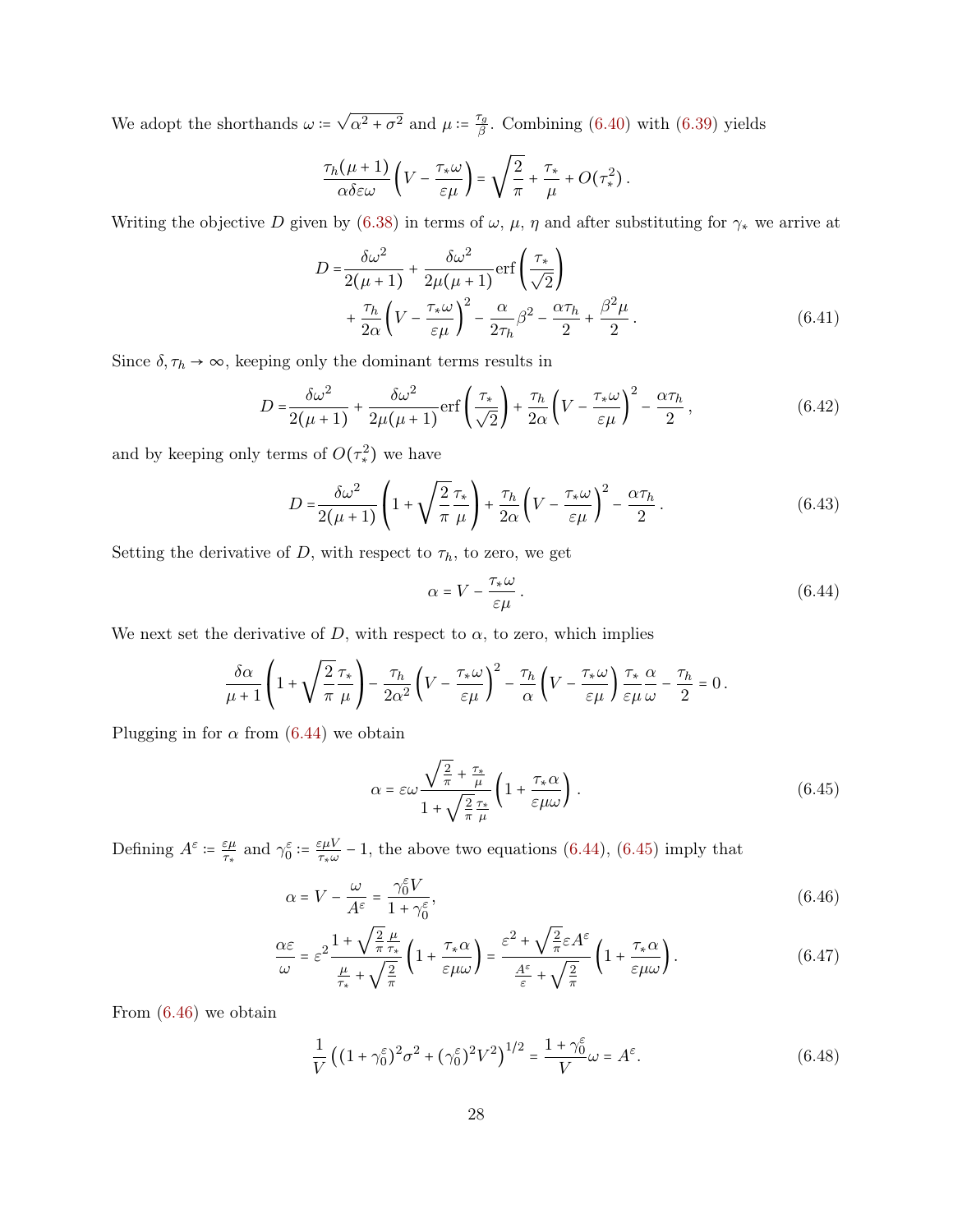In addition, from  $(6.46)$  and  $(6.47)$  we have

<span id="page-28-1"></span>
$$
\gamma_0^{\varepsilon} = \frac{VA^{\varepsilon}}{\omega} - 1 = \frac{A^{\varepsilon}\alpha}{\omega} = \frac{\varepsilon^2 + \sqrt{\frac{2}{\pi}}\varepsilon A^{\varepsilon}}{1 + \sqrt{\frac{2}{\pi}}\frac{\varepsilon}{A^{\varepsilon}}} \left(1 + \frac{\gamma_0^{\varepsilon}}{(A^{\varepsilon})^2}\right).
$$
(6.49)

Combining equations [\(6.48\)](#page-27-4) and [\(6.49\)](#page-28-1), we have that  $\gamma_0^{\varepsilon}$  is the fixed point of the following two equations:

$$
\gamma_0^{\varepsilon} = \frac{\varepsilon^2 + \sqrt{\frac{2}{\pi}} \varepsilon A^{\varepsilon}}{1 - (\frac{\varepsilon}{A^{\varepsilon}})^2}, \quad A^{\varepsilon} = \frac{1}{V} \left( (1 + \gamma_0^{\varepsilon})^2 \sigma^2 + (\gamma_0^{\varepsilon})^2 V^2 \right)^{1/2}.
$$
 (6.50)

Now consider a fixed  $\lambda \geq 0$  and let  $\gamma_0^{\lambda}, A^{\lambda}$  be defined by [\(6.35\)](#page-26-3). Comparing equations [\(6.33\)](#page-25-3) and [\(6.34\)](#page-26-4) with [\(6.36\)](#page-26-5) and [\(6.37\)](#page-26-6), we see that in order to prove the statement, it suffices to find corresponding  $\varepsilon \ge 0$  such that  $\gamma_0^{\varepsilon} = \gamma_0^{\lambda}$  (Note that the statement  $\gamma_0^{\varepsilon} = \gamma_0^{\lambda}$  implies that  $A^{\varepsilon} = A^{\lambda}$  as well). Such value of  $\varepsilon$  is hence found from the following equation (which equates  $\gamma_0^{\varepsilon} = \gamma_0^{\lambda}$  and  $A^{\lambda} = A^{\varepsilon}$ ):

$$
\frac{\varepsilon_{\rm test}^2 + \sqrt{\frac{2}{\pi}}\varepsilon_{\rm test} A^\lambda}{1 + \lambda + \sqrt{\frac{2}{\pi}}\frac{\varepsilon_{\rm test} A}{A^\lambda}} = \frac{\varepsilon^2 + \sqrt{\frac{2}{\pi}}\varepsilon A^\lambda}{1 - (\frac{\varepsilon}{A^\lambda})^2}\,.
$$

Rearranging terms, we reach to:

$$
\varepsilon^2 \left(1+\lambda +\sqrt{\frac{2}{\pi}}\frac{\varepsilon_\mathrm{test}}{A^\lambda} + \left(\frac{\varepsilon_\mathrm{test}}{A^\lambda}\right)^2 + \sqrt{\frac{2}{\pi}}\frac{\varepsilon_\mathrm{test}}{A^\lambda}\right) + \varepsilon\sqrt{\frac{2}{\pi}}\left(A^\lambda(1+\lambda) + \sqrt{\frac{2}{\pi}}\varepsilon_\mathrm{test}\right) - \left(\varepsilon_\mathrm{test}^2 + \sqrt{\frac{2}{\pi}}\varepsilon_\mathrm{test}A^\lambda\right) = 0\,.
$$

The thesis now follows by noting that the above equation is a quadratic form in  $\varepsilon$  and has always a positive solution, which gives the value of  $\varepsilon$  in terms of  $\lambda$ .

## Acknowledgements

A. Javanmard is partially supported by a Google Faculty Research Award and the NSF CAREER Award DMS-1844481. M. Soltanolkotabi is supported by the Packard Fellowship in Science and Engineering, a Sloan Research Fellowship in Mathematics, an NSF-CAREER under award #1846369, the Air Force Office of Scientific Research Young Investigator Program (AFOSR-YIP) under award #FA9550 − 18 − 1 − 0078, Darpa Learning with Less Labels (LwLL) program, an NSF-CIF award #1813877, and a Google faculty research award. This work was done in part while M.S. was visiting the Simons Institute for the Theory of Computing. The research of H. Hassani is supported by NSF HDR TRIPODS award 1934876, NSF award CPS-1837253, NSF award CIF-1910056, and NSF CAREER award CIF-1943064.

## References

<span id="page-28-0"></span> $|BCM^+13|$ 13] Battista Biggio, Igino Corona, Davide Maiorca, Blaine Nelson, Nedim Šrndić, Pavel Laskov, Giorgio Giacinto, and Fabio Roli, Evasion attacks against machine learning at test time, Joint European conference on machine learning and knowledge discovery in databases, Springer, 2013, pp. 387–402. [1](#page-0-1)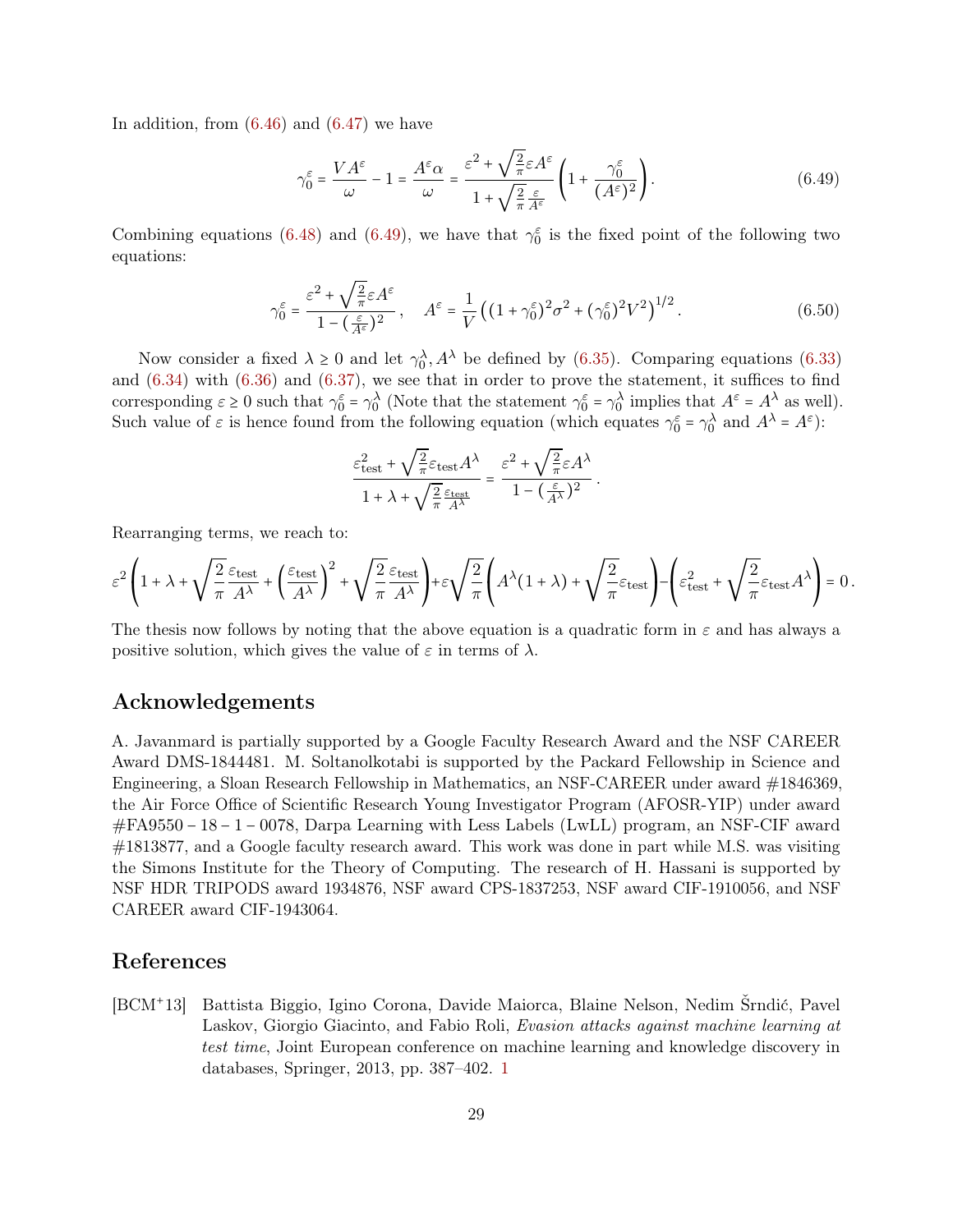- <span id="page-29-5"></span>[BHMM18] Mikhail Belkin, Daniel Hsu, Siyuan Ma, and Soumik Mandal, Reconciling modern machine learning and the bias-variance trade-off, arXiv preprint arXiv:1812.11118 (2018). [10,](#page-9-2) [33](#page-32-0)
- <span id="page-29-8"></span>[BLPR19] Sébastien Bubeck, Yin Tat Lee, Eric Price, and Ilya P. Razenshteyn, Adversarial examples from computational constraints, Proceedings of the 36th International Conference on Machine Learning, ICML 2019, 9-15 June 2019, Long Beach, California, USA, 2019, pp. 831–840. [12](#page-11-1)
- <span id="page-29-4"></span>[BMM18] Mikhail Belkin, Siyuan Ma, and Soumik Mandal, To understand deep learning we need to understand kernel learning, International Conference on Machine Learning, 2018, pp. 541–549. [10,](#page-9-2) [33](#page-32-0)
- <span id="page-29-9"></span>[CBM18] Daniel Cullina, Arjun Nitin Bhagoji, and Prateek Mittal, Pac-learning in the presence of adversaries, Advances in Neural Information Processing Systems 31: Annual Conference on Neural Information Processing Systems 2018, NeurIPS 2018, 3-8 December 2018, Montréal, Canada, 2018, pp. 228–239. [12](#page-11-1)
- <span id="page-29-3"></span>[DKT19] Zeyu Deng, Abla Kammoun, and Christos Thrampoulidis, A model of double descent for high-dimensional binary linear classification, arXiv preprint arXiv:1911.05822 (2019). [2,](#page-1-0) [13](#page-12-3)
- <span id="page-29-7"></span> $|GCL+19|$ 19] Ruiqi Gao, Tianle Cai, Haochuan Li, Cho-Jui Hsieh, Liwei Wang, and Jason D. Lee, Convergence of adversarial training in overparametrized neural networks, Advances in Neural Information Processing Systems 32: Annual Conference on Neural Information Processing Systems 2019, NeurIPS 2019, 8-14 December 2019, Vancouver, BC, Canada, 2019, pp. 13009–13020. [12](#page-11-1)
- <span id="page-29-11"></span> $[GMF^+18]$ 18] Justin Gilmer, Luke Metz, Fartash Faghri, Samuel S Schoenholz, Maithra Raghu, Martin Wattenberg, and Ian Goodfellow, Adversarial spheres, arXiv preprint arXiv:1801.02774 (2018). [12](#page-11-1)
- <span id="page-29-2"></span>[Gor88] Yehoram Gordon, On milman's inequality and random subspaces which escape through a mesh in  $\mathbb{R}^n$ , Geometric aspects of functional analysis, Springer, 1988, pp. 84–106. [2,](#page-1-0) [13,](#page-12-3) [16](#page-15-3)
- <span id="page-29-0"></span>[GSS15] Ian J. Goodfellow, Jonathon Shlens, and Christian Szegedy, Explaining and harnessing adversarial examples, 3rd International Conference on Learning Representations, ICLR 2015, San Diego, CA, USA, May 7-9, 2015, Conference Track Proceedings, 2015. [2](#page-1-0)
- <span id="page-29-6"></span>[HMRT19] Trevor Hastie, Andrea Montanari, Saharon Rosset, and Ryan J Tibshirani, Surprises in high-dimensional ridgeless least squares interpolation, arXiv preprint arXiv:1903.08560 (2019). [10,](#page-9-2) [33](#page-32-0)
- <span id="page-29-1"></span>[KGB16] Alexey Kurakin, Ian Goodfellow, and Samy Bengio, Adversarial machine learning at scale, arXiv preprint arXiv:1611.01236 (2016). [2](#page-1-0)
- <span id="page-29-10"></span>[KL18] Justin Khim and Po-Ling Loh, Adversarial risk bounds for binary classification via function transformation, CoRR  $abs/1810.09519$  (2018). [12](#page-11-1)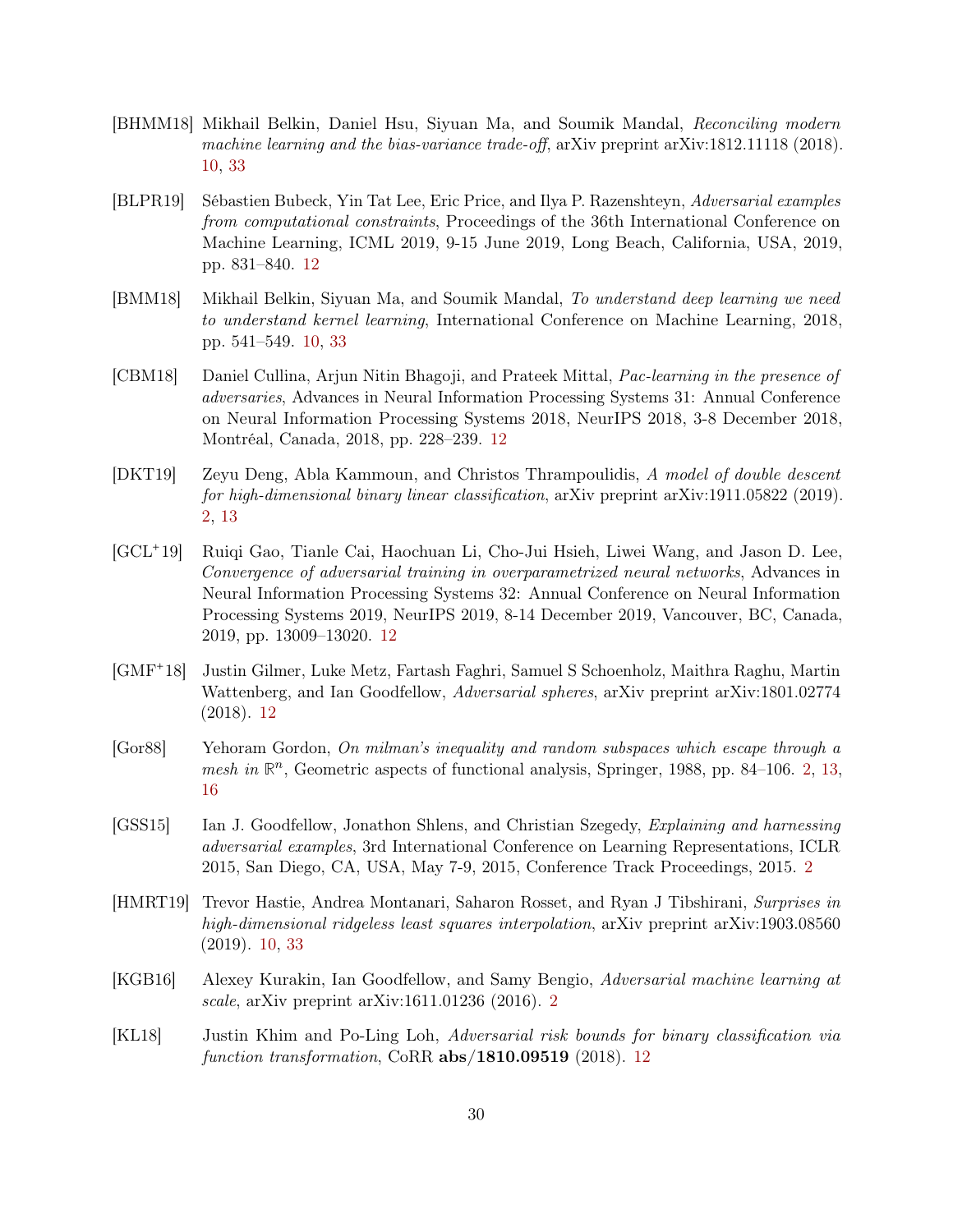- <span id="page-30-12"></span>[LM08] Friedrich Liese and Klaus-J. Miescke, Statistical decision theory: Estimation, testing, and selection, Springer Science & Business Media, 2008. [22](#page-21-4)
- <span id="page-30-10"></span>[LS20] Tengyuan Liang and Pragya Sur, A precise high-dimensional asymptotic theory for boosting and min-l1-norm interpolated classifiers, arXiv preprint arXiv:2002.01586 (2020). [13](#page-12-3)
- <span id="page-30-8"></span>[MDM19] Saeed Mahloujifar, Dimitrios I Diochnos, and Mohammad Mahmoody, The curse of concentration in robust learning: Evasion and poisoning attacks from concentration of measure, Proceedings of the AAAI Conference on Artificial Intelligence, vol. 33, 2019, pp. 4536–4543. [12](#page-11-1)
- <span id="page-30-7"></span>[MHS19] Omar Montasser, Steve Hanneke, and Nathan Srebro, VC classes are adversarially robustly learnable, but only improperly, Conference on Learning Theory, COLT 2019, 25-28 June 2019, Phoenix, AZ, USA, 2019, pp. 2512–2530. [12](#page-11-1)
- <span id="page-30-4"></span>[MM19] Song Mei and Andrea Montanari, The generalization error of random features regression: Precise asymptotics and double descent curve, arXiv preprint arXiv:1908.05355 (2019). [11](#page-10-2)
- <span id="page-30-3"></span> $[MMS^+17]$ 17] Aleksander Madry, Aleksandar Makelov, Ludwig Schmidt, Dimitris Tsipras, and Adrian Vladu, Towards deep learning models resistant to adversarial attacks, arXiv preprint arXiv:1706.06083 (2017). [3](#page-2-2)
- <span id="page-30-0"></span> $[MMS^+18]$ 18] Aleksander Madry, Aleksandar Makelov, Ludwig Schmidt, Dimitris Tsipras, and Adrian Vladu, Towards deep learning models resistant to adversarial attacks, 6th International Conference on Learning Representations, ICLR 2018, Vancouver, BC, Canada, April 30 - May 3, 2018, Conference Track Proceedings, 2018. [2,](#page-1-0) [5,](#page-4-3) [11](#page-10-2)
- <span id="page-30-9"></span>[MRSY19] Andrea Montanari, Feng Ruan, Youngtak Sohn, and Jun Yan, The generalization error of max-margin linear classifiers: High-dimensional asymptotics in the overparametrized regime, arXiv preprint arXiv:1911.01544 (2019). [13](#page-12-3)
- <span id="page-30-6"></span>[Nak19] Preetum Nakkiran, Adversarial robustness may be at odds with simplicity, arXiv preprint arXiv:1901.00532 (2019). [12](#page-11-1)
- <span id="page-30-5"></span>[PJ19] Muni Sreenivas Pydi and Varun Jog, Adversarial risk via optimal transport and optimal couplings, arXiv preprint arXiv:1912.02794 (2019). [11](#page-10-2)
- <span id="page-30-1"></span>[RSL18] Aditi Raghunathan, Jacob Steinhardt, and Percy Liang, Certified defenses against adversarial examples, 6th International Conference on Learning Representations, ICLR 2018, Vancouver, BC, Canada, April 30 - May 3, 2018, Conference Track Proceedings, 2018. [2](#page-1-0)
- <span id="page-30-2"></span> $[RXY^+19]$ 19] Aditi Raghunathan, Sang Michael Xie, Fanny Yang, John C Duchi, and Percy Liang, Adversarial training can hurt generalization, arXiv preprint arXiv:1906.06032 (2019). [2,](#page-1-0) [11,](#page-10-2) [12](#page-11-1)
- <span id="page-30-11"></span> $[S^+58]$ Maurice Sion et al., On general minimax theorems., Pacific Journal of mathematics 8 (1958), no. 1, 171–176. [18](#page-17-2)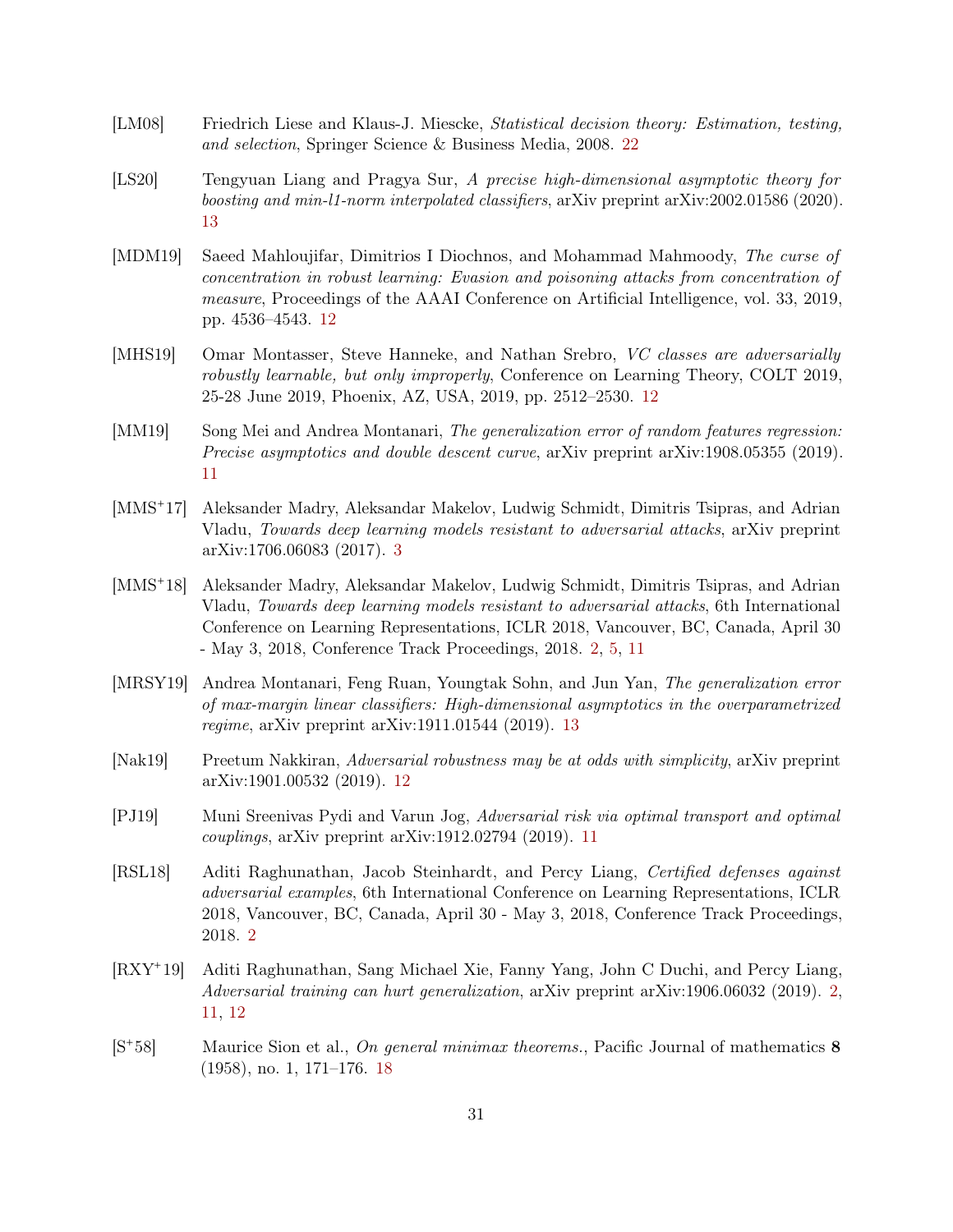- <span id="page-31-9"></span> $\left|{\rm SHS^+19}\right|$ Ali Shafahi, W. Ronny Huang, Christoph Studer, Soheil Feizi, and Tom Goldstein, Are adversarial examples inevitable?, 7th International Conference on Learning Representations, ICLR 2019, New Orleans, LA, USA, May 6-9, 2019, 2019. [12](#page-11-1)
- <span id="page-31-7"></span> $[**SST**<sup>+</sup>**18**]$ 18] Ludwig Schmidt, Shibani Santurkar, Dimitris Tsipras, Kunal Talwar, and Aleksander Madry, Adversarially robust generalization requires more data, Advances in Neural Information Processing Systems 31: Annual Conference on Neural Information Processing Systems 2018, NeurIPS 2018, 3-8 December 2018, Montréal, Canada, 2018, pp. 5019–5031. [11](#page-10-2)
- <span id="page-31-0"></span> $[SZS^+14]$ 14] Christian Szegedy, Wojciech Zaremba, Ilya Sutskever, Joan Bruna, Dumitru Erhan, Ian J Goodfellow, and Rob Fergus, Intriguing properties of neural networks. iclr, abs/1312.6199, 2014, 2014. [1](#page-0-1)
- <span id="page-31-10"></span>[TAH15] Christos Thrampoulidis, Ehsan Abbasi, and Babak Hassibi, Precise high-dimensional error analysis of regularized m-estimators, 2015 53rd Annual Allerton Conference on Communication, Control, and Computing (Allerton), IEEE, 2015, pp. 410–417. [18,](#page-17-2) [43](#page-42-1)
- <span id="page-31-5"></span>[TAH18] , Precise error analysis of regularized m-estimators in high dimensions, IEEE Transactions on Information Theory 64 (2018), no. 8, 5592–5628. [2,](#page-1-0) [22,](#page-21-4) [38](#page-37-0)
- <span id="page-31-4"></span>[TOH15] Christos Thrampoulidis, Samet Oymak, and Babak Hassibi, Regularized linear regression: A precise analysis of the estimation error, Conference on Learning Theory, 2015, pp. 1683– 1709. [2,](#page-1-0) [13,](#page-12-3) [16](#page-15-3)
- <span id="page-31-2"></span> $[TSE^+18]$ 18] Dimitris Tsipras, Shibani Santurkar, Logan Engstrom, Alexander Turner, and Aleksander Madry, Robustness may be at odds with accuracy, arXiv preprint arXiv:1805.12152 (2018). [2,](#page-1-0) [3,](#page-2-2) [10,](#page-9-2) [11](#page-10-2)
- <span id="page-31-1"></span>[WK18] Eric Wong and J. Zico Kolter, Provable defenses against adversarial examples via the convex outer adversarial polytope, Proceedings of the 35th International Conference on Machine Learning, ICML 2018, Stockholmsmässan, Stockholm, Sweden, July 10-15, 2018, 2018, pp. 5283–5292. [2](#page-1-0)
- <span id="page-31-8"></span>[YRB19] Dong Yin, Kannan Ramchandran, and Peter L. Bartlett, Rademacher complexity for adversarially robust generalization, Proceedings of the 36th International Conference on Machine Learning, ICML 2019, 9-15 June 2019, Long Beach, California, USA, 2019, pp. 7085–7094. [12](#page-11-1)
- <span id="page-31-3"></span> $[ZYJ^+19]$ 19] Hongyang Zhang, Yaodong Yu, Jiantao Jiao, Eric P. Xing, Laurent El Ghaoui, and Michael I. Jordan, Theoretically principled trade-off between robustness and accuracy, Proceedings of the 36th International Conference on Machine Learning, ICML 2019, 9-15 June 2019, Long Beach, California, USA, 2019, pp. 7472–7482. [2,](#page-1-0) [11](#page-10-2)

# <span id="page-31-6"></span>A Further insights and guarantees into the effect of the size of the training data

To provide further insight into the role of the size of the training data on adversarial training we note that we have already shown in our proofs (See Section  $6.2$  and equation  $(6.2)$ ) that the inner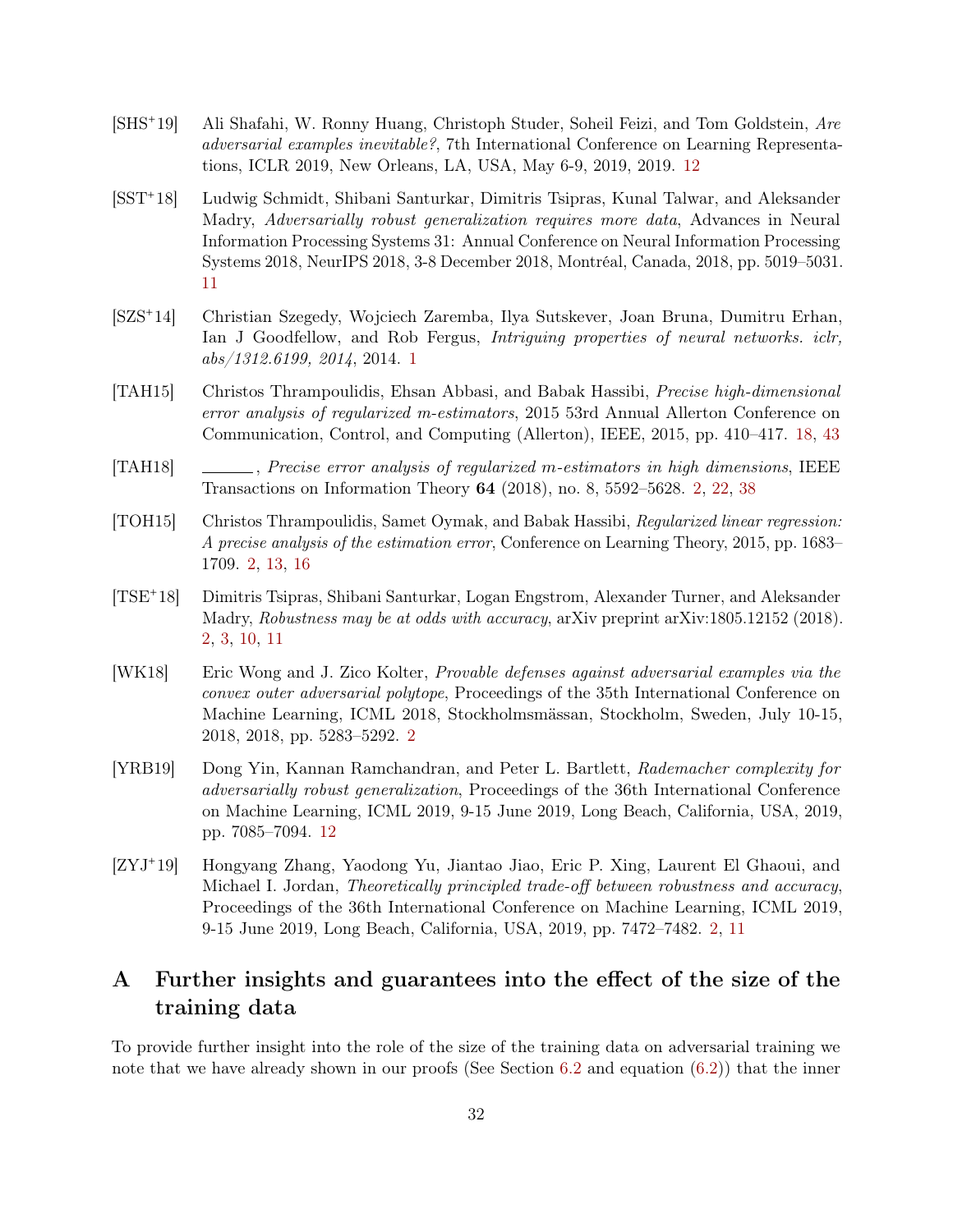<span id="page-32-0"></span>maximization in the saddle point problem [\(2.6\)](#page-3-3) has a closed form solution and the estimator  $\widehat{\theta}^{\varepsilon}$  can be equivalently defined by

$$
\widehat{\theta}^{\varepsilon} \in \arg\min_{\theta \in \mathbb{R}^p} \frac{1}{2p} \sum_{i=1}^n (|y_i - \langle \boldsymbol{x}_i, \theta \rangle| + \varepsilon \|\theta\|_{\ell_2})^2.
$$
 (A.1)

Therefore for linear regression, adversarial training by the saddle point optimization [\(2.2\)](#page-2-1) amounts to a regularized estimator. When  $\delta$  < 1, we are in the overparametrized regime and regularization helps with standard accuracy. In particular, when  $\delta \to 1$ , the condition number of the covariate matrix diverges (a.k.a interpolation threshold [\[BMM18,](#page-29-4) [BHMM18,](#page-29-5) [HMRT19\]](#page-29-6)) and the role of regularization becomes crucial, without which the standard risk would diverge. This is reflected in Figure [2](#page-8-1) in that the standard risk diverges at  $\varepsilon = 0$  as  $\delta \to 1$ , and also the statistical risk plummets quickly with  $\varepsilon$ ; See also Proposition [A.1](#page-32-1) below.

Nonetheless, in the  $\delta > 1$  regime the effect of regularization starts to weaken. To see why, note that as  $\delta$  grows, the ratio of sample size n to the dimension p increases, and the reduction in the variance of the estimator due to regularization becomes comparative to the increase in the bias caused by this term. As a result the overall positive effect of regularization on standard risk lessens and we see in Figure [3,](#page-9-1) the negative slope at  $\varepsilon = 0$  decreases as  $\delta$  increases. In addition, at large  $\delta$ , the standard risk will start to quickly becomes increasing with  $\varepsilon$ . In other words, for larger  $\delta$ , the negative effect of adversarial training on standard risk starts to emerge at smaller values of  $\varepsilon$ . (For example at  $\delta = 10$ , this effect kicks in at  $\varepsilon = 0.15$ .)

Our next proposition describes the standard risk at small values of  $\varepsilon$ .

<span id="page-32-1"></span>**Proposition A.1.** Under the assumptions of Theorem [3.3](#page-6-1) and for  $\delta \ge 1$  and  $\varepsilon \le 1$ , we have

$$
\lim_{n \to \infty} \text{SR}(\widehat{\theta}^{\epsilon}) = \frac{\delta \sigma^2}{\delta - 1} - 2\sqrt{\frac{2}{\pi}} \frac{\sigma^3 \delta^{3/2}}{(\delta - 1)^2} \cdot \frac{1}{\sqrt{\sigma^2 + V^2(\delta - 1)}} \varepsilon + O(\varepsilon^2). \tag{A.2}
$$

As a result of Proposition [A.1,](#page-32-1) for  $\varepsilon$  small and  $\delta \geq 1$ : (i) standard risk  $\alpha_*$  falls with  $\varepsilon$  at vicinity of  $\varepsilon = 0$  (ii) the risk falls slower at larger  $\delta$  (iii) as  $\delta \to 1$ , the slope diverges and the risk plummets rapidly. These observations corroborates our justification and insights provided above.

We finish this appendix by the proof of Proposition [A.1.](#page-32-1)

*Proof of Proposition [A.1.](#page-32-1)* Define  $x = (\alpha, \beta, \tau_h, \tau_q, \gamma)$ . We can write the objective of the convexconcave minimax problem [\(6.22\)](#page-21-0) as

$$
D(\alpha,\beta,\tau_h,\tau_g,\gamma)=\bar{D}(\alpha,\beta,\tau_h,\tau_g,\gamma)+\mathbb{1}_{\left\{\frac{\gamma(\tau_g+\beta)}{\delta \varepsilon \beta \sqrt{\alpha^2+\sigma^2}}>\sqrt{\frac{2}{\pi}}\right\}}\widetilde{D}(\alpha,\beta,\tau_h,\tau_g,\gamma)\,,
$$

where  $\bar{D}$  does not depend on  $\varepsilon$ . It is easy to see that when  $\varepsilon = 0$ , then  $\gamma = 0$ . Otherwise  $\tau^* = \infty$  and  $\widetilde{D}$  = −∞ which implies that the maximum of D over  $\gamma$  is achieved at  $\gamma = 0$ . Therefore at  $\varepsilon = 0$ , we get

$$
D = \bar{D} = \frac{\delta\beta}{2(\tau_g + \beta)}(\alpha^2 + \sigma^2) - \frac{\alpha}{2\tau_h}\beta^2 - \frac{\alpha\tau_h}{2} + \frac{\beta\tau_g}{2}
$$

The stationary point is given by  $(\tau_g + \beta)^2 = \delta(\alpha^2 + \sigma^2)$ ,  $\tau_h = \beta$  and  $\delta\alpha = \tau_g + \beta$ ,  $\tau_g = \alpha$  (derivative with respect to  $\beta$ ). Putting things together we have

$$
\alpha^2 = \frac{\sigma^2}{\delta - 1}, \quad \tau_g = \alpha = \frac{\sigma}{\sqrt{\delta - 1}}, \quad \tau_h = \beta = \sigma \sqrt{\delta - 1}, \quad \gamma = 0.
$$
 (A.3)

<span id="page-32-2"></span>.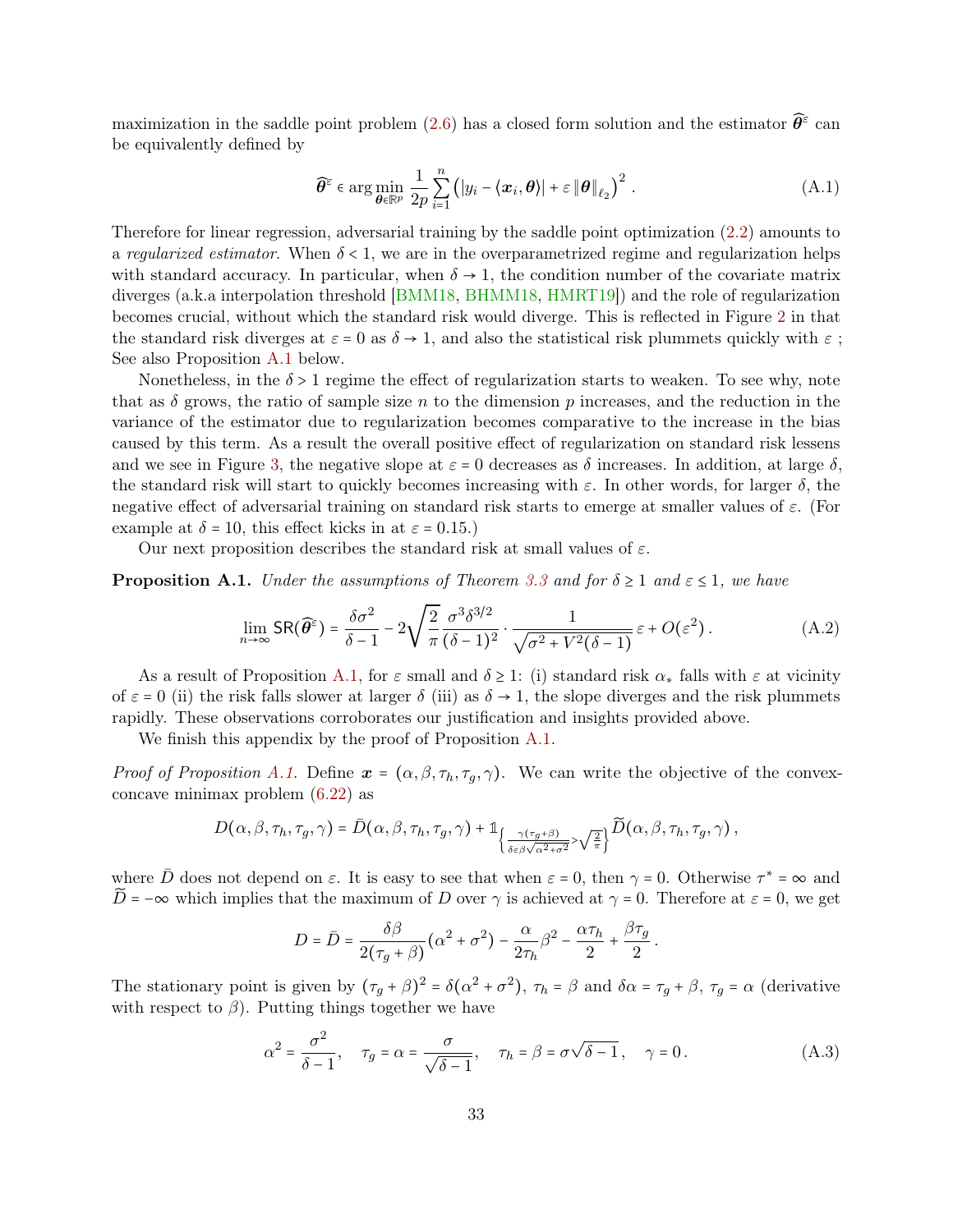We next study the behavior of the convex-concave minimax problem [6.22](#page-21-0) at infinitesimal  $\varepsilon$ . Rewriting the expressions for  $\bar{D}$  and  $\tilde{D}$ , we have

$$
\bar{D} = \frac{\delta\beta}{2(\tau_g + \beta)} \left(\alpha^2 + \sigma^2\right) - \frac{\alpha}{2\tau_h} (\gamma^2 + \beta^2) + \gamma \sqrt{\frac{\alpha^2 \beta^2}{\tau_h^2} + V^2} - \frac{\alpha \tau_h}{2} + \frac{\beta \tau_g}{2},
$$
\n
$$
\widetilde{D} = \frac{\delta\beta^2(\alpha^2 + \sigma^2)}{2\tau_g(\tau_g + \beta)} \left( \text{erf}\left(\frac{\tau^*}{\sqrt{2}}\right) - \frac{\gamma(\tau_g + \beta)}{\delta \varepsilon \beta \sqrt{\alpha^2 + \sigma^2}} \tau^* \right). \tag{A.4}
$$

Let  $\gamma_0 \coloneqq \sqrt{\frac{2}{\pi}}$ π δεβ<sup>√</sup> α2+σ<sup>2</sup>  $\frac{\sqrt{\alpha^2+\sigma^2}}{\tau_g+\beta}$ . If  $\gamma \ge \gamma_0$ , then D is a quadratic function of  $\gamma$  with the peak location at

$$
\gamma_1 \coloneqq \sqrt{\beta^2 + \frac{\tau_h^2}{\alpha^2} V^2} - \frac{\tau_h \beta \sqrt{\alpha^2 + \sigma^2}}{2\alpha \varepsilon \tau_g} \tau_*.
$$

If  $\gamma < \gamma_0$ , then  $D = \overline{D}$  is quadratic in  $\gamma$  with the peak location at

<span id="page-33-0"></span>
$$
\gamma_2 \coloneqq \sqrt{\beta^2 + \frac{\tau_h^2}{\alpha^2} V^2} \,.
$$

Therefore, to find the optimal  $\gamma$  we need to consider three different cases, giving us

$$
\gamma_* = \begin{cases}\n\gamma_1 & \text{if } \gamma_0 \le \gamma_1 \le \gamma_2, \\
\gamma_0 & \text{if } \gamma_1 \le \gamma_0 \le \gamma_2, \\
\gamma_2 & \text{if } \gamma_1 \le \gamma_2 \le \gamma_0.\n\end{cases}
$$
\n(A.5)

As  $\varepsilon \to 0$ , we have  $\gamma_0 \to 0$ . However, using  $(A.3)$  we get  $\gamma_2 \to$ √  $\sigma^2(\delta - 1) + (\delta - 1)^2 V^2 > 0$ . By continuity, at infinitesimal  $\varepsilon$  we get  $\gamma_0 < \gamma_2$ . Hence, in [\(A.5\)](#page-33-0) only the first two cases may happen. Suppose that the first case occurs. Then,  $0 \le \gamma_0 \le \gamma_1$  and by definition of  $\gamma_1$  we obtain that  $\tau_* = O(\varepsilon)$ . Invoking the characterization equation of  $\tau_*$  as per [\(6.24\)](#page-21-3), we get

$$
\frac{\gamma_*(\tau_g + \beta)}{\delta \varepsilon \beta \sqrt{\alpha^2 + \sigma^2}} = \sqrt{\frac{2}{\pi}} + O(\varepsilon), \quad \tau_* = O(\varepsilon).
$$
\n(A.6)

If the second case in [\(A.5\)](#page-33-0) happens, we have  $\gamma_* = \gamma_0 = \sqrt{\frac{2}{\pi}}$ π δεβ<sup>√</sup> α2+σ<sup>2</sup>  $\frac{\sqrt{\alpha^2+\sigma^2}}{\tau_g+\beta}$  and  $\tau_* = 0$ . So this case is subsumed in  $(A.6)$  and henceforth we can proceed with  $(A.6)$ .

By Taylor expansion of the erf function we have

<span id="page-33-1"></span>
$$
\mathrm{erf}\left(\frac{\tau^*}{\sqrt{2}}\right)=\sqrt{\frac{2}{\pi}}\tau_*+O\!\left(\tau_*^3\right),
$$

which implies that  $\widetilde{D} = O(\tau^3) = O(\varepsilon^3)$ . Separating  $O(\varepsilon^2)$  terms from the lower order terms we get

$$
D(\alpha, \beta, \tau_g, \tau_h) = D_0(\alpha, \beta, \tau_g, \tau_h) + \varepsilon D_1(\alpha, \beta, \tau_g, \tau_h) + O(\varepsilon^2),
$$
\n
$$
D(\alpha, \beta, \tau_g, \tau_h) = \frac{\delta \beta}{(\alpha^2 + \tau^2)} \frac{\alpha}{\alpha} \frac{\beta^2}{\beta^2} \frac{\alpha \tau_h}{\beta \tau_g}.
$$
\n(A.7)

$$
D_0(\alpha, \beta, \tau_g, \tau_h) = \frac{\sigma \beta}{2(\tau_g + \beta)} \left(\alpha^2 + \sigma^2\right) - \frac{\alpha}{2\tau_h} \beta^2 - \frac{\alpha \tau_h}{2} + \frac{\beta \tau_g}{2},
$$
  

$$
D_1(\alpha, \beta, \tau_g, \tau_h) = \sqrt{\frac{2}{\pi}} \frac{\delta \beta \sqrt{\alpha^2 + \sigma^2}}{\tau_g + \beta} \sqrt{\frac{\alpha^2 \beta^2}{\tau_h^2} + V^2}.
$$
 (A.8)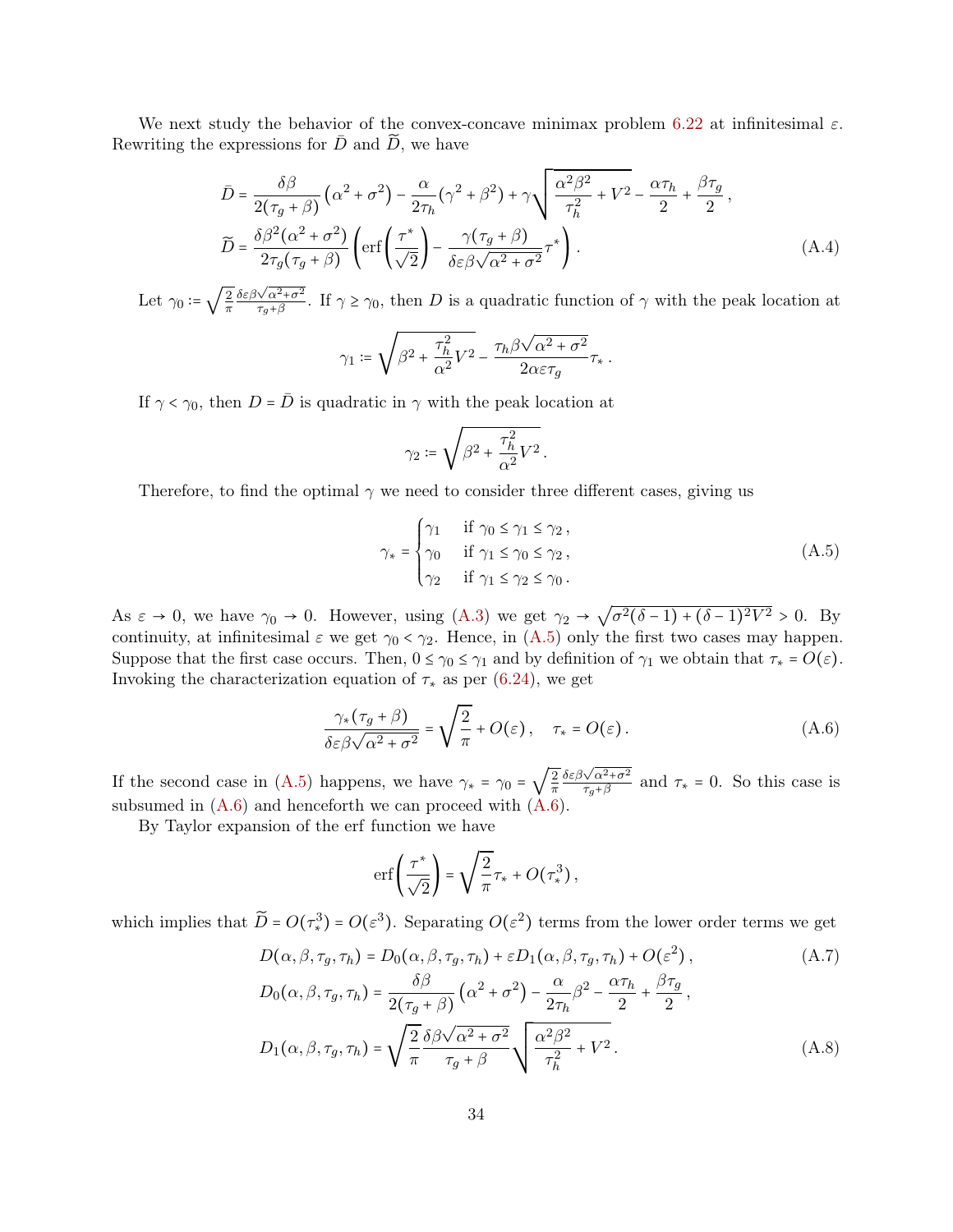Letting  $\mathbf{x} = (\alpha, \beta, \tau_q, \tau_h)$ , we then have

<span id="page-34-2"></span><span id="page-34-0"></span>
$$
\nabla D(\boldsymbol{x}) = \nabla D_0(\boldsymbol{x}) + \varepsilon \nabla D_1(\boldsymbol{x}) + O(\varepsilon^2). \tag{A.9}
$$

To get the stationary points, we need to solve for  $\nabla D(\boldsymbol{x}) = 0$ . However, to find the solution up to  $O(\varepsilon)$  term we can instead solve for  $\nabla D_0(\boldsymbol{x}) + \varepsilon \nabla D_1(\boldsymbol{x}) = 0$ . To see why, suppose that  $\nabla D(\boldsymbol{x}_*) = 0$ and write  $\boldsymbol{x}_* = \boldsymbol{x}_0 + \varepsilon \boldsymbol{x}_1 + O(\varepsilon^2)$ . Hence,

$$
\mathbf{0} = \nabla D(\boldsymbol{x}_*) = \nabla D_0(\boldsymbol{x}_*) + \varepsilon \nabla D_1(\boldsymbol{x}_*) + O(\varepsilon^2)
$$
  
=  $\nabla D_0(\boldsymbol{x}_0) + \varepsilon (\nabla^2 D_0(\boldsymbol{x}_0) \boldsymbol{x}_1 + \nabla D_1(\boldsymbol{x}_0)) + O(\varepsilon^2).$  (A.10)

This implies that  $x_0$  and  $x_1$  should satisfy

$$
\nabla D_0(\boldsymbol{x}_0) = 0
$$
 and  $\nabla^2 D_0(\boldsymbol{x}_0) \boldsymbol{x}_1 + \nabla D_1(\boldsymbol{x}_0) = 0$ . (A.11)

Likewise, let  $\tilde{\mathbf{x}}_*$  be the solution of  $\nabla D_0(\mathbf{x}) + \varepsilon \nabla D_1(\mathbf{x}) = 0$  and write  $\tilde{\mathbf{x}}_* = \tilde{\mathbf{x}}_0 + \varepsilon \tilde{\mathbf{x}}_1 + O(\varepsilon^2)$ . Then following similar arguments, we get

<span id="page-34-1"></span>
$$
\nabla D_0(\tilde{\boldsymbol{x}}_0) = 0 \quad \text{and} \quad \nabla^2 D_0(\tilde{\boldsymbol{x}}_0) \tilde{\boldsymbol{x}}_1 + \nabla D_1(\tilde{\boldsymbol{x}}_0) = 0. \tag{A.12}
$$

Comparing equations [\(A.11\)](#page-34-0) and [\(A.12\)](#page-34-1), we see that  $x_0 = \tilde{x}_0$  and  $x_1 = \tilde{x}_1$ . Therefore, to find the stationary point  $x_*$  up to  $O(\varepsilon)$  terms, we can neglect  $O(\varepsilon^2)$  term in [\(A.9\)](#page-34-2).

We proceed by computing the stationary points of  $D_0(x) + \varepsilon D_1(x)$ . Writing KKT conditions with respect to  $\alpha$ ,  $\beta$ ,  $\tau_g$ ,  $\tau_h$  we have

$$
\begin{split} &\frac{\sqrt{\frac{2}{\pi}}\alpha\beta\delta\varepsilon\sqrt{\frac{\alpha^2\beta^2}{\tau_h^2}+V^2}}{\sqrt{\alpha^2+\sigma^2}(\beta+\tau_g)}+\frac{\sqrt{\frac{2}{\pi}}\alpha\beta^3\delta\varepsilon\sqrt{\alpha^2+\sigma^2}}{\tau_h^2(\beta+\tau_g)\sqrt{\frac{\alpha^2\beta^2}{\tau_h^2}+V^2}}+\frac{\alpha\beta\delta}{\beta+\tau_g}-\frac{\beta^2}{2\tau_h}-\frac{\tau_h}{2}=0\,,\\ &\frac{\sqrt{2}\alpha^2\beta^2\delta\varepsilon\sqrt{\alpha^2+\sigma^2}}{\sqrt{\pi}\tau_h^2(\beta+\tau_g)\sqrt{\frac{\alpha^2\beta^2}{\tau_h^2}+V^2}}-\frac{\sqrt{\frac{2}{\pi}}\beta\delta\varepsilon\sqrt{\alpha^2+\sigma^2}\sqrt{\frac{\alpha^2\beta^2}{\tau_h^2}+V^2}}{(\beta+\tau_g)^2}\\ &\qquad+\frac{\sqrt{\frac{2}{\pi}}\delta\varepsilon\sqrt{\alpha^2+\sigma^2}\sqrt{\frac{\alpha^2\beta^2}{\tau_h^2}+V^2}}{\beta+\tau_g}-\frac{\beta\delta\left(\alpha^2+\sigma^2\right)}{2(\beta+\tau_g)^2}+\frac{\delta\left(\alpha^2+\sigma^2\right)}{2(\beta+\tau_g)}-\frac{\alpha\beta}{\tau_h}+\frac{\tau_g}{2}=0\,,\\ &-\frac{\sqrt{\frac{2}{\pi}}\beta\delta\varepsilon\sqrt{\alpha^2+\sigma^2}\sqrt{\frac{\alpha^2\beta^2}{\tau_h^2}+V^2}}{(\beta+\tau_g)^2}-\frac{\beta\delta\left(\alpha^2+\sigma^2\right)}{2(\beta+\tau_g)^2}+\frac{\beta}{2}=0\,,\\ &-\frac{\sqrt{\frac{2}{\pi}}\alpha^2\beta^3\delta\varepsilon\sqrt{\alpha^2+\sigma^2}}{\tau_h^3(\beta+\tau_g)\sqrt{\frac{\alpha^2\beta^2}{\tau_h^2}+V^2}}+\frac{\alpha\beta^2}{2\tau_h^2}-\frac{\alpha}{2}=0\,. \end{split}
$$

Second equation can be simplified using other equations as

$$
\frac{\alpha\beta}{2\tau_h} - \frac{\alpha\tau_h}{2\beta} - \frac{\beta}{2} - \frac{\delta(\alpha^2 + \sigma^2)}{2(\beta + \tau_g)} + \frac{\beta + \tau_g}{2} + \frac{\delta(\alpha^2 + \sigma^2)}{2(\beta + \tau_g)} - \frac{\alpha\beta}{\tau_h} + \frac{\tau_g}{2} = 0.
$$
  

$$
\rightarrow -\frac{\alpha\beta}{2\tau_h} + \tau_g - \frac{\alpha\tau_h}{2\beta} = 0.
$$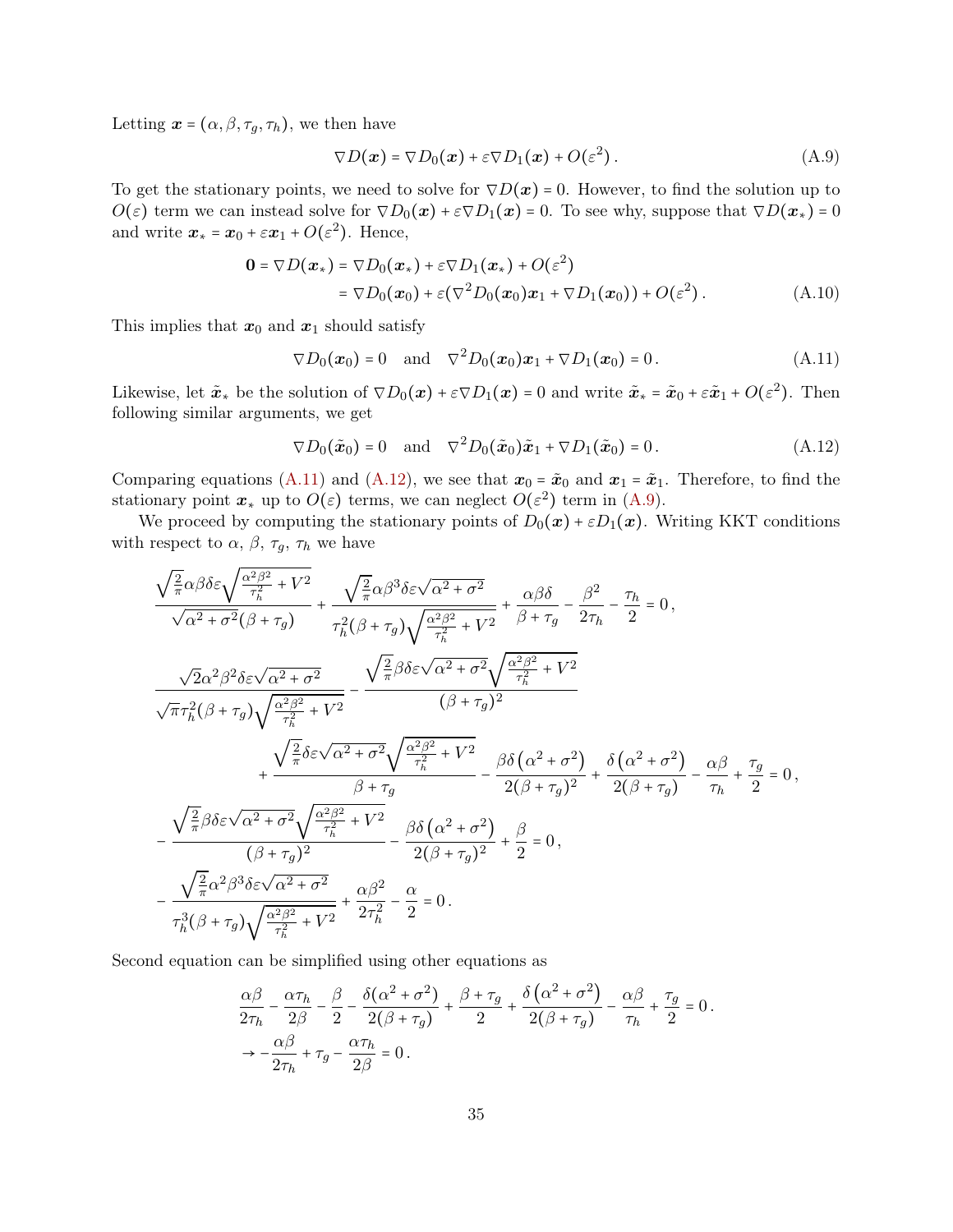The first equation also simplifies to

$$
-\frac{\alpha\beta\delta}{2(\beta+\tau_g)} + \frac{\alpha(\beta+\tau_g)\beta}{2(\alpha^2+\sigma^2)} + \frac{\beta^2}{2\tau_h} - \frac{\tau_h}{2} + \frac{\alpha\beta\delta}{\beta+\tau_g} - \frac{\beta^2}{2\tau_h} - \frac{\tau_h}{2} = 0,
$$
  

$$
\rightarrow \frac{\alpha\beta\delta}{2(\beta+\tau_g)} + \frac{\alpha(\beta+\tau_g)\beta}{2(\alpha^2+\sigma^2)} - \tau_h = 0.
$$

Define  $\eta = \beta/\tau_h > 1$  (since  $\varepsilon > 0$ ). The second equation gives  $\tau_g = \alpha/2(\eta + 1/\eta)$ . While this becomes useful in finding optimal  $\tau_g$  it does not matter with our goal of finding  $\alpha$  as everywhere  $\tau_g$  appears in form  $\beta + \tau_g$ . The first equation though gives

<span id="page-35-0"></span>
$$
\frac{\delta}{\beta + \tau_g} + \frac{\beta + \tau_g}{(\alpha^2 + \sigma^2)} = \frac{2}{\alpha \eta}.
$$
\n(A.13)

The third equation gives

$$
2\sqrt{\frac{2}{\pi}}\delta\varepsilon\sqrt{\alpha^2+\sigma^2}\sqrt{\alpha^2\eta^2+V^2}+\delta(\alpha^2+\sigma^2)=(\beta+\tau_g)^2.
$$
 (A.14)

The fourth equation gives

$$
\frac{2\sqrt{\frac{2}{\pi}}\alpha\eta^3\delta\varepsilon\sqrt{\alpha^2+\sigma^2}}{(\eta^2-1)\sqrt{\alpha^2\eta^2+V^2}} = \beta + \tau_g.
$$
\n(A.15)

Continuing from [\(A.13\)](#page-35-0) we get

$$
\sqrt{\frac{2}{\pi}} \varepsilon \sqrt{\alpha^2 \eta^2 + V^2} + \sqrt{\alpha^2 + \sigma^2} = (\alpha^2 + \sigma^2) \frac{2\sqrt{\frac{2}{\pi}} \eta^2 \varepsilon}{(\eta^2 - 1)\sqrt{\alpha^2 \eta^2 + V^2}}.
$$
\n(A.16)

Simplifying this equation,

$$
\sqrt{\frac{2}{\pi}} \varepsilon \sqrt{\alpha^2 \eta^2 + V^2} \left( \eta^2 - 1 \right) + \sqrt{\alpha^2 + \sigma^2} \left( \eta^2 - 1 \right) = \left( \alpha^2 + \sigma^2 \right) \frac{2 \sqrt{\frac{2}{\pi}} \eta^2 \varepsilon}{\sqrt{\alpha^2 \eta^2 + V^2}}.
$$
\n(A.17)

We now proceed by taking derivatives of both equations implicitly with respect to  $\varepsilon$  and evaluate them at

$$
\tau_g^* = \alpha^* = \frac{\sigma}{\sqrt{\delta - 1}}, \quad \tau_h^* = \beta^* = \sigma\sqrt{\delta - 1}, \quad \gamma^* = 0, \text{ and } \varepsilon = 0.
$$

Note that the derivative of the first equation yields

$$
\frac{\mathrm{d}}{\mathrm{d}\varepsilon}\left(\sqrt{\alpha^2+\sigma^2}(\eta^2-1)+\varepsilon\left(\sqrt{\frac{2}{\pi}}\sqrt{\alpha^2\eta^2+V^2}(\eta^2-1)-\left(\alpha^2+\sigma^2\right)\frac{2\sqrt{\frac{2}{\pi}}\eta^2}{\sqrt{\alpha^2\eta^2+V^2}}\right)\right)=0\,.
$$

Thus

$$
\frac{\mathrm{d}}{\mathrm{d}\varepsilon} \left( \sqrt{\alpha^2 + \sigma^2} (\eta^2 - 1) \right) + \left( \sqrt{\frac{2}{\pi}} \sqrt{\alpha^2 \eta^2 + V^2} (\eta^2 - 1) - (\alpha^2 + \sigma^2) \frac{2\sqrt{\frac{2}{\pi}} \eta^2}{\sqrt{\alpha^2 \eta^2 + V^2}} \right) + \varepsilon \frac{\mathrm{d}}{\mathrm{d}\varepsilon} \left( \sqrt{\frac{2}{\pi}} \sqrt{\alpha^2 \eta^2 + V^2} (\eta^2 - 1) - (\alpha^2 + \sigma^2) \frac{2\sqrt{\frac{2}{\pi}} \eta^2}{\sqrt{\alpha^2 \eta^2 + V^2}} \right) = 0.
$$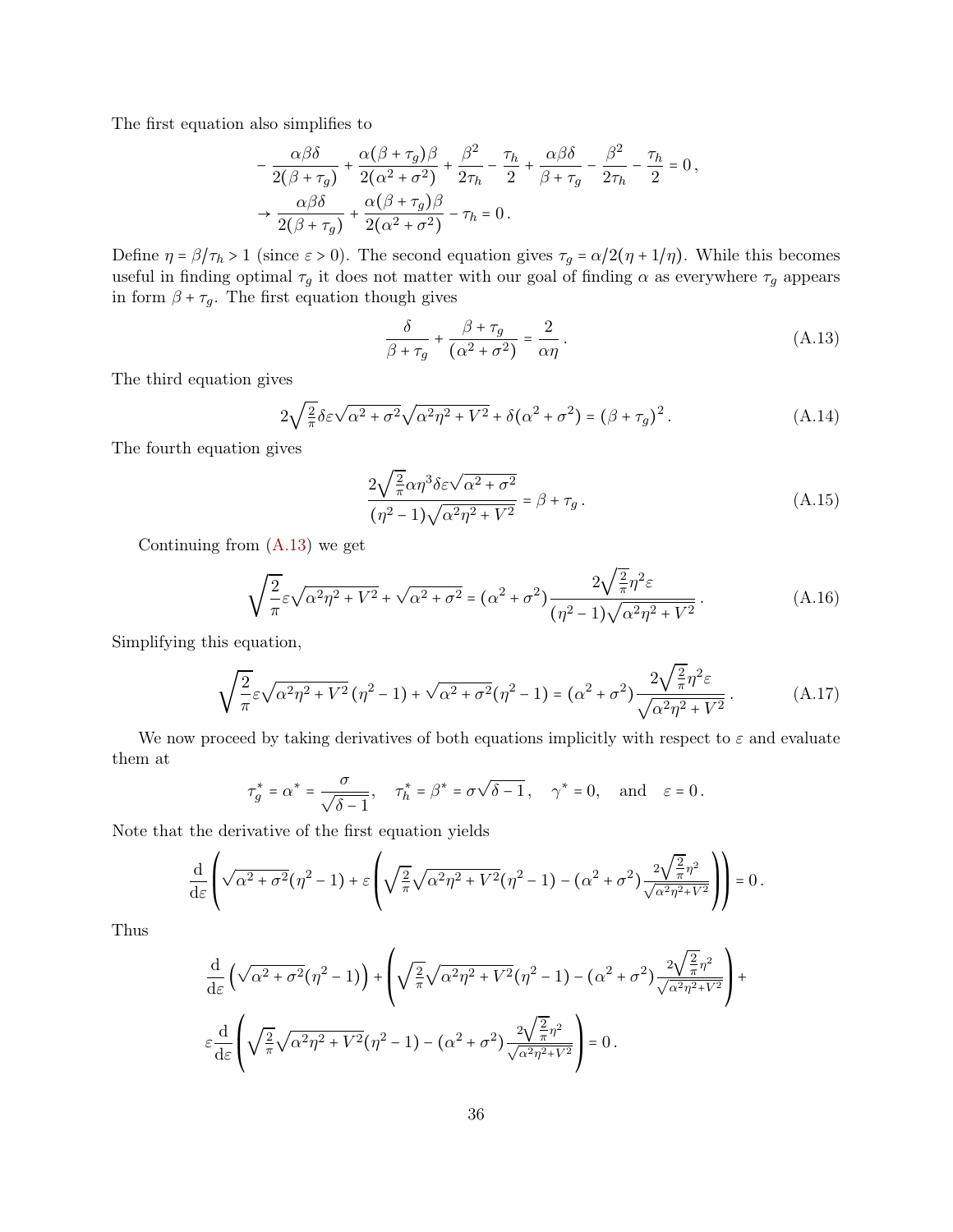Setting  $\varepsilon = 0$  in the above yields

$$
\frac{\mathrm{d}}{\mathrm{d}\varepsilon}\left(\sqrt{\alpha^2+\sigma^2}\big(\eta^2-1\big)\right)+\left(\sqrt{\tfrac{2}{\pi}}\sqrt{\alpha^2\eta^2+V^2}\big(\eta^2-1\big)-\big(\alpha^2+\sigma^2\big)\frac{2\sqrt{\tfrac{2}{\pi}}\eta^2}{\sqrt{\alpha^2\eta^2+V^2}}\right)=0\,.
$$

Thus

$$
\frac{\alpha^*}{\sqrt{(\alpha^*)^2+\sigma^2}}\frac{\mathrm{d}\alpha}{\mathrm{d}\varepsilon}(\eta_*^2-1)+2\eta_*\sqrt{\alpha_*^2+\sigma^2}\frac{\mathrm{d}\eta}{\mathrm{d}\varepsilon}=\left(\alpha_*^2+\sigma^2\right)\frac{2\sqrt{\frac{2}{\pi}}\eta_*^2}{\sqrt{\alpha_*^2\eta_*^2+V^2}}-\sqrt{\frac{2}{\pi}}\sqrt{\alpha_*^2\eta_*^2+V^2}\left(\eta_*^2-1\right).
$$

Setting  $\eta_* = 1$  this simplifies to

$$
\frac{\mathrm{d} \eta}{\mathrm{d} \varepsilon} = \sqrt{(\alpha^*)^2 + \sigma^2} \frac{\sqrt{\frac{2}{\pi}}}{\sqrt{(\alpha^*)^2 + V^2}} = \sigma \sqrt{\frac{2 \delta}{\pi}} \frac{1}{\sqrt{\sigma^2 + V^2(\delta - 1)}} \,.
$$

In addition, from [\(A.13\)](#page-35-0)

$$
\left(-\frac{\delta}{(\beta_{*}+\tau_{g*})^{2}}+\frac{1}{\alpha_{*}^{2}+\sigma^{2}}\right)\frac{\mathrm{d}}{\mathrm{d}\varepsilon}(\beta+\tau_{g})-\frac{\beta_{*}+\tau_{g*}}{(\alpha_{*}^{2}+\sigma^{2})^{2}}2\alpha_{*}\frac{\mathrm{d}\alpha}{\mathrm{d}\varepsilon}=-\frac{2}{\alpha_{*}\eta_{*}^{2}}\frac{\mathrm{d}\eta}{\mathrm{d}\varepsilon}-\frac{2}{\alpha_{*}^{2}\eta_{*}}\frac{\mathrm{d}\alpha}{\mathrm{d}\varepsilon}
$$

Plugging in for  $\beta_*, \tau_{g*}, \alpha_*$  the coefficient of  $\frac{d}{d\varepsilon}(\beta + \tau_g)$  vanishes and we arrive at

$$
\frac{\frac{\sigma\delta}{\sqrt{\delta-1}}}{\left(\frac{\sigma^2\delta}{\delta-1}\right)^2} \frac{\sigma}{\sqrt{\delta-1}} \frac{d\alpha}{d\varepsilon} = \frac{\sqrt{\delta-1}}{\sigma} \frac{d\eta}{d\varepsilon} + \frac{\delta-1}{\sigma^2} \frac{d\alpha}{d\varepsilon}.
$$

Rearranging the terms, we obtain

$$
\frac{\mathrm{d}\alpha}{\mathrm{d}\varepsilon} = -\frac{\sigma\delta}{(\delta-1)^{3/2}}\frac{\mathrm{d}\eta}{\mathrm{d}\varepsilon} = -\sqrt{\frac{2}{\pi}}\sigma^2\left(\frac{\delta}{\delta-1}\right)^{3/2}\frac{1}{\sqrt{\sigma^2+V^2(\delta-1)}}\,.
$$

Now, invoking the definition of statistical risk we have

$$
SR(\widehat{\theta}^{\varepsilon}) = SR(\widehat{\theta}^{0}) + \frac{d}{d\varepsilon} SR(\widehat{\theta}^{\varepsilon})\Big|_{\varepsilon=0} \varepsilon + O(\varepsilon^{2})
$$
  

$$
= \sigma^{2} + \alpha_{*}^{2} + 2\alpha_{*} \frac{d\alpha}{d\varepsilon}\Big|_{\varepsilon=0} + O(\varepsilon^{2})
$$
  

$$
= \frac{\sigma^{2}\delta}{\delta - 1} - \sqrt{\frac{2}{\pi}} \frac{\sigma^{3}\delta^{3/2}}{(\delta - 1)^{2}} \cdot \frac{1}{\sqrt{\sigma^{2} + V^{2}(\delta - 1)}} + O(\varepsilon^{2}).
$$
 (A.18)

The proof is complete.

# <span id="page-36-0"></span>B Proofs that the minimization and maximization primal problems can be restricted to a compact set

In this section we demonstrate how the minimization and maximization problems can be restricted to compacts sets. We start with the restriction on z. To this aim recall that that one of the main goals

 $\Box$ 

.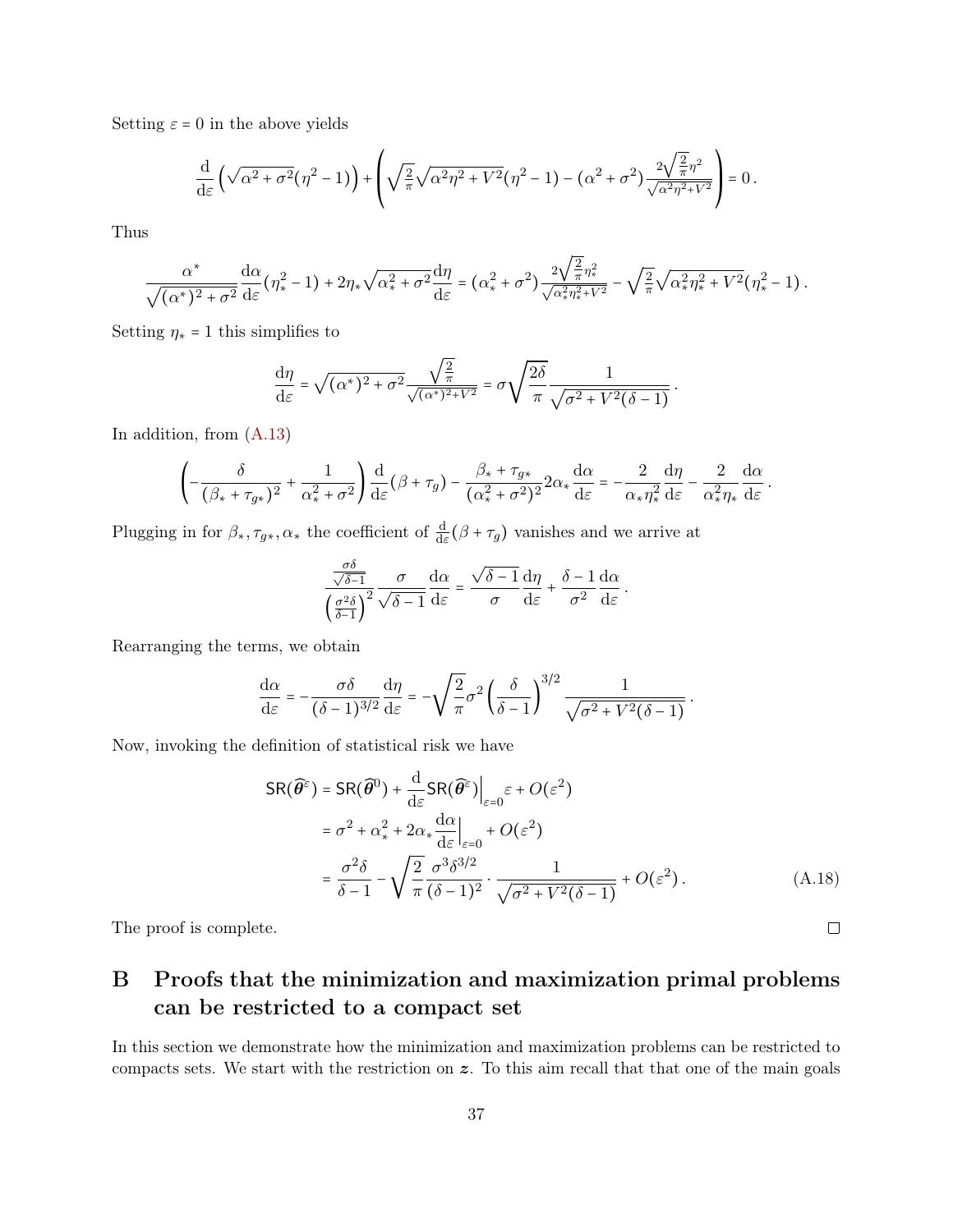<span id="page-37-0"></span>of Theorem [3.3](#page-6-1) is to characterize the distance of the optimal solution  $\widehat{\theta}^{\varepsilon}$  to  $\theta_0$  i.e.  $\frac{\left\Vert \widehat{\boldsymbol{\theta}}^{\varepsilon}-\boldsymbol{\theta}_{0}\right\Vert _{\ell_{2}}}{\sqrt{p}}=\left\Vert \widehat{\boldsymbol{z}}^{\varepsilon}\right\Vert _{\ell_{2}}$ asymptotically and in particular to show  $||z||_{\ell_2} \to \alpha_*$  as  $n \to \infty$ , in probability, for some  $\alpha_*$  to be determined. Now define the set  $\mathcal{S}_z = \{z \mid ||z||_{\ell_2} \le K_\alpha\}$  with  $K_\alpha = \alpha_* + \zeta$  for a constant  $\zeta > 0$  and consider the optimization problem

<span id="page-37-1"></span>
$$
\min_{\boldsymbol{z}\in\mathcal{S}_{\boldsymbol{z}},\boldsymbol{v}\in\mathbb{R}^n}\max_{\boldsymbol{u}\in\mathbb{R}^n}\frac{1}{\sqrt{p}}\left(\boldsymbol{u}^T\boldsymbol{X}\boldsymbol{z}-\boldsymbol{u}^T\boldsymbol{\omega}+\boldsymbol{u}^T\boldsymbol{v}\right)+\ell(\boldsymbol{v};\boldsymbol{z})
$$
(B.1)

with  $\omega = w / \sqrt{p}$ . Based on the CGMT framework this optimization problem is equivalent to [\(6.6\)](#page-15-0) in an asymptotic fashion in the sense that if the Euclidean norm of the optimum solution to the above converges asymptotically to a value  $\alpha_*$  in probability as  $n \to +\infty$  then  $||\hat{z}||_{\ell_2}$  also converges to the same value ( $||\hat{\boldsymbol{z}}|| \rightarrow \alpha_*$ ) in probability. See [\[TAH18,](#page-31-5) Theorem A.1] for a formal argument.

The optimization problem above is still not in a form where CGMT can be applied as there are no compact restriction on  $u$ . This is the subject of the next lemma.

**Lemma B.1.** The optimal solution  $u^*$  of [\(B.1\)](#page-37-1) satisfies  $||u^*||_{\ell_2} \leq K_\beta$  for a sufficiently large constant  $K_{\beta} > 0$  with probability at least  $1 - 2e^{-cn}$ .

Proof. Writing the KKT conditions for [\(B.1\)](#page-37-1) we have

$$
\mathbf{X}\mathbf{z} - \frac{1}{\sqrt{p}}\mathbf{w} + \mathbf{v} = 0
$$
  

$$
u_i = -\sqrt{p}[\nabla_v \ell(\mathbf{v}; \mathbf{z})]_i = -\frac{1}{\sqrt{p}} \left( v_i + \frac{\varepsilon}{p} \cdot \text{sgn}(v_i) \| \boldsymbol{\theta}_0 + \sqrt{p} \mathbf{z} \|_{\ell_2} \right)
$$

From the first equation we have that  $v = \frac{w}{\sqrt{p}} - Xz$ . Thus,

$$
\begin{aligned}\n\|\boldsymbol{v}\|_{\ell_2} &\leq \!\frac{1}{\sqrt{p}} \|\boldsymbol{w}\|_{\ell_2} + \|\boldsymbol{X}\boldsymbol{z}\|_{\ell_2} \\
&\leq \!\frac{1}{\sqrt{p}} \|\boldsymbol{w}\|_{\ell_2} + \|\boldsymbol{X}\| \|\boldsymbol{z}\|_{\ell_2} \\
&\leq C\sqrt{n}\sigma + C\left(\sqrt{p} + \sqrt{n}\right) \|\boldsymbol{z}\|_{\ell_2} \\
&\leq C\sqrt{n}\sigma + C\left(\sqrt{p} + \sqrt{n}\right)K_{\alpha}\n\end{aligned}
$$

holds with probability at least  $1 - 2e^{-cn}$ . Here, (a) follows from well known bounds on the Euclidean norm of a Gaussian vector and the spectral norm of a Gaussian matrix and (b) follows from the fact that  $||z||_{\ell_2} \le K_\alpha$ . We thus have  $||v||_{\ell_2} \le C_2(\sqrt{p} + \sqrt{n})$ , with high probability. Now using the second equation we have

$$
\|u\|_{\ell_2} \leq \frac{\|v\|_{\ell_2}}{\sqrt{p}} + \frac{\varepsilon\sqrt{\delta}}{\sqrt{p}} \|\theta_0 + \sqrt{p}z\|_{\ell_2}
$$
  

$$
\leq C\sigma\sqrt{\delta} + C(1+\sqrt{\delta})K_{\alpha} + \frac{\varepsilon\sqrt{\delta}}{\sqrt{p}} \|\theta_0\|_{\ell_2} + \varepsilon\sqrt{\delta}\|z\|_{\ell_2}
$$
  

$$
\leq C\sigma\sqrt{\delta} + C(1+\sqrt{\delta})K_{\alpha} + \varepsilon\sqrt{\delta}\widetilde{C} + \varepsilon\sqrt{\delta}K_{\alpha}
$$
  

$$
\leq K_{\beta},
$$

for some bounded constant  $K_{\beta}$ . In the penultimum step we used the fact that  $\frac{\|\theta_0\|_{\ell_2}}{\sqrt{p}}$  is bounded and  $||z||_{\ell_2} \leq K_{\alpha}$ .  $\Box$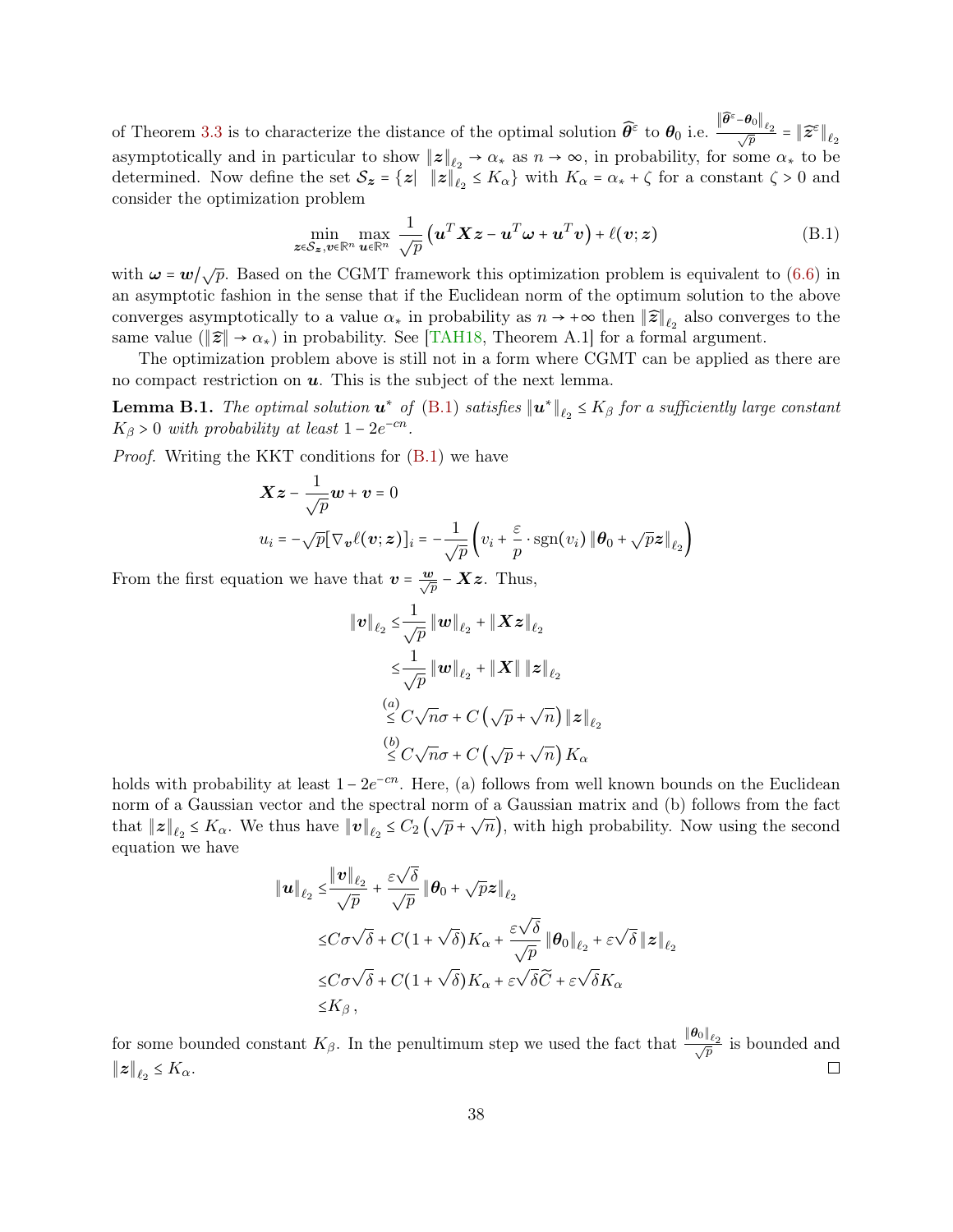# C Proofs for scalarization of Auxilary Optimization (AO)

## <span id="page-38-0"></span>C.1 Proof of Lemma [6.1](#page-17-3)

We restate the lemma for the convenience of the reader.

Lemma C.1. [Restatement of Lemma [6.1\]](#page-17-3) The conjugate of

$$
\ell(\boldsymbol{v};\boldsymbol{z})\coloneqq\frac{1}{2p}\left(\left\|\boldsymbol{v}\right\|^{2}_{\ell_{2}}+2\frac{\varepsilon}{\sqrt{p}}\left\|\boldsymbol{v}\right\|_{\ell_{1}}\left\|\boldsymbol{\theta}_{0}+\sqrt{p}\boldsymbol{z}\right\|_{\ell_{2}}+\frac{\varepsilon^{2}}{p}\left\|\boldsymbol{\theta}_{0}+\sqrt{p}\boldsymbol{z}\right\|^{2}_{\ell_{2}}\right)
$$

with respect to the variable  $z$  is given by

$$
\widetilde{\ell}(\boldsymbol{v};\boldsymbol{q})\coloneqq \sup_{\boldsymbol{z}} \boldsymbol{q}^T\boldsymbol{z}-\ell(\boldsymbol{v};\boldsymbol{z})=-\frac{1}{\sqrt{p}}\boldsymbol{q}^T\boldsymbol{\theta}_0+\frac{1}{2\delta p^2}\left(\frac{p}{\varepsilon}\|\boldsymbol{q}\|_{\ell_2}-\|\boldsymbol{v}\|_{\ell_1}\right)_+^2-\frac{1}{2p}\|\boldsymbol{v}\|_{\ell_2}^2\,.
$$

Proof. We begin by calculating the conjugate of a slightly simpler function

$$
\bar{\ell}(\boldsymbol{v};\boldsymbol{\theta}) \coloneqq \frac{1}{2p} \sum_{i=1}^n \left( |v_i| + \frac{\varepsilon}{\sqrt{p}} \|\boldsymbol{\theta}\|_{\ell_2} \right)^2.
$$

We have

$$
\bar{\ell}^*(\mathbf{v}; \mathbf{q}) = \sup_{\theta} \mathbf{q}^T \theta - \bar{\ell}(\mathbf{v}; \theta)
$$
\n
$$
= \sup_{\theta} \mathbf{q}^T \theta - \frac{1}{2p} \sum_{i=1}^n \left( |v_i| + \frac{\varepsilon}{\sqrt{p}} \|\theta\|_{\ell_2} \right)^2
$$
\n
$$
= \sup_{\theta} \sup_{\xi \ge 0} \mathbf{q}^T \theta - \frac{1}{2p} \left( \|\mathbf{v}\|_{\ell_2}^2 + \frac{2\varepsilon}{\sqrt{p}} \|\mathbf{v}\|_{\ell_1} \left( \frac{\|\theta\|_{\ell_2}^2}{2\xi} + \frac{\xi}{2} \right) + \delta\varepsilon^2 \|\theta\|_{\ell_2}^2 \right)
$$
\n
$$
= \sup_{\xi \ge 0} \sup_{\theta} \mathbf{q}^T \theta - \frac{1}{2p} \left( \|\mathbf{v}\|_{\ell_2}^2 + \frac{2\varepsilon}{\sqrt{p}} \|\mathbf{v}\|_{\ell_1} \left( \frac{\|\theta\|_{\ell_2}^2}{2\xi} + \frac{\xi}{2} \right) + \delta\varepsilon^2 \|\theta\|_{\ell_2}^2 \right)
$$

Setting derivative w.r.t  $\boldsymbol{\theta}$  to zero, we get

$$
\boldsymbol{q} - \frac{\varepsilon \left\| \boldsymbol{v} \right\|_{\ell_1}}{p^{3/2} \xi} \boldsymbol{\theta} - \frac{\delta \varepsilon^2}{p} \boldsymbol{\theta} = 0 \quad \Rightarrow \quad \boldsymbol{\theta} = \left( \frac{\varepsilon \left\| \boldsymbol{v} \right\|_{\ell_1}}{p^{3/2} \xi} + \frac{\delta \varepsilon^2}{p} \right)^{-1} \boldsymbol{q}
$$

Setting the derivative with respect to  $\xi$  to zero we conclude that  $\xi = ||\boldsymbol{\theta}||_{\ell_2}$ . Plugging the latter into above we conclude that

$$
\boldsymbol{\theta} = \left(\frac{\varepsilon \left\|\boldsymbol{v}\right\|_{\ell_1}}{p^{3/2} \|\boldsymbol{\theta}\|_{\ell_2}} + \frac{\delta \varepsilon^2}{p}\right)^{-1} \boldsymbol{q}
$$

Taking the Euclidean norm from both sides we conclude that

$$
\|\boldsymbol{\theta}\|_{\ell_2}\left(\frac{\varepsilon\,\|\boldsymbol{v}\|_{\ell_1}}{p^{3/2}\|\boldsymbol{\theta}\|_{\ell_2}}+\frac{\delta\varepsilon^2}{p}\right)=\|\boldsymbol{q}\|_{\ell_2}\quad\Rightarrow\quad\|\boldsymbol{\theta}\|_{\ell_2}=\frac{\|\boldsymbol{q}\|_{\ell_2}-\frac{\varepsilon\,\|\boldsymbol{v}\|_{\ell_1}}{p^{\frac{3}{2}}}}{\frac{\delta\varepsilon^2}{p}}=\frac{p}{\delta\varepsilon^2}\|\boldsymbol{q}\|_{\ell_2}-\frac{1}{\delta\varepsilon\sqrt{p}}\,\|\boldsymbol{v}\|_{\ell_1}
$$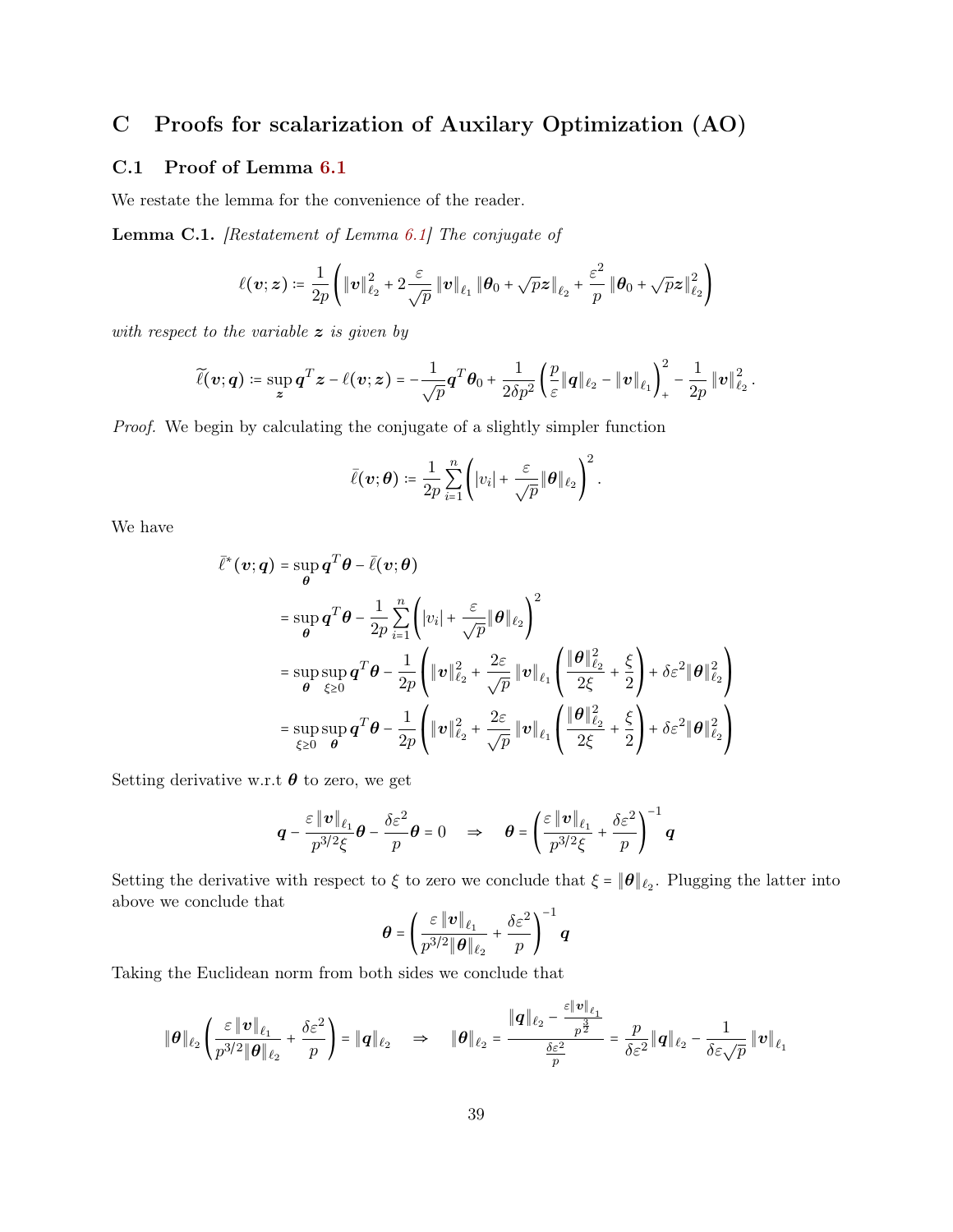If  $\frac{p}{\delta \varepsilon^2} \|q\|_{\ell_2} - \frac{1}{\delta \varepsilon \sqrt{p}} \|v\|_{\ell_1} < 0$  then it is easy to verify that the objective is less than  $-\frac{1}{2p}$  $\frac{1}{2p}\left\Vert \bm{v}\right\Vert _{\ell}^{2}$  $\epsilon_2^2$  and hence the optimal is given by  $\boldsymbol{\theta} = 0$ .

Thus

$$
\boldsymbol{\theta} = \left(\frac{p}{\delta \varepsilon^2} \|\mathbf{q}\|_{\ell_2} - \frac{1}{\delta \varepsilon \sqrt{p}} \|\mathbf{v}\|_{\ell_1}\right) \frac{\mathbf{q}}{\|\mathbf{q}\|_{\ell_2}} = \left(\frac{p}{\delta \varepsilon^2} - \frac{1}{\delta \varepsilon \sqrt{p}} \frac{\|\mathbf{v}\|_{\ell_1}}{\|\mathbf{q}\|_{\ell_2}}\right) \mathbf{q}
$$

Substituting for  $\theta$  we have

$$
\bar{\ell}^*(\mathbf{v};\mathbf{q}) = \left(\frac{p}{\delta\varepsilon^2} - \frac{1}{\delta\varepsilon\sqrt{p}} \frac{\|\mathbf{v}\|_{\ell_1}}{\|\mathbf{q}\|_{\ell_2}}\right) \|\mathbf{q}\|_{\ell_2}^2 \n- \frac{1}{2p} \left(\|\mathbf{v}\|_{\ell_2}^2 + \frac{2\varepsilon}{\sqrt{p}} \|\mathbf{v}\|_{\ell_1} \left(\frac{p}{\delta\varepsilon^2} \|\mathbf{q}\|_{\ell_2} - \frac{1}{\delta\varepsilon\sqrt{p}} \|\mathbf{v}\|_{\ell_1}\right) + \delta\varepsilon^2 \left(\frac{p}{\delta\varepsilon^2} \|\mathbf{q}\|_{\ell_2} - \frac{1}{\delta\varepsilon\sqrt{p}} \|\mathbf{v}\|_{\ell_1}\right)^2\right) \n= \frac{p}{2\delta\varepsilon^2} \|\mathbf{q}\|_{\ell_2}^2 - \frac{1}{\delta\varepsilon\sqrt{p}} \|\mathbf{v}\|_{\ell_1} \|\mathbf{q}\|_{\ell_2} + \frac{1}{2\delta p^2} \|\mathbf{v}\|_{\ell_1}^2 - \frac{1}{2p} \|\mathbf{v}\|_{\ell_2}^2 \n= \frac{1}{2\delta p^2} \left(\frac{p^{\frac{3}{2}}}{\varepsilon} \|\mathbf{q}\|_{\ell_2} - \|\mathbf{v}\|_{\ell_1}\right)^2 - \frac{1}{2p} \|\mathbf{v}\|_{\ell_2}^2
$$

if  $\|\boldsymbol{v}\|_{\ell_1} \leq \frac{p^{\frac{3}{2}}}{\varepsilon}$  $\frac{\partial^2}{\partial \varepsilon}$  ||q||<sub> $\ell_2$ </sub>. Otherwise,

$$
\bar{\ell}^*(\boldsymbol{v};\boldsymbol{q})=-\frac{1}{2p}\left\Vert \boldsymbol{v}\right\Vert_{\ell_2}^2.
$$

We can put the two cases together using the notation  $z_+ = \max(z, 0)$ .

$$
\bar{\ell}^*(\mathbf{v};\mathbf{q}) = \frac{1}{2\delta p^2} \left( \frac{p^{\frac{3}{2}}}{\varepsilon} \|\mathbf{q}\|_{\ell_2} - \|\mathbf{v}\|_{\ell_1} \right)_+^2 - \frac{1}{2p} \|\mathbf{v}\|_{\ell_2}^2.
$$

Now to calculate the conjugate of  $\ell(v; z)$  note that

$$
\ell(\boldsymbol{v};\boldsymbol{z}) = \bar{\ell}(\boldsymbol{v};\boldsymbol{\theta}_0 + \sqrt{p}\boldsymbol{z})
$$

To continue note that if we have  $f(x) = g(Ax + x_0)$  the conjugate is given by

$$
f^*(\boldsymbol{y}) = -\langle \boldsymbol{A}^{-1}\boldsymbol{x}_0, \boldsymbol{y} \rangle + g^*\left(\boldsymbol{A}^{-T}\boldsymbol{y}\right)
$$

Thus using above with  $x_0 = \theta_0$  and  $\mathbf{A} = \sqrt{p}$  we arrive at

$$
\widetilde{\ell}(\boldsymbol{v};\boldsymbol{q}) = -\frac{1}{\sqrt{p}}\langle \boldsymbol{\theta}_0, \boldsymbol{q} \rangle + \bar{\ell}^* \left( \boldsymbol{v}; \frac{1}{\sqrt{p}} \boldsymbol{q} \right) \n= -\frac{1}{\sqrt{p}} \boldsymbol{q}^T \boldsymbol{\theta}_0 + \frac{1}{2\delta p^2} \left( \frac{p}{\varepsilon} \|\boldsymbol{q}\|_{\ell_2} - \|\boldsymbol{v}\|_{\ell_1} \right)_+^2 - \frac{1}{2p} \|\boldsymbol{v}\|_{\ell_2}^2,
$$

<span id="page-39-0"></span>concluding the proof.

 $\Box$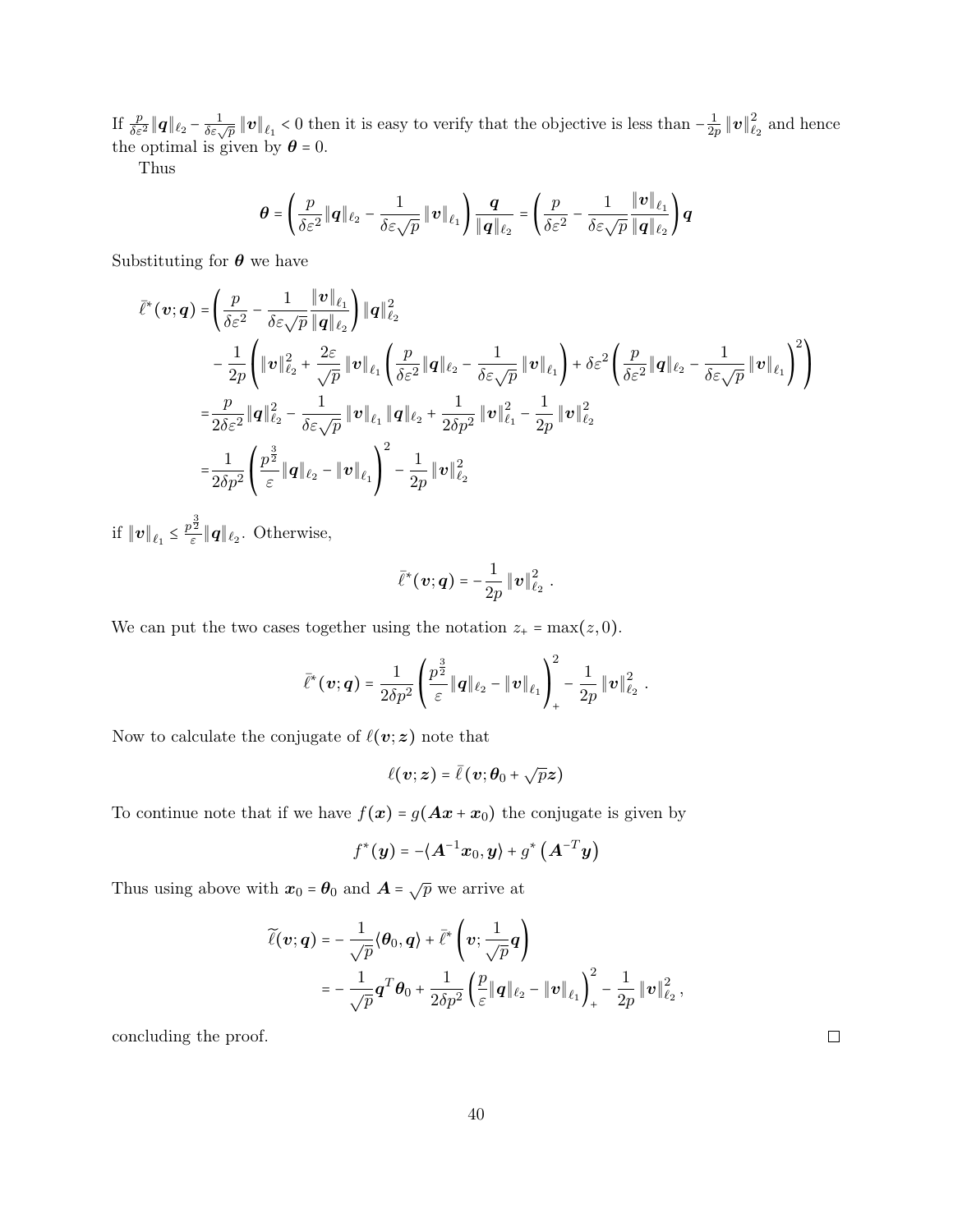## C.2 Proof of Lemma [6.2](#page-18-2)

Lemma C.2 (Restatement of Lemma [6.2\)](#page-18-2). The function

$$
f(\gamma, \beta, \tau_h) \coloneqq \gamma^2 + \frac{\beta^2}{p} \|\mathbf{h}\|_{\ell_2}^2 - 2\frac{\gamma}{\sqrt{p}} \left\| \beta \mathbf{h} - \frac{\boldsymbol{\theta_0}}{\alpha} \right\|_{\ell_2}
$$

is jointly convex in the parameters  $(\gamma, \beta, \tau_h)$ .

Proof.

$$
\gamma^2+\frac{\beta^2}{p}\|\boldsymbol{h}\|_{\ell_2}^2-2\frac{\gamma}{\sqrt{p}}\left\|\beta\boldsymbol{h}-\frac{\boldsymbol{\theta_0}}{\alpha}\right\|_{\ell_2}=\gamma^2+\frac{\beta^2}{p}\|\boldsymbol{h}\|_{\ell_2}^2-2\frac{\gamma}{\sqrt{p}}\sqrt{\beta^2\left\|\boldsymbol{h}\right\|_{\ell_2}^2+\frac{1}{\alpha^2}\|\boldsymbol{\theta_0}\|_{\ell_2}^2-\frac{2}{\alpha}\beta\boldsymbol{h}^T\boldsymbol{\theta_0}}
$$

with the Hessian with respect to  $(\gamma,\beta)$  equal to

$$
\left[-\frac{2}{\sqrt{p}}\frac{2\beta\|\mathbf{h}\|_{\ell_2}^2 - \frac{2}{\alpha}\mathbf{h}^T\boldsymbol{\theta}_0}{\sqrt{\beta^2\|\mathbf{h}\|_{\ell_2}^2 - \frac{2}{\alpha}\mathbf{h}^T\boldsymbol{\theta}_0}} - \frac{1}{\sqrt{p}}\frac{2\beta\|\mathbf{h}\|_{\ell_2}^2 - \frac{2}{\alpha}\mathbf{h}^T\boldsymbol{\theta}_0}{\sqrt{\beta^2\|\mathbf{h}\|_{\ell_2}^2 - \frac{2}{\alpha}\mathbf{h}^T\boldsymbol{\theta}_0}}}{2\frac{\|\mathbf{h}\|_{\ell_2}^2}{p}}\right]
$$

The determinant is equal to

$$
\frac{4}{p} \left( \|\mathbf{h}\|_{\ell_2}^2 - \frac{\left(\beta \|\mathbf{h}\|_{\ell_2}^2 - \frac{\mathbf{h}^T \boldsymbol{\theta}_0}{\alpha}\right)^2}{\beta^2 \|\mathbf{h}\|_{\ell_2}^2 + \frac{1}{\alpha^2} \|\boldsymbol{\theta}_0\|_{\ell_2}^2 - \frac{2}{\alpha} \beta \mathbf{h}^T \boldsymbol{\theta}_0} \right) \n= \frac{4}{p \alpha^2} \frac{1}{\beta^2 \|\mathbf{h}\|_{\ell_2}^2 + \frac{1}{\alpha^2} \|\boldsymbol{\theta}_0\|_{\ell_2}^2 - \frac{2}{\alpha} \beta \mathbf{h}^T \boldsymbol{\theta}_0} \left( \|\mathbf{h}\|_{\ell_2}^2 \|\boldsymbol{\theta}_0\|_{\ell_2}^2 - \left(\mathbf{h}^T \boldsymbol{\theta}_0\right)^2 \right) \n\geq 0
$$

Thus

$$
\frac{\alpha}{2}\gamma^2 + \frac{\alpha}{2}\frac{\beta^2}{p}\|\mathbf{h}\|_{\ell_2}^2 - \frac{\gamma}{\sqrt{p}}\|\alpha\beta\mathbf{h} - \theta_0\|_{\ell_2} = \frac{\alpha}{2}\left(\gamma^2 + \frac{\beta^2}{p}\|\mathbf{h}\|_{\ell_2}^2 - 2\frac{\gamma}{\sqrt{p}}\left\|\beta\mathbf{h} - \frac{\theta_0}{\alpha}\right\|_{\ell_2}\right)
$$

is jointly convex in  $(\gamma, \beta)$ . Therefore the perspective function

$$
\tau_h \left( \frac{\alpha}{2} \left( \frac{\gamma}{\tau_h} \right)^2 + \frac{\alpha}{2} \frac{\beta^2}{p \tau_h^2} \|\mathbf{h}\|_{\ell_2}^2 - \frac{\gamma}{\tau_h \sqrt{p}} \left\| \alpha \frac{\beta}{\tau_h} \mathbf{h} - \theta_0 \right\|_{\ell_2} \right) = \frac{\alpha}{2\tau_h} \gamma^2 + \frac{\alpha \beta^2}{2p \tau_h} \|\mathbf{h}\|_{\ell_2}^2 - \frac{\gamma}{\sqrt{p}} \left\| \frac{\alpha \beta}{\tau_h} \mathbf{h} - \theta_0 \right\|_{\ell_2}
$$
  
intly convex in  $(\gamma, \beta, \tau_h)$ .

is jointly convex in  $(\gamma, \beta, \tau_h)$ .

## <span id="page-40-0"></span>C.3 Proof of Lemma [6.3](#page-19-2)

We begin by stating and proving the following lemma.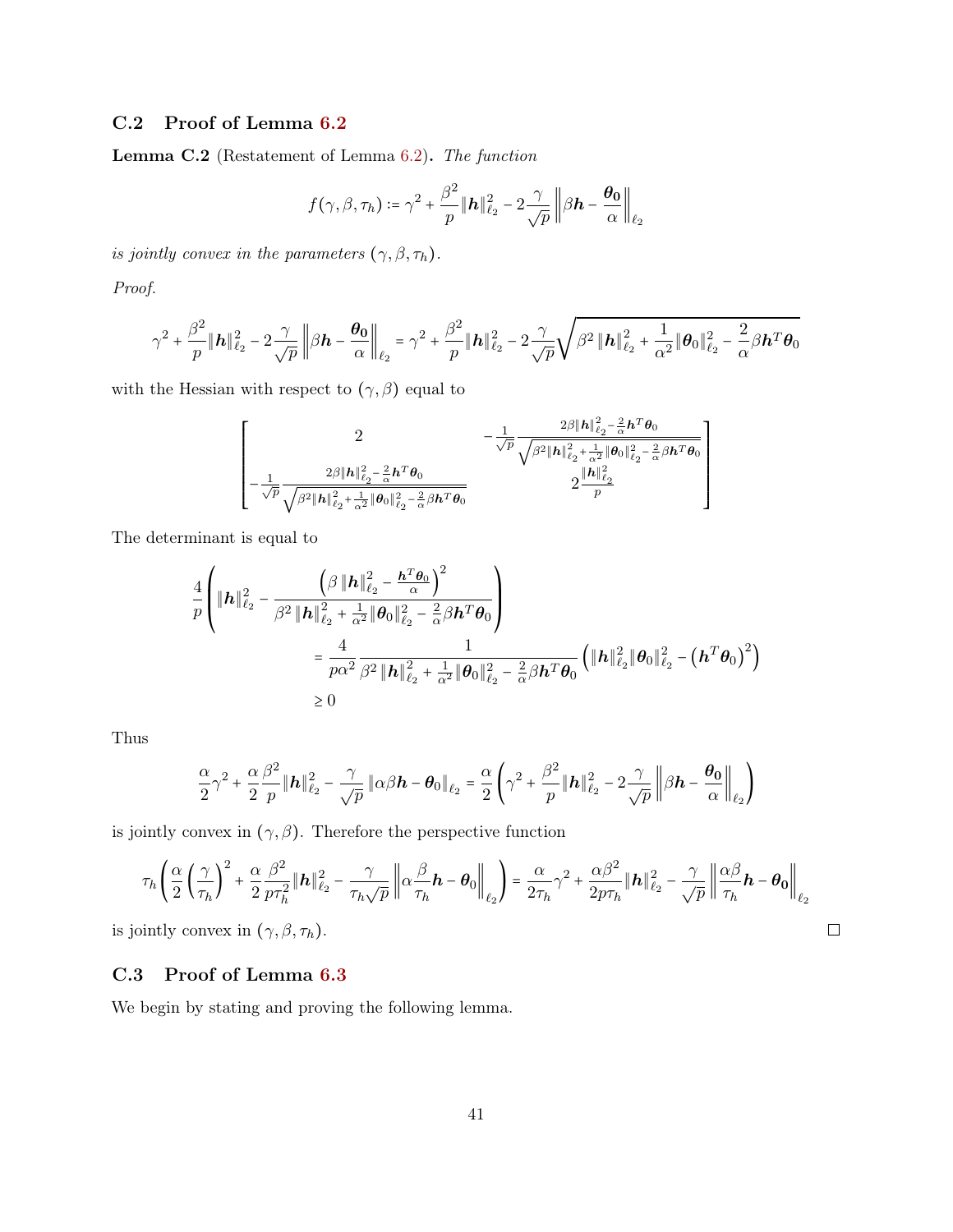<span id="page-41-0"></span>**Lemma C.3.** The value of the following problem (with  $\lambda > 1$ )

v∈**R**<sup>n</sup>

$$
\min_{\boldsymbol{v}\in\mathbb{R}^n} \quad \frac{\lambda}{2} \left\|\boldsymbol{x}-\boldsymbol{v}\right\|_{\ell_2}^2 - \frac{1}{2n} \left(\gamma-\|\boldsymbol{v}\|_{\ell_1}\right)_+^2
$$

is given by

$$
\min_{\tau \geq 0} \quad \frac{\lambda}{2} \left\| \boldsymbol{x} - \mathsf{ST}(\boldsymbol{x}; \tau) \right\|_{\ell_2}^2 - \frac{1}{2n} \left( \gamma - \|\mathsf{ST}(\boldsymbol{x}; \tau)\|_{\ell_1} \right)_+^2
$$

where  $ST(x;\tau)$  is the soft-thresholding function.

Notably the lemma above transforms the first optimization (on vector  $\boldsymbol{v}$ ) to an optimization over scalar  $\tau$ .

Proof. We consider two case:

# $\textbf{Case I: } \left\| \bm{x} \right\|_{\ell_1} > \gamma$

In this case the optimal value is achieved by  $v = x$  resulting in an objective value of zero. We shall proceed by contradiction and assume  $v = x$  is not an optimal solution. First note that under this contradictory assumption we must have  $\|\bm{v}\|_{\ell_1} < \gamma$  as otherwise the  $(\cdot)_+$  term would be inactive and the objective value would be greater than or equal to zero in which case  $v = x$  would achieve the optimum value negating the contradictory assumption. We thus focus on the case that  $\|\boldsymbol{v}\|_{\ell_1} < \gamma$ . To reach a contradiction in this case note that we have

$$
\frac{\lambda}{2} \|\boldsymbol{x} - \boldsymbol{v}\|_{\ell_2}^2 - \frac{1}{2n} (\gamma - \|\boldsymbol{v}\|_{\ell_1})_+^2
$$
\n
$$
\geq \frac{\lambda}{2} \|\boldsymbol{x} - \boldsymbol{v}\|_{\ell_2}^2 - \frac{1}{2n} (\|\boldsymbol{x}\|_{\ell_1} - \|\boldsymbol{v}\|_{\ell_1})^2
$$
\n
$$
\geq \frac{\lambda}{2} \|\boldsymbol{x} - \boldsymbol{v}\|_{\ell_2}^2 - \frac{1}{2n} \|\boldsymbol{x} - \boldsymbol{v}\|_{\ell_1}^2
$$
\n
$$
\gt \frac{1}{2} \|\boldsymbol{x} - \boldsymbol{v}\|_{\ell_2}^2 - \frac{1}{2n} \|\boldsymbol{x} - \boldsymbol{v}\|_{\ell_1}^2
$$
\n
$$
\geq 0,
$$

where in the penultimum Since  $ST(x; 0) = x$  and we showed that it is the optimal v, the claim holds in this case. Namely, the minimizer is achieved at a point in  $\{ST(x; \tau) : \tau \geq 0\}.$  $\textbf{Case II: } \left\| \bm{x} \right\|_{\ell_1} \leq \gamma$ 

Since  $||v||_{\ell_1}$  is invariant with respect to the sign of its entries, it is clear that at the solution  $v$ , we must have  $sign(v) = sign(x)$ . Moreover, without loss of generality we can assume  $||v||_{\ell_1} \leq \gamma$  as otherwise similar to the previous case  $v = x$  would be a solution and the minimizer is achieved at a point in  $\{ST(x; \tau) : \tau \geq 0\}$ . At the optimal solution we must have<sup>[5](#page-0-0)</sup>

$$
\mathbf{0}\in\lambda(\boldsymbol{v}-\boldsymbol{x})-\frac{1}{n}(\left\|\boldsymbol{v}\right\|_{\ell_1}-\gamma)\partial\left\|\boldsymbol{v}\right\|_{\ell_1}
$$

As we argued previously at an optimal solution we must have  $sign(v) = sign(x)$  and thus  $\partial ||v||_{\ell_1} =$  $\partial \|x\|_{\ell_1}$  rearranging the terms gives

$$
\boldsymbol{v} \in \boldsymbol{x} + \frac{1}{\lambda n} (\|\boldsymbol{v}\|_{\ell_1} - \gamma) \partial \|\boldsymbol{v}\|_{\ell_1} = \boldsymbol{x} - \frac{1}{\lambda n} (\gamma - \|\boldsymbol{v}\|_{\ell_1}) \partial \|\boldsymbol{x}\|_{\ell_1}
$$

 $\Box$ 

Thus  $\mathbf{v} = \mathsf{ST}(\mathbf{x}; \tau)$  for  $\tau = \frac{1}{\lambda n} (\gamma - ||\mathbf{v}||_{\ell_1}) \geq 0$  and the claim follows.

<sup>&</sup>lt;sup>5</sup>We note that since  $\lambda > 1$  the objective  $\frac{\lambda}{2} ||\mathbf{x} - \mathbf{v}||_{\ell_2}^2 - \frac{1}{2n} (\gamma - ||\mathbf{v}||_{\ell_1})^2$  $\int_{+}^{\infty}$  is convex and thus optimality is given by zero being a sub-gradient.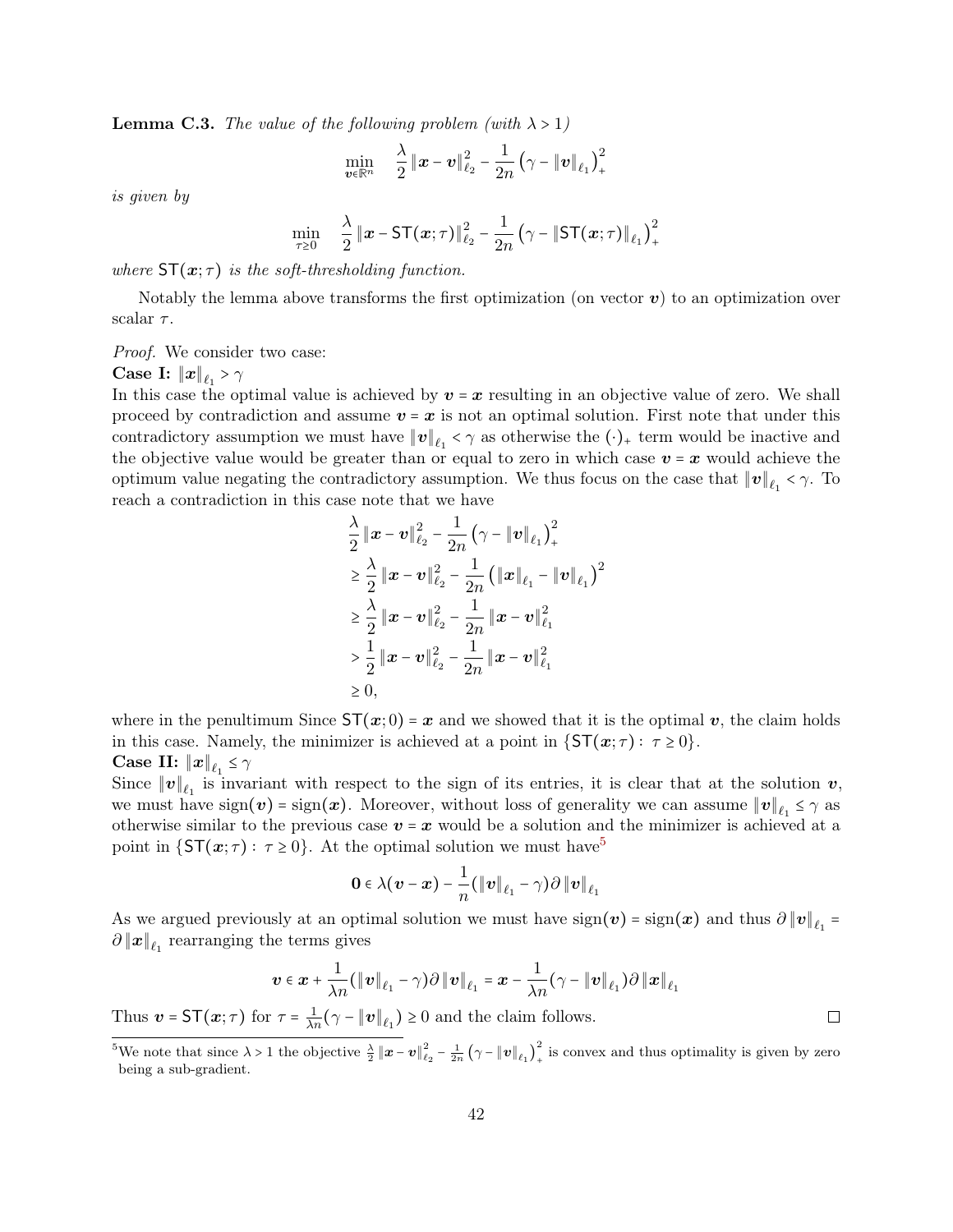<span id="page-42-1"></span>With the lemma above in place we turn our attention to completing the proof of Lemma [6.3.](#page-19-2) To this aim note that since  $f(v)$  is convex and  $||x - v||_{\ell}^2$  $\frac{2}{\ell_2}$  is strictly convex, then  $\frac{1}{2\mu} \| \boldsymbol{x} - \boldsymbol{v} \|_{\ell_2}^2$  $\frac{2}{\ell_2}$  +  $f(\boldsymbol{v})$  is jointly striclty convex in  $(x, v)$ . Since partial minimization preserves convexity,  $e_f(x; \mu)$  is strictly convex in  $x$  (also see [\[TAH15,](#page-31-10) Lemma C.5]).

We write the Moreau envelope as

$$
e_f(\boldsymbol{x}; \mu) = \min_{\boldsymbol{v}} \frac{1}{2\mu} \left\| \boldsymbol{x} - \boldsymbol{v} \right\|_{\ell_2}^2 + \frac{1}{2} \left\| \boldsymbol{v} \right\|_{\ell_2}^2 - \frac{1}{2\delta p} \left( \frac{p}{\varepsilon} \gamma - \left\| \boldsymbol{v} \right\|_{\ell_1} \right)_+^2
$$
  
= 
$$
\min_{\boldsymbol{v}} \frac{1}{2} \left( \frac{1}{\mu} + 1 \right) \left\| \boldsymbol{v} - \frac{\boldsymbol{x}}{\mu + 1} \right\|_{\ell_2}^2 + \frac{1}{2(\mu + 1)} \left\| \boldsymbol{x} \right\|_{\ell_2}^2 - \frac{1}{2\delta p} \left( \frac{p}{\varepsilon} \gamma - \left\| \boldsymbol{v} \right\|_{\ell_1} \right)_+^2
$$

Using Lemma [C.3](#page-41-0) with  $\lambda = \frac{1+\mu}{\mu}$  $\frac{+\mu}{\mu} > 1$ , we arrive at

$$
e_f(\mathbf{x}; \mu) = \frac{1}{2(\mu + 1)} \|\mathbf{x}\|_{\ell_2}^2 + \min_{\tau \ge 0} \frac{1}{2\mu(\mu + 1)} \|\mathbf{x} - \mathsf{ST}(\mathbf{x}; \tau(\mu + 1))\|_{\ell_2}^2 - \frac{1}{2n} \left(\frac{p}{\varepsilon}\gamma - \frac{1}{1 + \mu} \|\mathsf{ST}(\mathbf{x}; \tau(\mu + 1))\|_{\ell_1}\right)_+^2.
$$
 (C.1)

<span id="page-42-0"></span>The result follows by a change of variable  $\tau(\mu + 1) \rightarrow \tau$ .

### C.4 Proof of Lemma [6.4](#page-20-2)

We begin by restating the lemma for the convenience of the reader.

**Lemma C.4** (Restatement of Lemma [6.4\)](#page-20-2). Let  $w \in \mathbb{R}^n$  be a Gaussian random vector distributed as  $\mathcal{N}(\mathbf{0}, \omega^2 \mathbf{I}_n)$ . Also assume

$$
G(\boldsymbol{w}; \mu, \tau) \coloneqq \frac{1}{2\mu(\mu+1)} \left\| \boldsymbol{w} - \mathsf{ST}(\boldsymbol{w}; \tau) \right\|_{\ell_2}^2 - \frac{1}{2n} \left( \frac{p}{\varepsilon} \gamma - \frac{1}{1+\mu} \left\| \mathsf{ST}(\boldsymbol{w}; \tau) \right\|_{\ell_1} \right)^2_+.
$$

Then

$$
\lim_{n \to \infty} \frac{1}{n} G(\boldsymbol{w}; \mu, \tau) = \frac{\omega^2}{2\mu(\mu + 1)} \left( \left( 1 - \sqrt{\frac{2}{\pi}} \frac{\tau}{\omega} e^{-\frac{\tau^2}{2\omega^2}} \right) + \left( \frac{\tau^2}{\omega^2} - 1 \right) erfc \left( \frac{1}{\sqrt{2}} \frac{\tau}{\omega} \right) \right) - \frac{\omega^2}{2(\mu + 1)^2} \left( \frac{\gamma(\mu + 1)}{\delta \varepsilon \omega} + \frac{\tau}{\omega} \cdot erfc \left( \frac{1}{\sqrt{2}} \frac{\tau}{\omega} \right) - \sqrt{\frac{2}{\pi}} e^{-\frac{\tau^2}{2\omega^2}} \right)_+^2.
$$

Furthermore,

$$
\min_{\tau \geq 0} \lim_{n \to \infty} \frac{1}{n} G(\mathbf{w}; \mu, \tau)
$$
\n
$$
= \begin{cases}\n0 & \text{if } \gamma(\mu + 1) \leq \sqrt{\frac{2}{\pi}} \delta \in \omega \\
\frac{\omega^2}{2\mu(\mu + 1)} \left(1 - \text{erfc}\left(\frac{\tau^* \left(\frac{\gamma(\mu + 1)}{\delta \varepsilon \omega}, \mu\right)}{\sqrt{2}}\right) - \frac{\gamma(\mu + 1)}{\delta \varepsilon \omega} \tau^* \left(\frac{\gamma(\mu + 1)}{\delta \varepsilon \omega}, \mu\right)\right) & \text{if } \gamma(\mu + 1) > \sqrt{\frac{2}{\pi}} \delta \in \omega\n\end{cases}
$$

where  $\tau^*(a,\mu)$  is the unique solution to

$$
a - \frac{\mu + 1}{\mu}\tau + \tau \cdot \text{erfc}\left(\frac{\tau}{\sqrt{2}}\right) - \sqrt{\frac{2}{\pi}}e^{-\frac{\tau^2}{2}} = 0\tag{C.2}
$$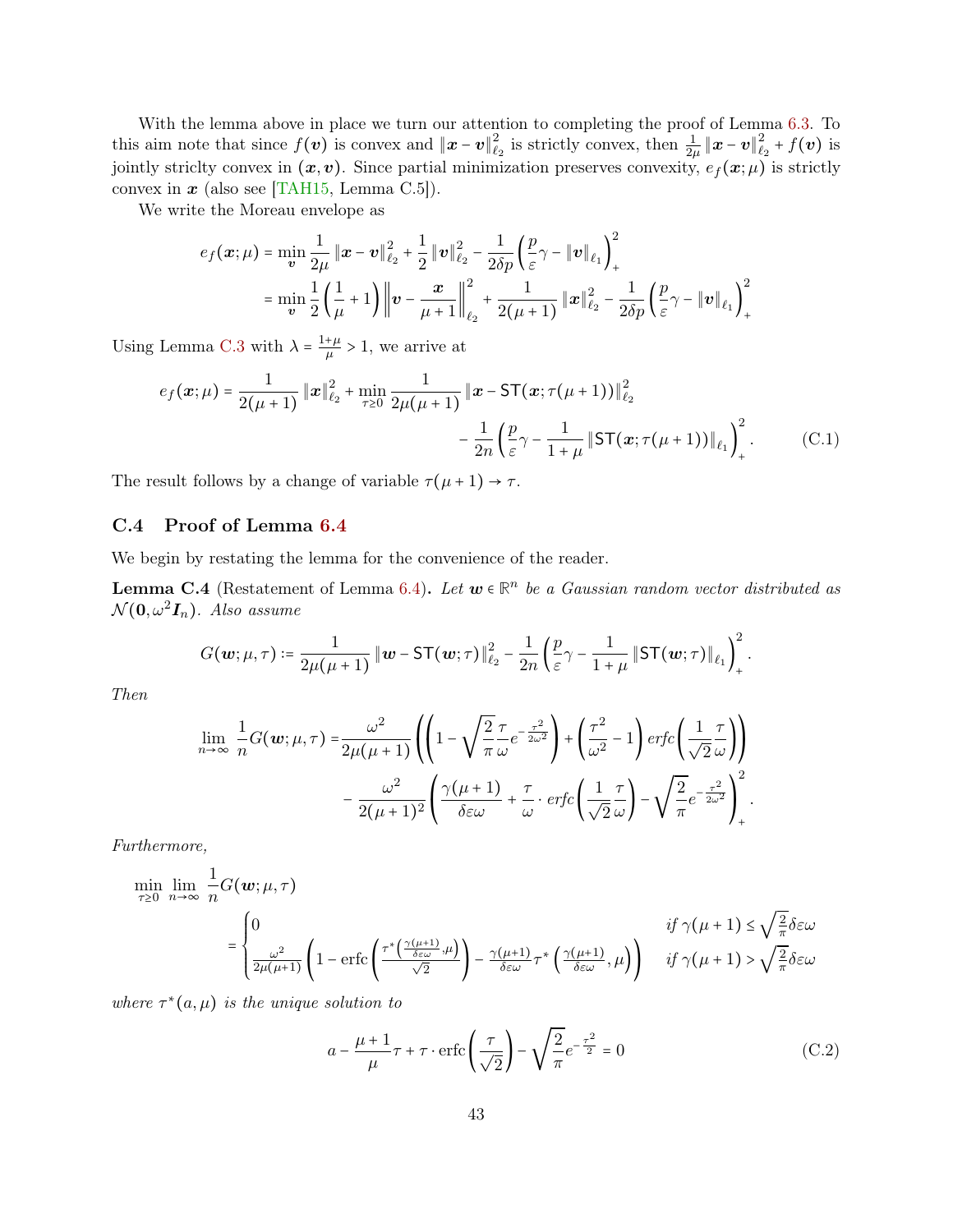Alternatively using the fact that erf = 1 − erfc we can rewrite this in the form

$$
\begin{aligned} \min_{\tau \geq 0} \; & \lim_{n \to \infty} \; \frac{1}{n} G(\boldsymbol{w}; \mu, \tau) \\ & = \begin{cases} 0 & \text{if} \; \gamma(\mu+1) \leq \sqrt{\frac{2}{\pi}} \delta \varepsilon \omega \\ \frac{\omega^2}{2 \mu(\mu+1)} \left( \text{erf} \left( \frac{\tau^* \left( \frac{\gamma(\mu+1)}{\delta \varepsilon \omega}, \mu \right)}{\sqrt{2}} \right) - \frac{\gamma(\mu+1)}{\delta \varepsilon \omega} \tau^* \left( \frac{\gamma(\mu+1)}{\delta \varepsilon \omega}, \mu \right) \right) & \text{if} \; \gamma(\mu+1) > \sqrt{\frac{2}{\pi}} \delta \varepsilon \omega \end{cases} \end{aligned}
$$

where  $\tau^*(a,\mu)$  is the unique solution to

$$
a - \frac{1}{\mu}\tau - \tau \cdot \text{erf}\left(\frac{\tau}{\sqrt{2}}\right) - \sqrt{\frac{2}{\pi}}e^{-\frac{\tau^2}{2}} = 0
$$

Proof. First note that by law-of large numbers we have

$$
\lim_{n \to \infty} \frac{1}{n} \|w - ST(w; \tau)\|_{\ell_2}^2 = \mathbb{E}_{g \sim \mathcal{N}(0,1)} \left[ \left( \omega g - ST(\omega g; \tau) \right)^2 \right]
$$
  
\n
$$
= \omega^2 \mathbb{E}_{g \sim \mathcal{N}(0,1)} \left[ \left( g - ST\left( g; \frac{\tau}{\omega} \right) \right)^2 \right]
$$
  
\n
$$
= \omega^2 \left( \frac{2}{\sqrt{2\pi}} \int_{+\frac{\tau}{\omega}}^{+\infty} \frac{\tau^2}{\omega^2} e^{-\frac{x^2}{2}} dx + \frac{1}{\sqrt{2\pi}} \int_{-\frac{\tau}{\omega}}^{+\frac{\tau}{\omega}} x^2 e^{-\frac{x^2}{2}} dx \right)
$$
  
\n
$$
= \omega^2 \left( \left( 1 - \sqrt{\frac{2}{\pi}} \frac{\tau}{\omega} e^{-\frac{\tau^2}{2\omega^2}} \right) + \left( \frac{\tau^2}{\omega^2} - 1 \right) \text{erfc} \left( \frac{1}{\sqrt{2}} \frac{\tau}{\omega} \right) \right)
$$
  
\n
$$
= \omega \left( \omega - \sqrt{\frac{2}{\pi}} \tau e^{-\frac{\tau^2}{2\omega^2}} \right) + (\tau^2 - \omega^2) \text{erfc} \left( \frac{1}{\sqrt{2}} \frac{\tau}{\omega} \right)
$$

Next note that

$$
\lim_{n \to \infty} \frac{1}{n} \|\mathsf{ST}(\mathbf{w}; \tau)\|_{\ell_1} = \mathbb{E}_{g \sim \mathcal{N}(0, 1)} \left[ \|\mathsf{ST}(\omega g; \tau)\| \right]
$$
\n
$$
= \omega \mathbb{E}_{g \sim \mathcal{N}(0, 1)} \left[ \|\mathsf{ST}\left(g; \frac{\tau}{\omega}\right)\| \right]
$$
\n
$$
= \frac{\omega}{\sqrt{2\pi}} \left( \int_{+\frac{\tau}{\omega}}^{+\infty} \left( x - \frac{\tau}{\omega} \right) e^{-\frac{x^2}{2}} dx - \int_{-\infty}^{-\frac{\tau}{\omega}} \left( x + \frac{\tau}{\omega} \right) e^{-\frac{x^2}{2}} dx \right)
$$
\n
$$
= \sqrt{\frac{2}{\pi}} \omega \left( \int_{+\frac{\tau}{\omega}}^{+\infty} \left( x - \frac{\tau}{\omega} \right) e^{-\frac{x^2}{2}} dx \right)
$$
\n
$$
= \sqrt{\frac{2}{\pi}} \omega \cdot e^{-\frac{\tau^2}{2\omega^2}} - \tau \cdot \text{erfc} \left( \frac{1}{\sqrt{2}} \frac{\tau}{\omega} \right)
$$

Therefore,

$$
\lim_{n \to \infty} \frac{1}{2n^2} \left( \frac{p}{\varepsilon} \gamma - \frac{1}{1+\mu} \left\| \mathsf{ST}(\mathbf{w}; \tau) \right\|_{\ell_1} \right)_+^2 = \lim_{n \to \infty} \frac{1}{2} \left( \frac{\gamma}{\delta \varepsilon} - \frac{1}{1+\mu} \frac{\left\| \mathsf{ST}(\mathbf{w}; \tau) \right\|_{\ell_1}}{n} \right)_+^2
$$
\n
$$
= \frac{1}{2} \left( \frac{\gamma}{\delta \varepsilon} + \frac{\tau}{1+\mu} \operatorname{erfc} \left( \frac{1}{\sqrt{2}} \frac{\tau}{\omega} \right) - \sqrt{\frac{2}{\pi}} \frac{\omega}{1+\mu} e^{-\frac{\tau^2}{2\omega^2}} \right)_+^2
$$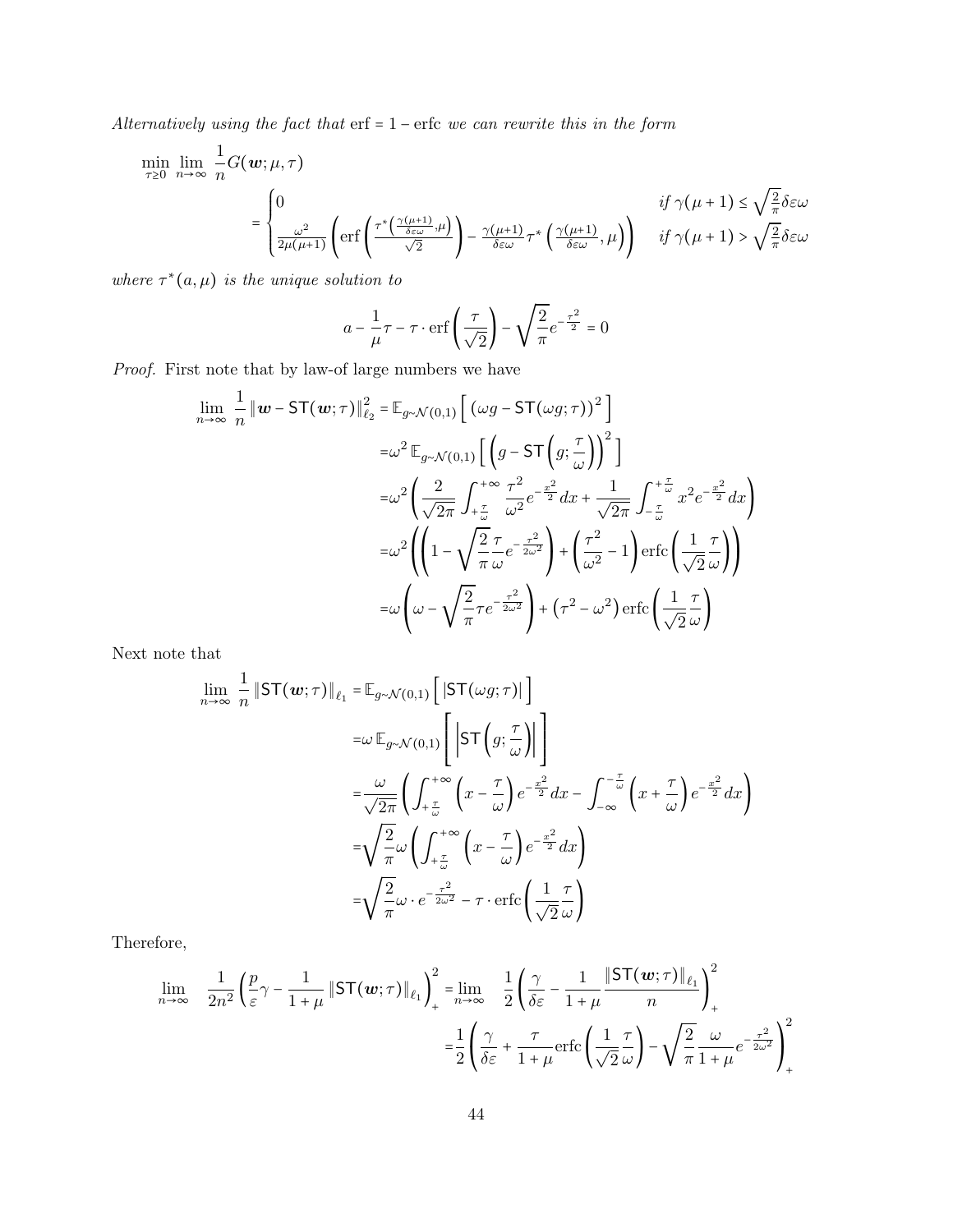The proof of the first identity follows by combining the two summands.

To prove the second identity note that using a change of variable  $\tau/\omega \to \tau$ 

$$
\begin{aligned}\n\min_{\tau \geq 0} \quad & \lim_{n \to \infty} \frac{1}{n} G(\boldsymbol{w}; \mu, \tau \omega) \\
& = \frac{\omega^2}{2(\mu + 1)^2} \cdot \min_{\tau \geq 0} \quad \frac{\mu + 1}{\mu} \left( \left( 1 - \sqrt{\frac{2}{\pi}} \tau e^{-\frac{\tau^2}{2}} \right) + (\tau^2 - 1) \operatorname{erfc} \left( \frac{\tau}{\sqrt{2}} \right) \right) \\
& - \left( \frac{\gamma(\mu + 1)}{\delta \varepsilon \omega} + \tau \cdot \operatorname{erfc} \left( \frac{\tau}{\sqrt{2}} \right) - \sqrt{\frac{2}{\pi}} e^{-\frac{\tau^2}{2}} \right)_+^2\n\end{aligned}
$$

To continue note that if only the first term is active the derivative is given by

$$
2\frac{\mu+1}{\mu}\tau\text{erfc}\left(\frac{\tau}{\sqrt{2}}\right) \ge 0
$$

and when both terms are active the derivative is given by

$$
2\tau \frac{\mu+1}{\mu} \text{erfc}\left(\frac{\tau}{\sqrt{2}}\right) - 2\text{erfc}\left(\frac{\tau}{\sqrt{2}}\right) \left(\frac{\gamma(\mu+1)}{\delta \varepsilon \omega} + \tau \cdot \text{erfc}\left(\frac{\tau}{\sqrt{2}}\right) - \sqrt{\frac{2}{\pi}} e^{-\frac{\tau^2}{2}}\right)
$$

$$
= -2\text{erfc}\left(\frac{\tau}{\sqrt{2}}\right) \left((\mu+1)\left(\frac{\gamma}{\delta \varepsilon \omega} - \frac{\tau}{\mu}\right) + \tau \cdot \text{erfc}\left(\frac{\tau}{\sqrt{2}}\right) - \sqrt{\frac{2}{\pi}} e^{-\frac{\tau^2}{2}}\right)
$$

We note that the function  $(\mu+1)\left(\frac{\gamma}{\delta \varepsilon \omega} - \frac{\tau}{\mu}\right)$  $\left(\frac{\tau}{\sqrt{2}}\right) + \tau \cdot \text{erfc}\left(\frac{\tau}{\sqrt{2}}\right) - \sqrt{\frac{2}{\pi}}$  $\frac{2}{\pi}e^{-\frac{\tau^2}{2}}$  is always decreasing when  $\tau \ge 0$ and its value at  $\tau = 0$  is given by  $\frac{\gamma(\mu+1)}{\delta \varepsilon \omega}$  –  $\frac{7}{2}$  / 2  $\frac{2}{\pi}$ . To continue further consider two cases.

Case I:  $\gamma(\mu+1) \leq \sqrt{\frac{2}{\pi}}$  $\frac{2}{\pi}$ δεω:

In this case the function is always increasing in  $\tau \in [0, +\infty)$  and thus the minimum is achieved at  $\tau = 0$  with the corresponding optimal value given by

$$
-\frac{\omega^2}{2(\mu+1)^2}\left(\frac{\gamma(\mu+1)}{\delta \varepsilon \omega}-\sqrt{\frac{2}{\pi}}\right)_+^2=0
$$

Case II:  $\gamma(\mu+1) > \sqrt{\frac{2}{\pi}}$  $\frac{2}{\pi}$ δεω:

 $\overrightarrow{\text{In this case the function is decreasing at the beginning and then increases. Therefore, the minimum$ is achieved at a point where

$$
(\mu+1)\left(\frac{\gamma}{\delta \varepsilon \omega}-\frac{\tau}{\mu}\right)+\tau\cdot \text{erfc}\left(\frac{\tau}{\sqrt{2}}\right)-\sqrt{\frac{2}{\pi}}e^{-\frac{\tau^2}{2}}=0
$$

Note that at such a point we have

$$
\frac{\gamma(\mu+1)}{\delta \varepsilon \omega} + \tau \cdot \text{erfc}\left(\frac{\tau}{\sqrt{2}}\right) - \sqrt{\frac{2}{\pi}} e^{-\frac{\tau^2}{2}} = \frac{\mu+1}{\mu} \tau
$$